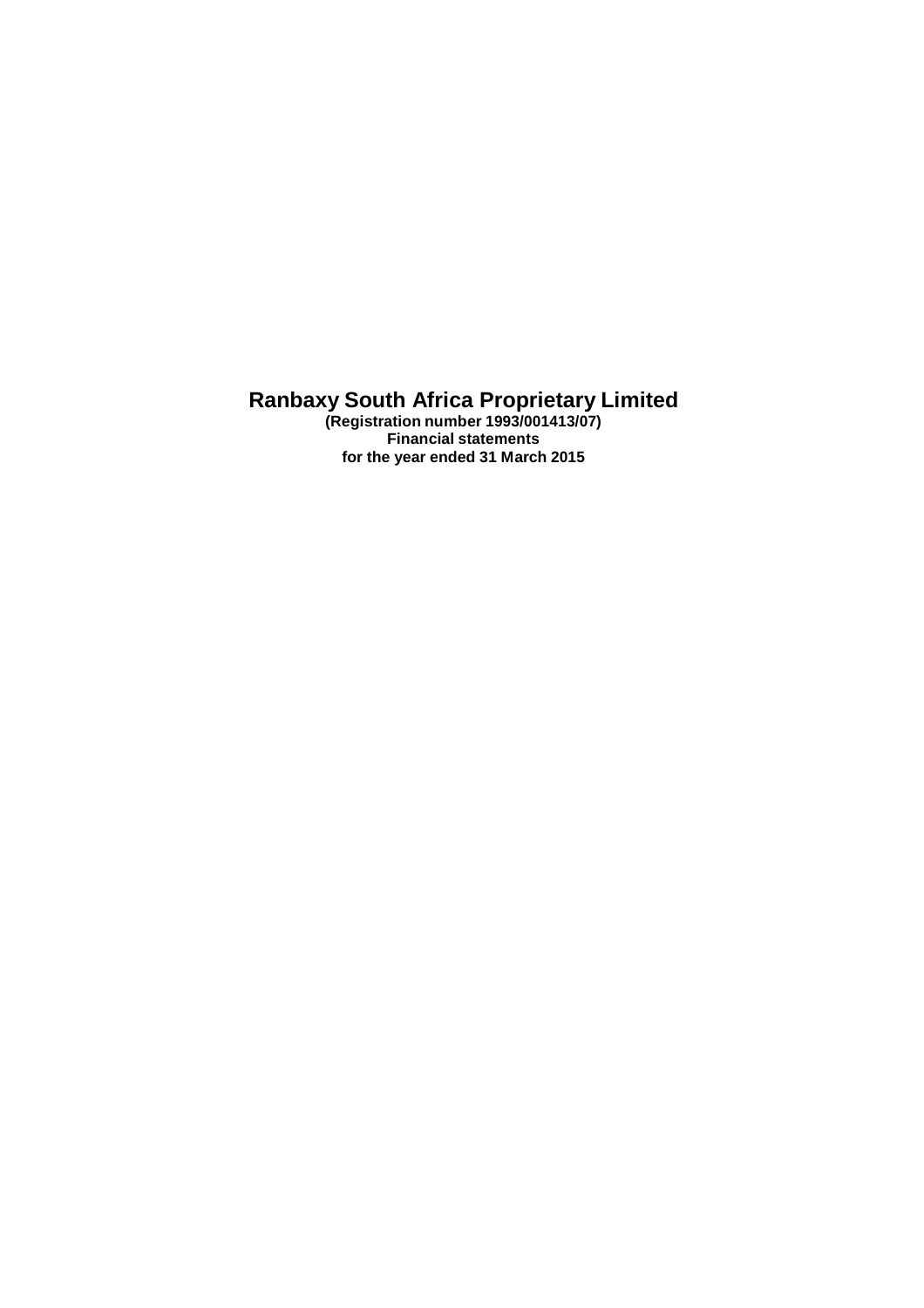**(Registration number 1993/001413/07)**

**Financial Statements for the year ended 31 March 2015**

# **General Information**

| <b>Country of incorporation and domicile</b> | South Africa                                                                                                                    |
|----------------------------------------------|---------------------------------------------------------------------------------------------------------------------------------|
| <b>Directors</b>                             | S Reddy<br>R Chakravarti<br>M Bharadwaj<br><b>DW Brothers</b>                                                                   |
| <b>Registered office</b>                     | 121 Boshof Street<br><b>New Muckleneuk</b><br>Pretoria<br>0181                                                                  |
| <b>Business address</b>                      | Ground Floor - Tugela House<br><b>Riverside Office Park</b><br>1303 Heuwel Avenue<br>Centurion                                  |
| <b>Postal address</b>                        | PO Box 1470<br>Pretoria<br>001                                                                                                  |
| <b>Holding company</b>                       | Ranbaxy Netherlands BV<br>incorporated in Netherlands                                                                           |
| <b>Ultimate holding company</b>              | Sun Pharmaceuticals Industries Limited<br>incorporated in India                                                                 |
| <b>Auditors</b>                              | PricewaterhouseCoopers Inc.<br>Chartered Accountants (S.A.)                                                                     |
| <b>Secretary</b>                             | <b>Grant Thornton</b>                                                                                                           |
| <b>Company registration number</b>           | 1993/001413/07                                                                                                                  |
| <b>Level of assurance</b>                    | These financial statements have been audited in compliance with the<br>applicable requirements of the Companies Act 71 of 2008. |
| Preparer                                     | The financial statements were independently compiled by:<br>F Cooper<br>Chartered Accountant (S.A.)                             |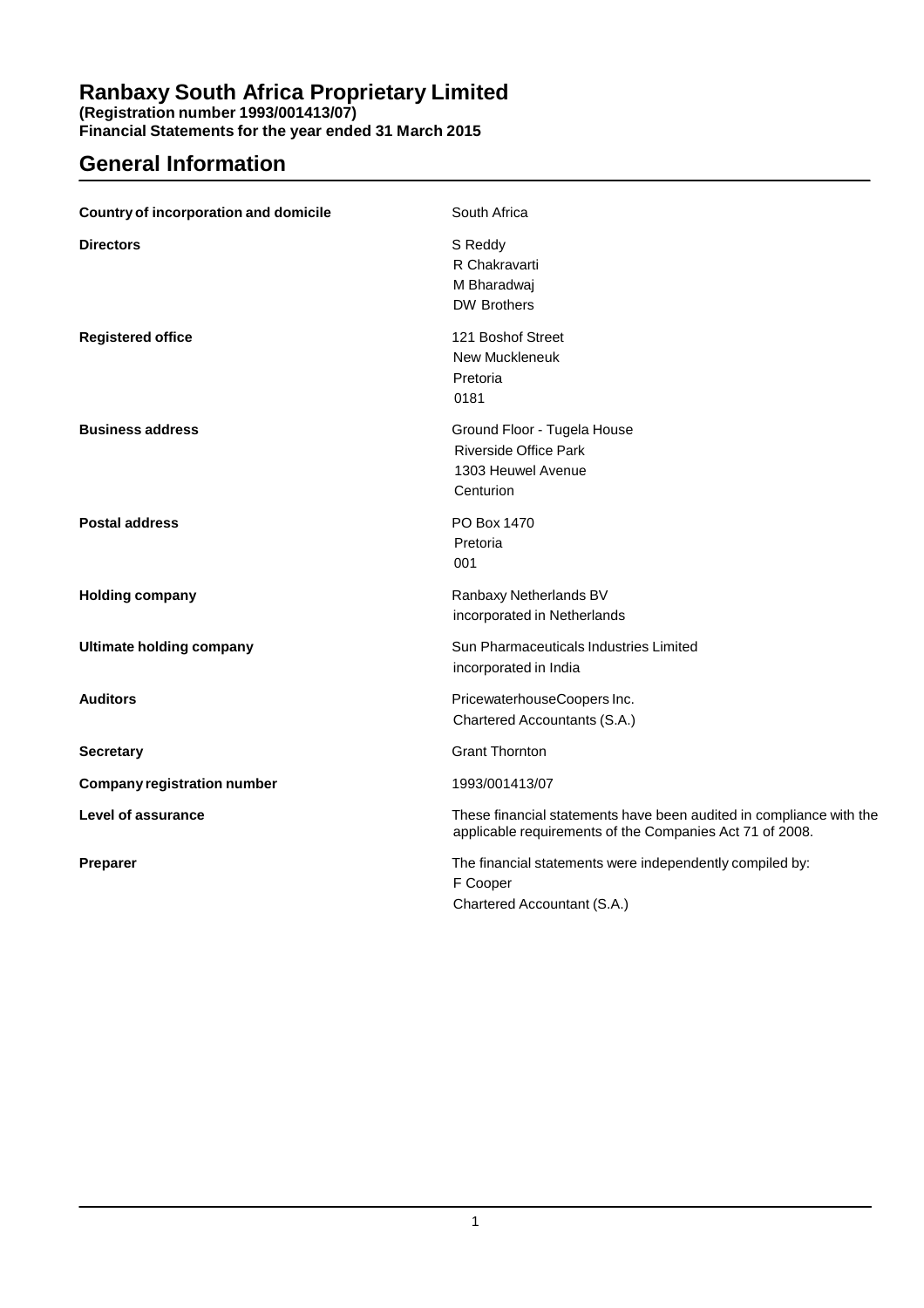### **Index**

The reports and statements set out below comprise the financial statements presented to the shareholder:

| <b>Index</b>                                               | Page            |
|------------------------------------------------------------|-----------------|
| Directors' Responsibilities and Approval                   | 3               |
| Independent Auditor's Report                               | $4 - 5$         |
| Directors' Report                                          | $6 - 7$         |
| <b>Statement of Financial Position</b>                     | 8               |
| Statement of Profit or Loss and Other Comprehensive Income | 9               |
| Statement of Changes in Equity                             | $10 - 11$       |
| <b>Statement of Cash Flows</b>                             | 12 <sup>2</sup> |
| <b>Accounting Policies</b>                                 | $13 - 21$       |
| Notes to the Financial Statements                          | $22 - 37$       |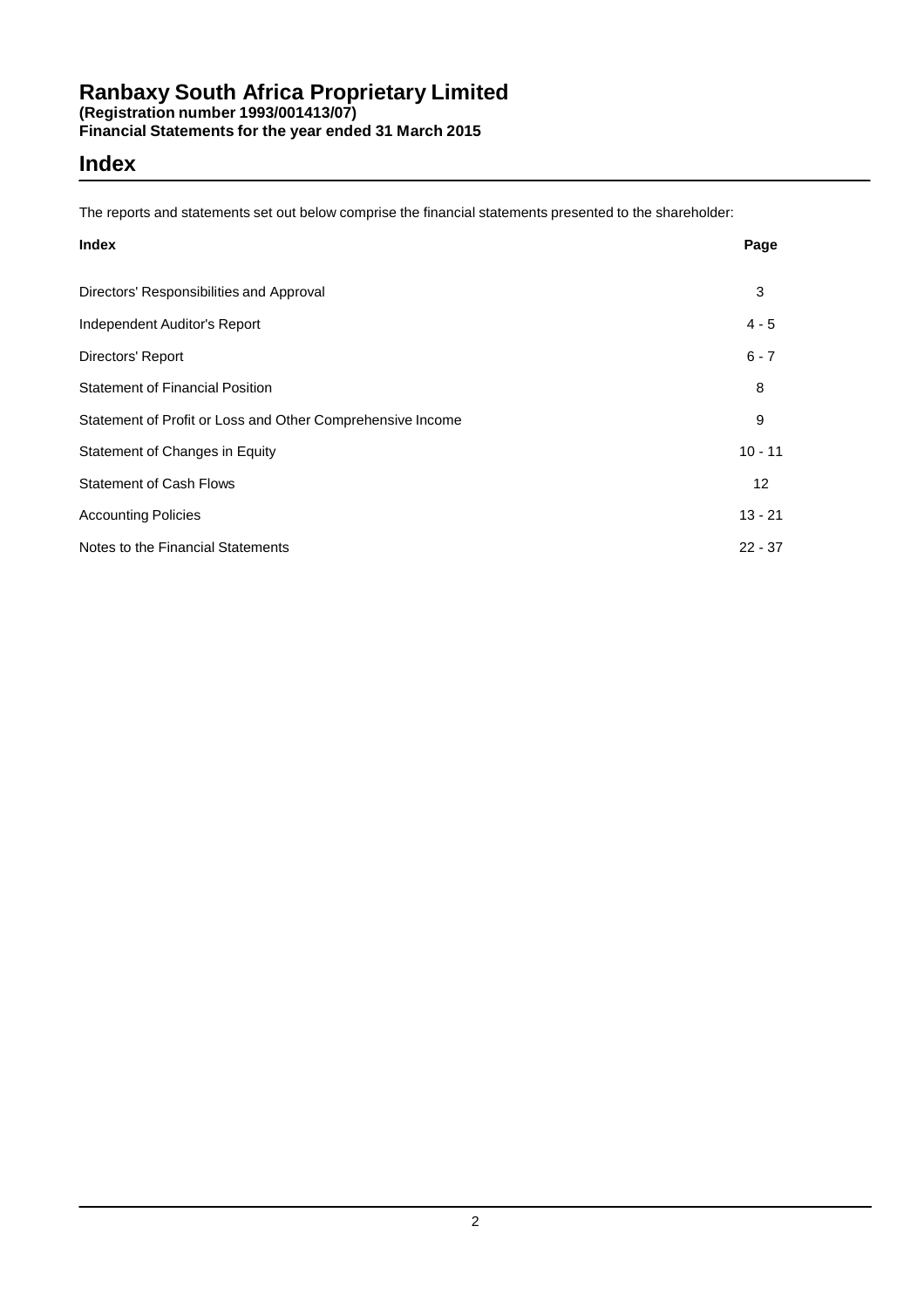### **Ranbaxy South Africa Proprietary Limited (Registration number 1993/001413/07) Financial Statements for the year ended 31 March 2015**

### **Directors' Responsibilities and Approval**

The directors are required in terms of the Companies Act 71 of 2008 to maintain adequate accounting records and are responsible for the content and integrity of the financial statements and related financial information included in this report. It is their responsibility to ensure that the financial statements fairly present the state of affairs of the group as at the end of the financial year and the results of its operations and cash flows for the period then ended, in conformity with International Financial Reporting Standards. The external auditors are engaged to express an independent opinion on the financial statements.

The financial statements are prepared in accordance with International Financial Reporting Standards and are based upon appropriate accounting policies consistently applied and supported by reasonable and prudent judgements and estimates.

The directors acknowledge that they are ultimately responsible for the system of internal financial control established by the group and place considerable importance on maintaining a strong control environment. To enable the directors to meet these responsibilities, the board sets standards for internal control aimed at reducing the risk of error or loss in a cost effective manner. The standards include the proper delegation of responsibilities within a clearly defined framework, effective accounting procedures and adequate segregation of duties to ensure an acceptable level of risk. These controls are monitored throughout the group and all employees are required to maintain the highest ethical standards in ensuring the group's business is conducted in a manner that in all reasonable circumstances is above reproach. The focus of risk management in the group is on identifying, assessing, managing and monitoring all known forms of risk across the group. While operating risk cannot be fully eliminated, the group endeavours to minimise it by ensuring that appropriate infrastructure, controls, systems and ethical behaviour are applied and managed within predetermined procedures and constraints.

The directors are of the opinion, based on the information and explanations given by management, that the system of internal control provides reasonable assurance that the financial records may be relied on for the preparation of the financial statements. However, any system of internal financial control can provide only reasonable, and not absolute, assurance against material misstatement or loss.

The directors have reviewed the group's cash flow forecast for the year to 31 March 2016 and, in light of this review and the current financial position, they are satisfied that the group has or had access to adequate resources to continue in operational existence for the foreseeable future.

The external auditors are responsible for independently auditing and reporting on the group's financial statements. The financial statements have been examined by the group's external auditors and their report is presented on pages 4 to 5.

The financial statements set out on pages 6 to 37, which have been prepared on the going concern basis, were approved by the board on and were signed on their behalf by: and were signed on their behalf by:

**S Reddy DW Brothers**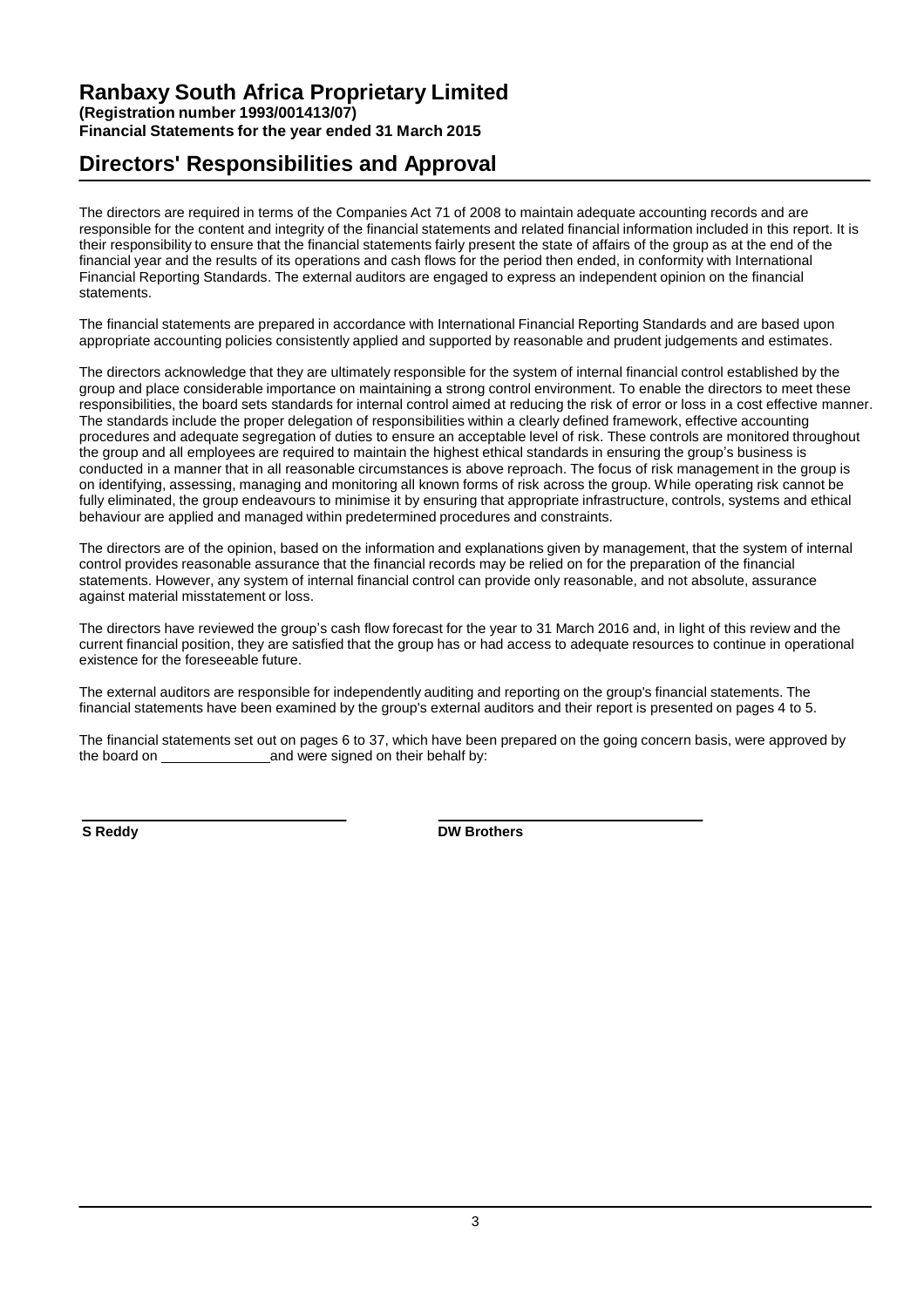

# **Independent Auditor's Report**

**To the shareholders of Ranbaxy South Africa Proprietary Limited**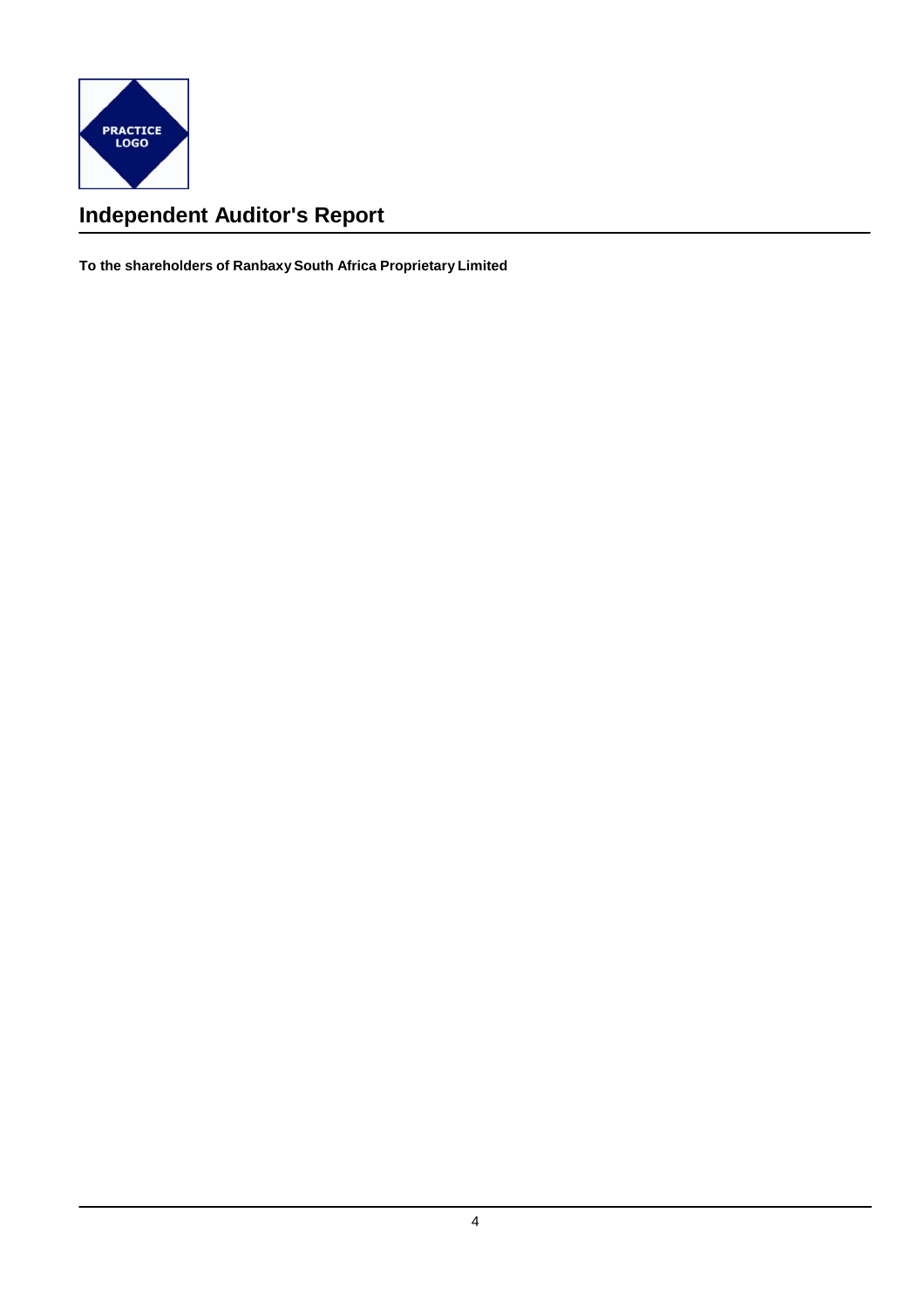# **Independent Auditor's Report**

### **Opinion**

In our opinion, the financial statements of Ranbaxy South Africa Proprietary Limited for the year then ended 31 March 2015 are prepared, in all material respects, in accordance with the basis of accounting described in note to the financial statements, and the requirements of the Companies Act 71 of 2008.

**Partner's name Partner**

**31 May 2015 Per: Additional description Additional description**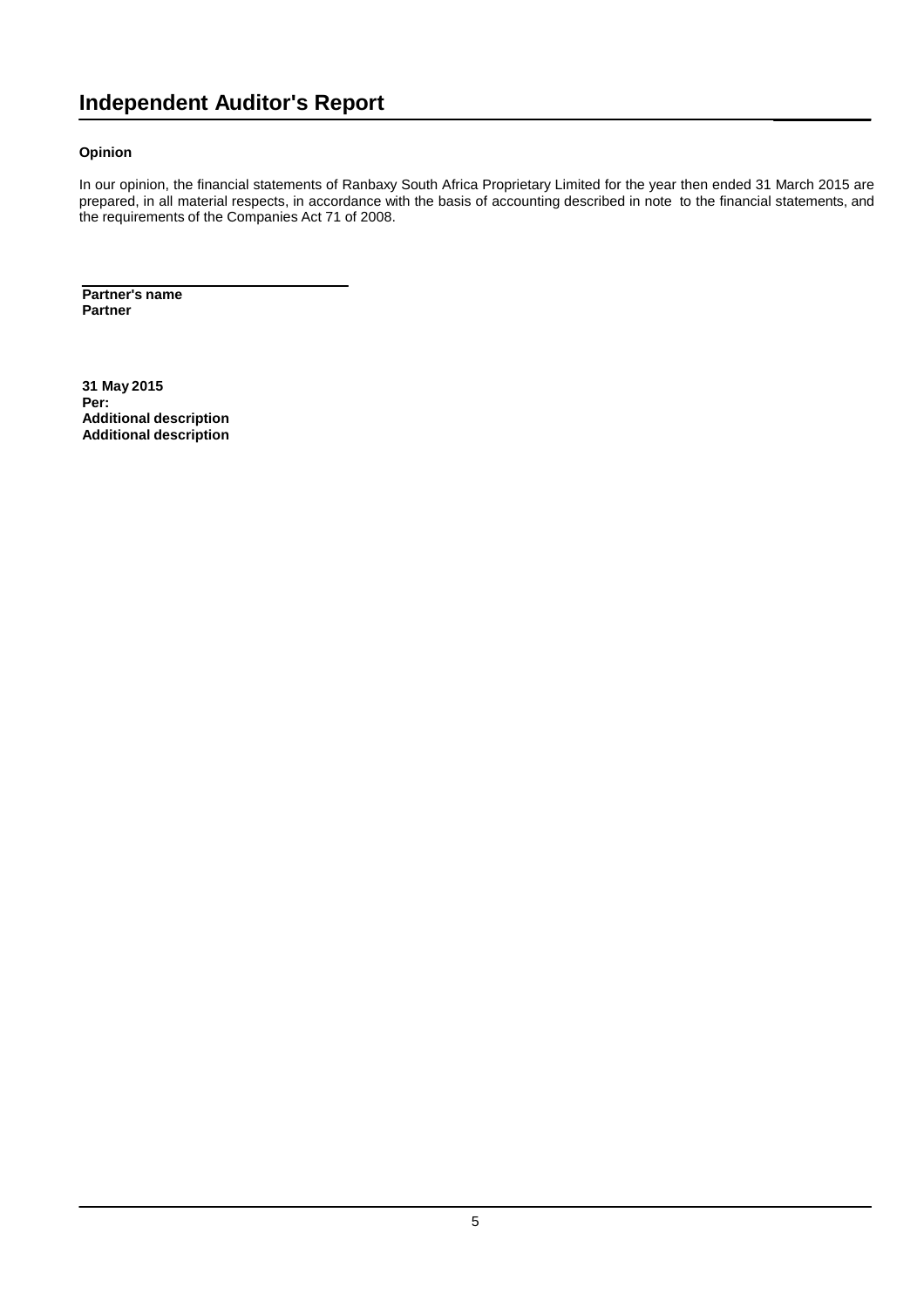**Financial Statements for the year ended 31 March 2015**

# **Directors' Report**

The directors have pleasure in submitting their report on the financial statements of Ranbaxy South Africa Proprietary Limited and the group for the year ended 31 March 2015.

### **1. Review of financial results and activities**

The consolidated financial statements have been prepared in accordance with International Financial Reporting Standards and the requirements of the Companies Act 71 of 2008. The accounting policies have been applied consistently compared to the prior year.

Full details of the financial position, results of operations and cash flows of the group are set out in these consolidated financial statements.

### **2. Share capital**

There have been no changes to the authorised or issued share capital during the year under review.

### **3. Dividends**

Given the current state of the global economic environment, the board believes that it would be more appropriate for the group to conserve cash and maintain adequate debt headroom to ensure that the group is best placed to withstand any prolonged adverse economic conditions. The company has not declared a dividend.

### **4. Directorate**

The directors in office at the date of this report are as follows:

| <b>Directors</b>   | <b>Changes</b>            |
|--------------------|---------------------------|
| S Reddy            |                           |
| R Chakravarti      |                           |
| M Bharadwai        |                           |
| <b>DW Brothers</b> |                           |
| R Gulati           | Resigned 14 November 2014 |
| A Madan            | Resigned 14 November 2014 |
|                    |                           |

There have been no other changes to the directorate for the year under review.

#### **5. Holding company**

The group's holding company is Ranbaxy Netherlands BV incorporated in Netherlands.

### **6. Ultimate holding company**

The group's ultimate holding company is Sun Pharmaceuticals Industries Limited which is incorporated in India.

#### **7. Events after the reporting period**

The directors are not aware of any matter or circumstance arising since the end of the financial year that would impact its financial position as at 31 March 2015.

### **8. Going concern**

The directors believe that the group has adequate financial resources to continue in operation for the foreseeable future and accordingly the consolidated financial statements have been prepared on a going concern basis. The directors have satisfied themselves that the group is in a sound financial position and that it has access to sufficient borrowing facilities to meet its foreseeable cash requirements. The directors are not aware of any new material changes that may adversely impact the group. The directors are also not aware of any material non-compliance with statutory or regulatory requirements or of any pending changes to legislation which may affect the group.

### **9. Auditors**

PricewaterhouseCoopers Inc. continued in office as auditors for the company and its subsidiaries for 2015.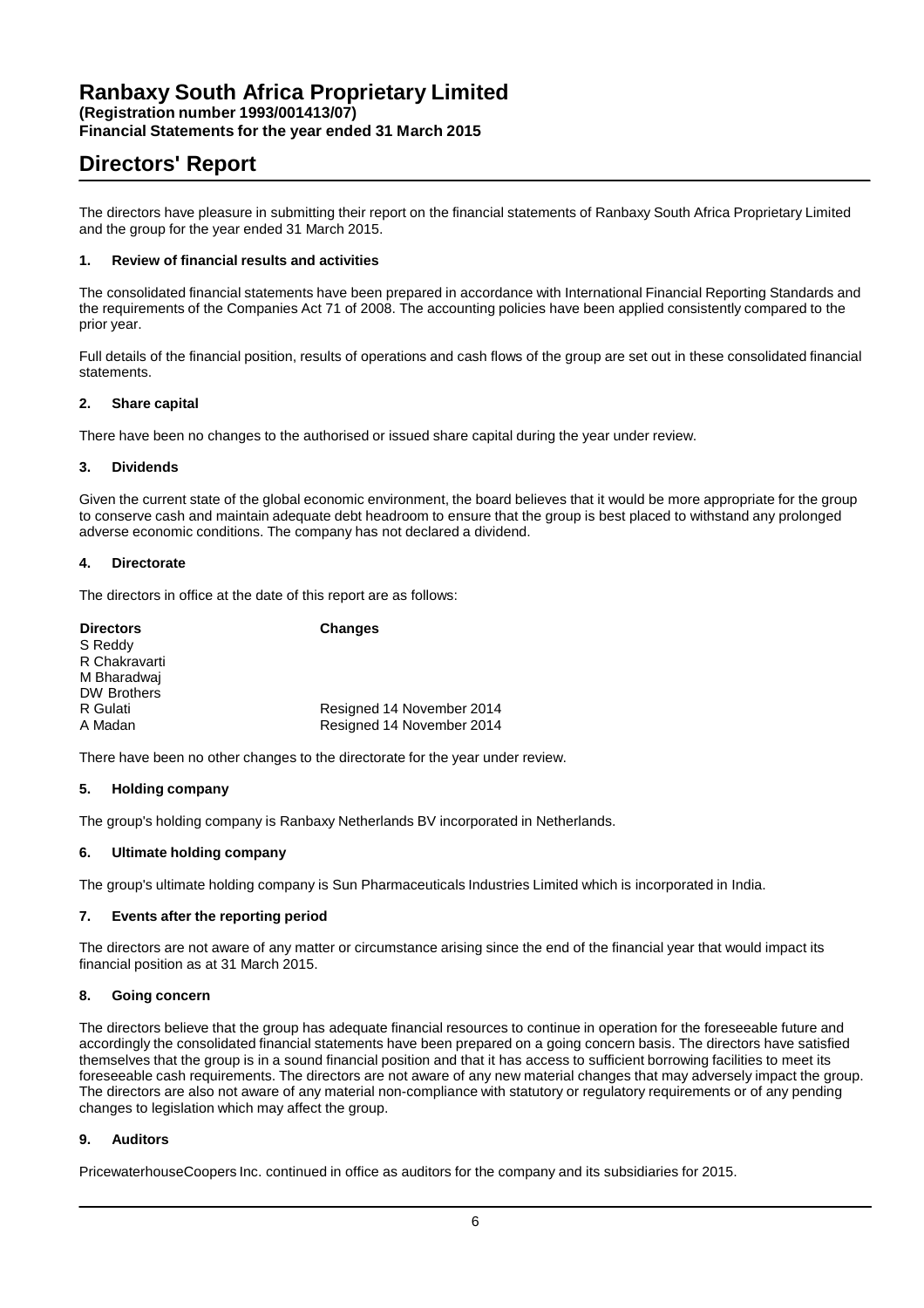### **Ranbaxy South Africa Proprietary Limited (Registration number 1993/001413/07) Financial Statements for the year ended 31 March 2015**

# **Directors' Report**

### **10. Secretary**

The company secretary functions are performed by Grant Thornton

Registered address

121 Boshoff Street New Muckleneuk 0181

Business address

Tugela House Riverside Office Park 1303 Heuwel Avenue **Centurion**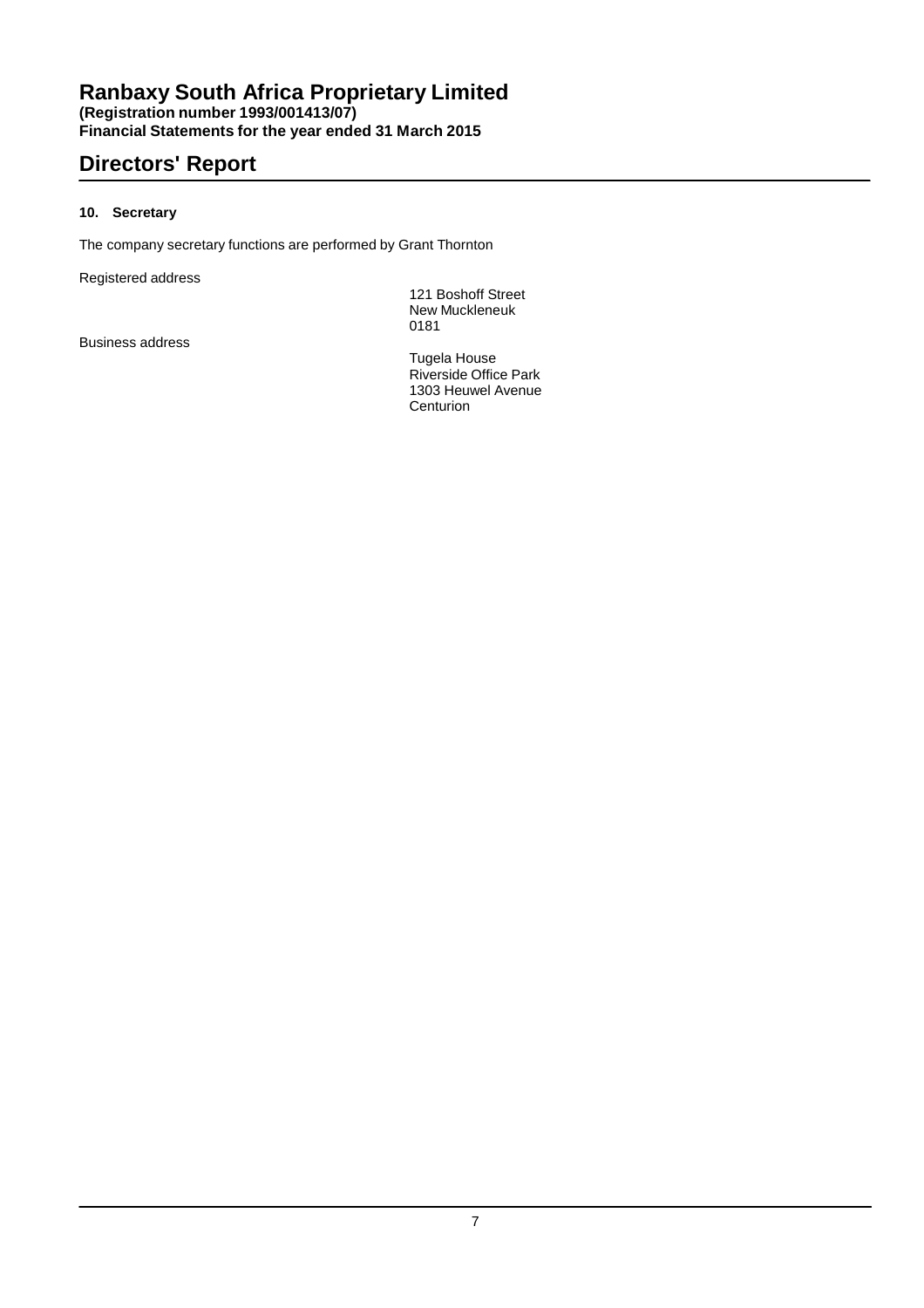**Financial Statements for the year ended 31 March 2015**

# **Statement of Financial Position as at 31 March 2015**

|                                                 |         | Group            |                  | Company          |                  |
|-------------------------------------------------|---------|------------------|------------------|------------------|------------------|
| Figures in Rand                                 | Note(s) | 31 March<br>2015 | 31 March<br>2014 | 31 March<br>2015 | 31 March<br>2014 |
| <b>Assets</b>                                   |         |                  |                  |                  |                  |
| <b>Non-Current Assets</b>                       |         |                  |                  |                  |                  |
| Property, plant and equipment                   | 3       | 23 564 163       | 24 056 125       | 2 520 907        | 2 951 096        |
| Intangible assets                               | 4       | 925 367          |                  | 925 367          |                  |
| Investments in subsidiaries                     | 5       |                  |                  | 905 342          | 905 342          |
| Deferred tax                                    | 8       | 4714555          | 5 890 133        |                  | 4 646 229        |
|                                                 |         | 29 204 085       | 29 946 258       | 4 351 616        | 8 502 667        |
| <b>Current Assets</b>                           |         |                  |                  |                  |                  |
| Inventories                                     | 10      | 72 868 567       | 68 662 532       | 39 835 810       | 50 632 148       |
| Trade and other receivables                     | 11      | 229 611 214      | 259 095 945      | 215 850 663      | 170 441 043      |
| Current tax receivable                          |         | 3 289 150        | 2 219 933        | 826 776          |                  |
| Cash and cash equivalents                       | 12      | 72 424 431       | 33 756 006       | 34 166 878       | 18 311 773       |
|                                                 |         | 378 193 362      | 363 734 416      | 290 680 127      | 239 384 964      |
| <b>Total Assets</b>                             |         | 407 397 447      | 393 680 674      | 295 031 743      | 247 887 631      |
| <b>Equity and Liabilities</b>                   |         |                  |                  |                  |                  |
| <b>Equity</b>                                   |         |                  |                  |                  |                  |
| Equity Attributable to Equity Holders of Parent |         |                  |                  |                  |                  |
| Share capital                                   | 13      | 17 511 923       | 17 511 923       | 17 511 923       | 17 511 923       |
| Reserves                                        |         | (211 831)        | (211831)         |                  |                  |
| Retained income                                 |         | 62 494 070       | 87 703 957       | 72 610 029       | 89 018 675       |
|                                                 |         | 79 794 162       | 105 004 049      | 90 121 952       | 106 530 598      |
| Non-controlling interest                        |         | 4 157 601        | 4 157 601        |                  |                  |
|                                                 |         | 83 951 763       | 109 161 650      | 90 121 952       | 106 530 598      |
| <b>Liabilities</b>                              |         |                  |                  |                  |                  |
| <b>Current Liabilities</b>                      |         |                  |                  |                  |                  |
| Trade and other payables                        | 15      | 189 943 217      | 273 459 434      | 83 316 914       | 141 090 919      |
| Loans from group companies                      | 6       | 133 502 467      | 11 059 590       | 121 592 877      |                  |
| Current tax payable                             |         |                  |                  |                  | 266 114          |
|                                                 |         | 323 445 684      | 284 519 024      | 204 909 791      | 141 357 033      |
| <b>Total Equity and Liabilities</b>             |         | 407 397 447      | 393 680 674      | 295 031 743      | 247 887 631      |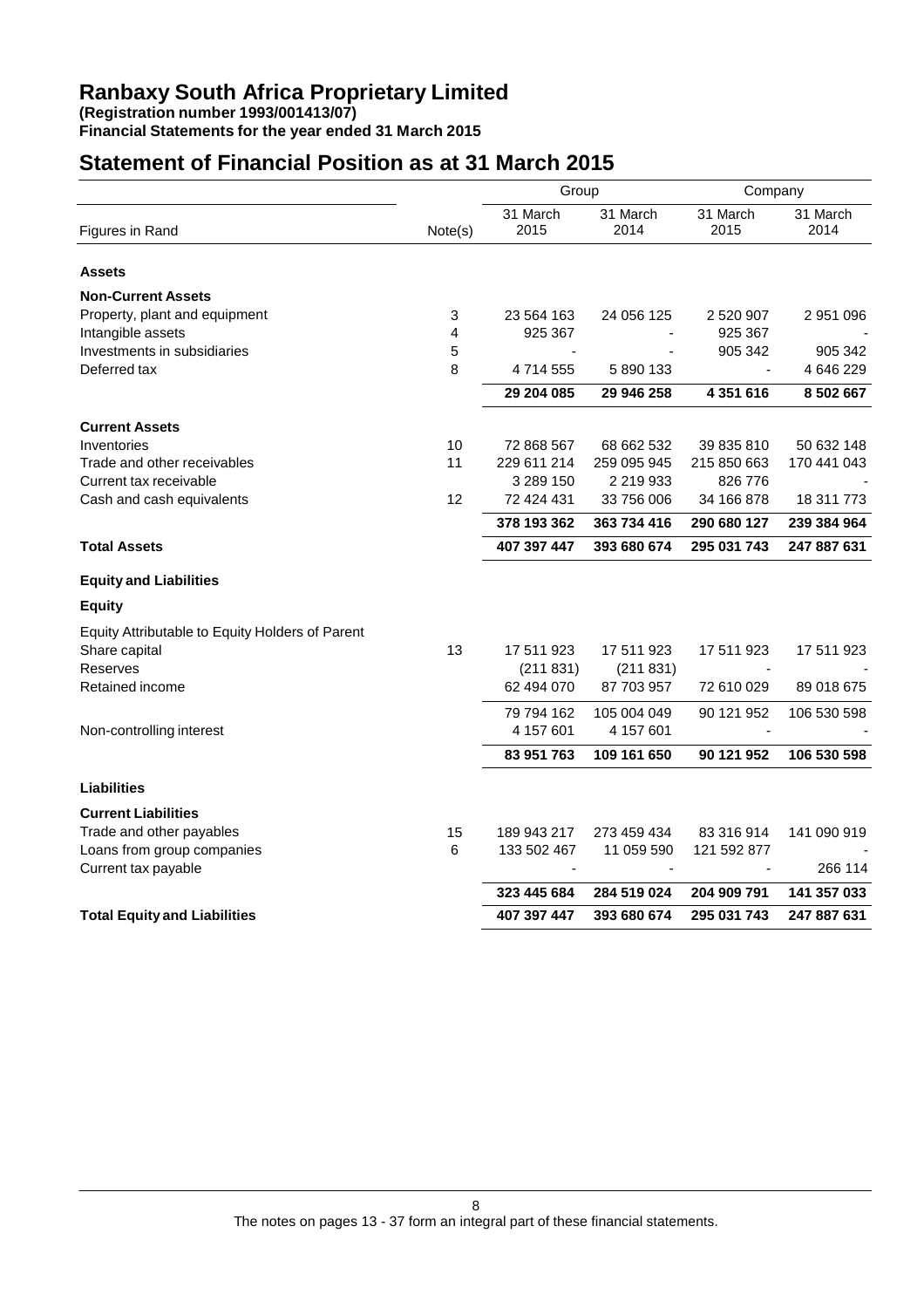**Financial Statements for the year ended 31 March 2015**

# **Statement of Profit or Loss and Other Comprehensive Income**

|                                           |         | Group                                  |                                        | Company                                |                                        |
|-------------------------------------------|---------|----------------------------------------|----------------------------------------|----------------------------------------|----------------------------------------|
|                                           | Note(s) | 12 months<br>ended<br>31 March<br>2015 | 15 months<br>ended<br>31 March<br>2014 | 12 months<br>ended<br>31 March<br>2015 | 15 months<br>ended<br>31 March<br>2014 |
| Figures in Rand                           |         |                                        |                                        |                                        |                                        |
| Revenue                                   | 16      | 231 717 982                            | 667 705 963                            | 205 524 749                            | 296 988 997                            |
| Cost of sales                             | 17      | (144 234 359)                          | (512 564 597)                          | (114307208)                            | (177540032)                            |
| <b>Gross profit</b>                       |         | 87 483 623                             | 155 141 366                            | 91 217 541                             | 119 448 965                            |
| Other income                              |         | 111 170                                | 716764                                 | 111 170                                | 716764                                 |
| Operating expenses                        |         | (110690613)                            | (168642348)                            | (104989959)                            | (138 320 777)                          |
| <b>Operating loss</b>                     |         | (23095820)                             | (12784218)                             | (13661248)                             | (18155048)                             |
| Investment revenue                        | 18      | 682 320                                | 174 018                                | 2 531 288                              | 3 180 745                              |
| Finance costs                             | 19      | (2518427)                              | (1039590)                              | (1598571)                              |                                        |
| Loss before taxation                      |         | (24 931 927)                           | (13649790)                             | (12728531)                             | (14974303)                             |
| Taxation                                  | 20      | (277960)                               | 2 428 370                              | (3680115)                              | 2799234                                |
| Loss for the period                       |         | (25209887)                             | (11 221 420)                           | (16408646)                             | (12 175 069)                           |
| Other comprehensive income                |         |                                        |                                        |                                        |                                        |
| Total comprehensive loss for the period   |         | (25209887)                             | (11 221 420)                           | (16408646)                             | (12175069)                             |
| Total comprehensive loss attributable to: |         |                                        |                                        |                                        |                                        |
| Owners of the parent                      |         | (25 209 887)                           | 507 515)<br>(11)                       | (16408646)                             | (12 175 069)                           |
| Non-controlling interest                  |         |                                        | 286 095                                |                                        |                                        |
|                                           |         | (25209887)                             | (11 221 420)                           | (16408646)                             | (12 175 069)                           |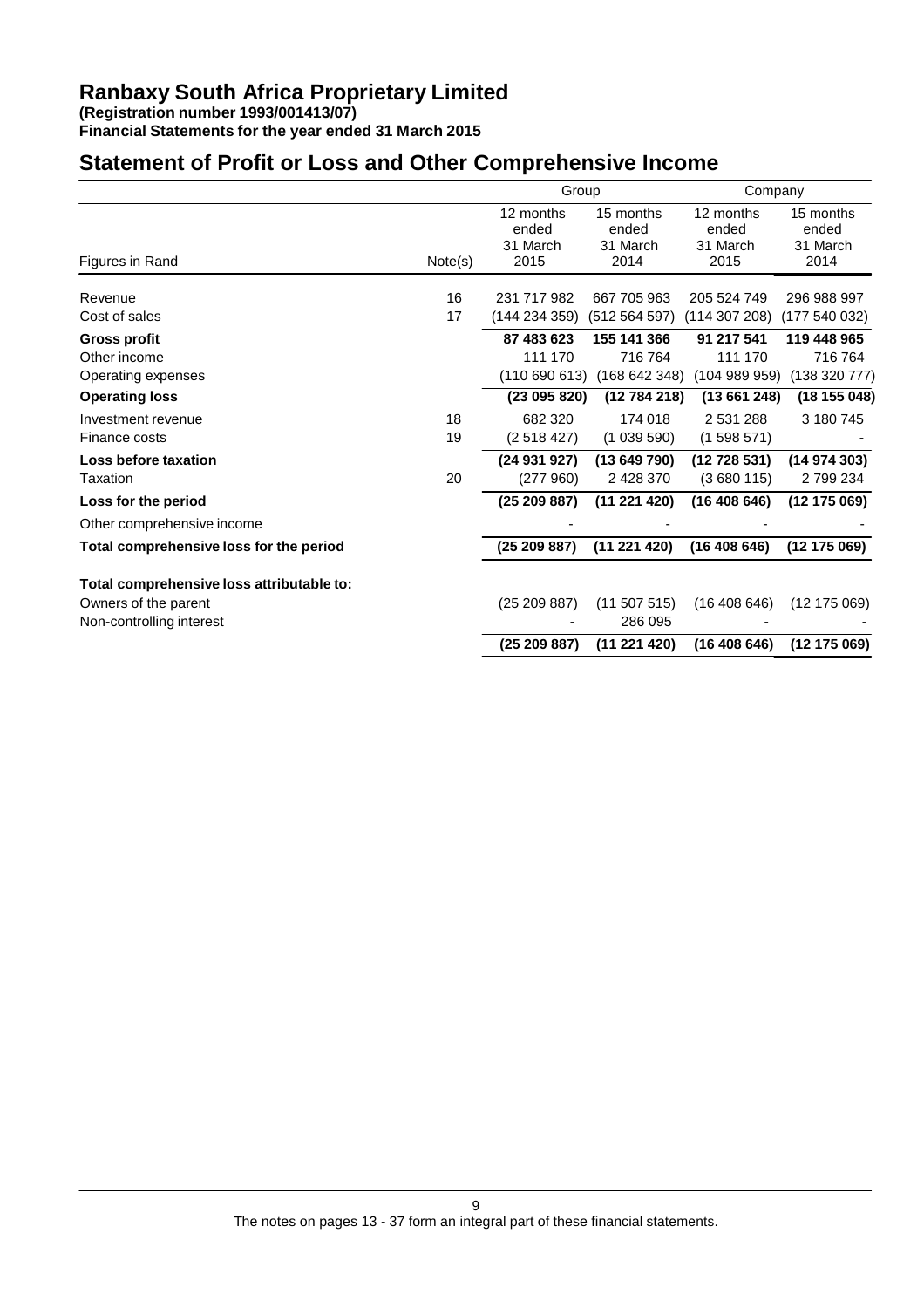**(Registration number 1993/001413/07)**

**Financial Statements for the year ended 31 March 2015**

# **Statement of Changes in Equity**

|                                                                                                |                | Share capital Share premium | Total share<br>capital   | Common<br>control reserve | Retained<br>income | Total<br>attributable to<br>equity holders<br>of the group / | Non-controlling<br>interest | Total equity |
|------------------------------------------------------------------------------------------------|----------------|-----------------------------|--------------------------|---------------------------|--------------------|--------------------------------------------------------------|-----------------------------|--------------|
| Figures in Rand                                                                                |                |                             |                          |                           |                    | company                                                      |                             |              |
| Group                                                                                          |                |                             |                          |                           |                    |                                                              |                             |              |
| <b>Balance at 01 January 2013</b>                                                              | 361 917        | 17 150 006                  | 17 511 923               |                           | 99 211 472         | 116 723 395                                                  | 4 5 6 4 6 7 5               | 121 288 070  |
| Loss for the year<br>Other comprehensive income                                                |                |                             |                          |                           | (11 507 515)       | (11 507 515)                                                 | 286 095                     | (11 221 420) |
| Total comprehensive loss for the year                                                          | $\blacksquare$ | $\blacksquare$              | $\blacksquare$           | ۰.                        | (11 507 515)       | (11 507 515)                                                 | 286 095                     | (11 221 420) |
| Increase in investment in subsidiary                                                           |                |                             | $\overline{\phantom{a}}$ | (211831)                  |                    | (211 831)                                                    | (693 169)                   | (905 000)    |
| Total contributions by and distributions to owners of<br>company recognised directly in equity |                |                             | $\sim$                   | (211831)                  | $\blacksquare$     | (211 831)                                                    | (693 169)                   | (905 000)    |
| Balance at 01 April 2014                                                                       | 361 917        | 17 150 006                  | 17 511 923               | (211831)                  | 87 703 957         | 105 004 049                                                  | 4 157 601                   | 109 161 650  |
| Loss for the year<br>Other comprehensive income                                                |                |                             |                          |                           | (25 209 887)       | (25 209 887)                                                 |                             | (25 209 887) |
| Total comprehensive loss for the year                                                          | $\blacksquare$ |                             |                          |                           | (25 209 887)       | (25 209 887)                                                 |                             | (25209887)   |
| Balance at 31 March 2015                                                                       | 361 917        | 17 150 006                  | 17 511 923               | (211831)                  | 62 494 070         | 79 794 162                                                   | 4 157 601                   | 83 951 763   |
| Note(s)                                                                                        | 13             | 13                          | 13                       |                           |                    |                                                              |                             |              |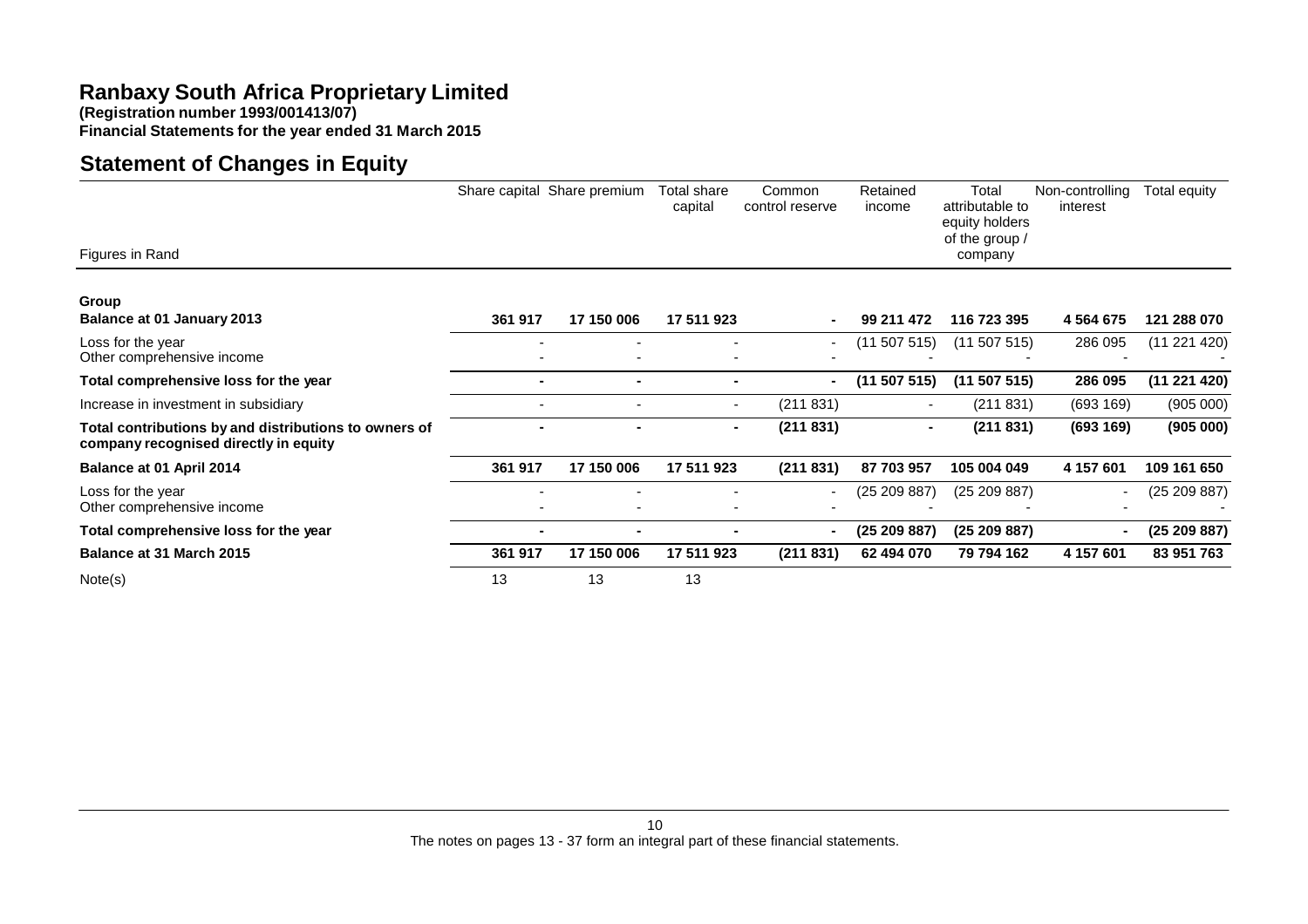**(Registration number 1993/001413/07)**

**Financial Statements for the year ended 31 March 2015**

# **Statement of Changes in Equity**

|                                                 |                | Share capital Share premium | Total share<br>capital | Common<br>control reserve | Retained<br>income | Total<br>attributable to<br>equity holders<br>of the group / | Non-controlling<br>interest | Total equity |
|-------------------------------------------------|----------------|-----------------------------|------------------------|---------------------------|--------------------|--------------------------------------------------------------|-----------------------------|--------------|
| Figures in Rand                                 |                |                             |                        |                           |                    | company                                                      |                             |              |
| Company                                         |                |                             |                        |                           |                    |                                                              |                             |              |
| Balance at 01 January 2013                      | 361 917        | 17 150 006                  | 17 511 923             |                           | 101 193 744        | 118 705 667                                                  |                             | 118 705 667  |
| Loss for the year<br>Other comprehensive income |                | $\overline{\phantom{0}}$    |                        |                           | (12 175 069)       | (12 175 069)                                                 |                             | (12 175 069) |
| Total comprehensive loss for the year           | $\blacksquare$ |                             |                        |                           | (12 175 069)       | (12175069)                                                   |                             | (12 175 069) |
| Balance at 01 April 2014                        | 361 917        | 17 150 006                  | 17 511 923             |                           | 89 018 675         | 106 530 598                                                  |                             | 106 530 598  |
| Loss for the year<br>Other comprehensive income |                |                             |                        | $\sim$                    | (16 408 646)       | (16408646)                                                   |                             | (16408646)   |
| Total comprehensive loss for the year           | $\blacksquare$ |                             |                        |                           | (16 408 646)       | (16 408 646)                                                 |                             | (16 408 646) |
| Balance at 31 March 2015                        | 361 917        | 17 150 006                  | 17 511 923             |                           | 72 610 029         | 90 121 952                                                   |                             | 90 121 952   |
| Note(s)                                         | 13             | 13                          | 13                     |                           |                    |                                                              |                             |              |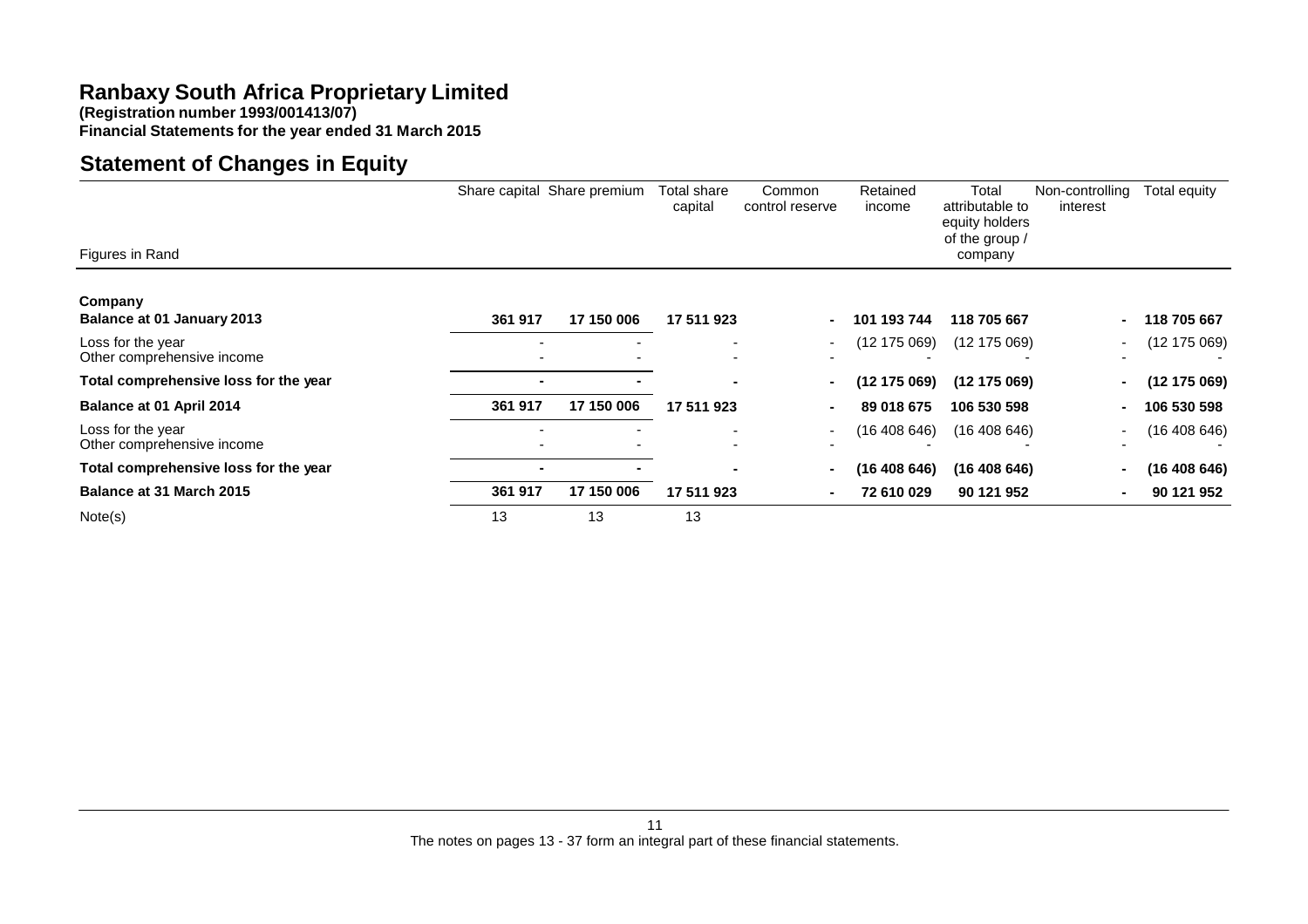**Financial Statements for the year ended 31 March 2015**

### **Statement of Cash Flows**

|                                           |         | Group                          |                                | Company                        |                                |
|-------------------------------------------|---------|--------------------------------|--------------------------------|--------------------------------|--------------------------------|
|                                           |         | 12 months<br>ended<br>31 March | 15 months<br>ended<br>31 March | 12 months<br>ended<br>31 March | 15 months<br>ended<br>31 March |
| Figures in Rand                           | Note(s) | 2015                           | 2014                           | 2015                           | 2014                           |
| Cash used in operating activities         |         |                                |                                |                                |                                |
| Cash used in operations                   | 22      | (71658282)                     | (42805318)                     | (98839223)                     | (12709667)                     |
| Interest income                           |         | 682 320                        | 174 018                        | 2 531 288                      | 3 180 745                      |
| Finance costs                             |         | (2518427)                      | (1039590)                      | (1598571)                      |                                |
| Tax paid                                  | 23      | (171600)                       | (1433720)                      | (126 777)                      | (170840)                       |
| Net cash used in operating activities     |         | (73665989)                     | (45104610)                     | (98033283)                     | (9699762)                      |
| Cash flows from investing activities      |         |                                |                                |                                |                                |
| Purchase of property, plant and equipment | 3       | (2 269 755)                    | (9186695)                      | (715 781)                      | (1552256)                      |
| Sale of property, plant and equipment     | 3       |                                | 51 187                         |                                | 51 187                         |
| Purchase of other intangible assets       | 4       | (5395831)                      |                                | (5395831)                      |                                |
| Increase in investment in subsidiaries    |         |                                | (905 000)                      |                                | (905 000)                      |
| Net cash from investing activities        |         | (7665586)                      | (10040508)                     | (6111612)                      | (2406069)                      |
| Cash flows from financing activities      |         |                                |                                |                                |                                |
| Proceeds from loans from group companies  |         | 120 000 000                    |                                | 120 000 000                    |                                |
| Loans to group companies repaid           |         |                                | (65205)                        |                                |                                |
| Net cash from financing activities        |         | 120 000 000                    | (65205)                        | 120 000 000                    |                                |
| Total cash movement for the year          |         | 38 668 425                     | (55210323)                     | 15 855 105                     | (12105831)                     |
| Cash at the beginning of the year         |         | 33 756 006                     | 88 966 329                     | 18 311 773                     | 30 417 604                     |
| Total cash at end of the year             | 12      | 72 424 431                     | 33 756 006                     | 34 166 878                     | 18 311 773                     |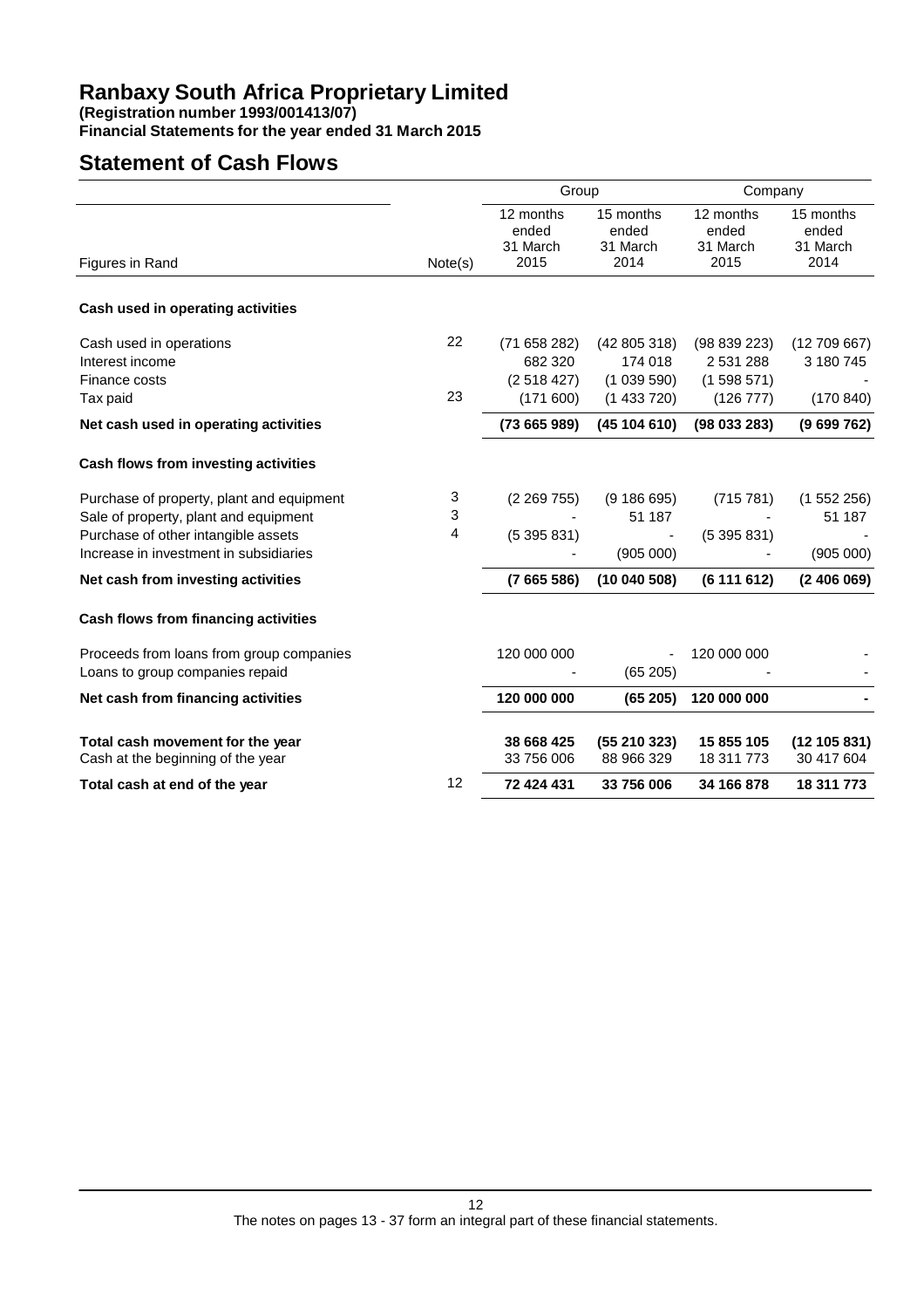**Financial Statements for the year ended 31 March 2015**

### **Accounting Policies**

### **1. Presentation of financial statements**

The financial statements have been prepared in accordance with International Financial Reporting Standards, and the Companies Act 71 of 2008. The financial statements have been prepared on the historical cost basis, and incorporate the principal accounting policies set out below. They are presented in South African Rands.

These accounting policies are consistent with the previous period.

### **1.1 Consolidation**

### **Basis of consolidation**

The consolidated financial statements incorporate the financial statements of the group and all investees which are controlled by the group.

The group has control of an investee when it has power over the investee; it is exposed to or has rights to variable returns from involvement with the investee; and it has the ability to use its power over the investee to affect the amount of the investor's returns.

### **Investment in subsidiaries**

In the company's separate financial statements, investments in subsidiaries are carried at cost less any accumulated impairment.

The cost of an investment in a subsidiary is the aggregate of:

- the fair value, at the date of exchange, of assets given, liabilities incurred or assumed, and equity instruments
- issued by the company; plus
- any costs directly attributable to the purchase of the subsidiary.

An adjustment to the cost of a business combination contingent on future events is included in the cost of the combination if the adjustment is probable and can be measured reliably.

### **Group financial statements**

Subsidiaries are all entities (including structured entities) over which the group has control. The group controls an entity when the group is exposed to, or has rights to, variable returns from its involvement with the entity and has the ability to affect those returns through its power over the entity. Subsidiaries are fully consolidated from the date on which control is transferred to the group. They are deconsolidated from the date that control ceases.

The group applies the acquisition method to account for business combinations. The consideration transferred for the acquisition of a subsidiary is the fair values of the assets transferred, the liabilities incurred to the former owners of the acquiree and the equity interest issued by the group. The consideration transferred includes the fair value of any asset or liability resulting from a contingent consideration arrangement. Identifiable asset acquired and liabilities and contingent liabilities assumed in a business combination are measured initially at their fair values at the acquisition date. The group recognises any non-controlling interest in the acquiree on an acquisition-by-acquisition basis, either at fair value or at the non-controlling interest's proportionate share of the recognised amounts of acquiree's identifiable net assets.

### Acquisition-related costs are expensed as incurred.

If the business combination is achieved in stages, the acquisition date carrying value of the acquirer's previously held equity interest in the acquiree' is re-measured to fair value at acquisition date; any gains or losses arising from such re-measurement are recognised in profit or loss.

Any contingent consideration to be transferred by the group is recognised at fair value at the acquisition date. Subsequent changes to the fair value of the contingent consideration that is deemed to be an asset or liability is recognised in accordance with IAS 39 either in profit or loss or as a change to other comprehensive income. Contingent consideration that is classified as equity is not re-measured, and its subsequent settlement is accounted for within equity.

Inter-company transaction, balances and unrealised gains on transactions between group companies are eliminated. Unrealised losses are also eliminated. When necessary, amounts reported by subsidiaries have been adjusted to conform with the group's accounting policies.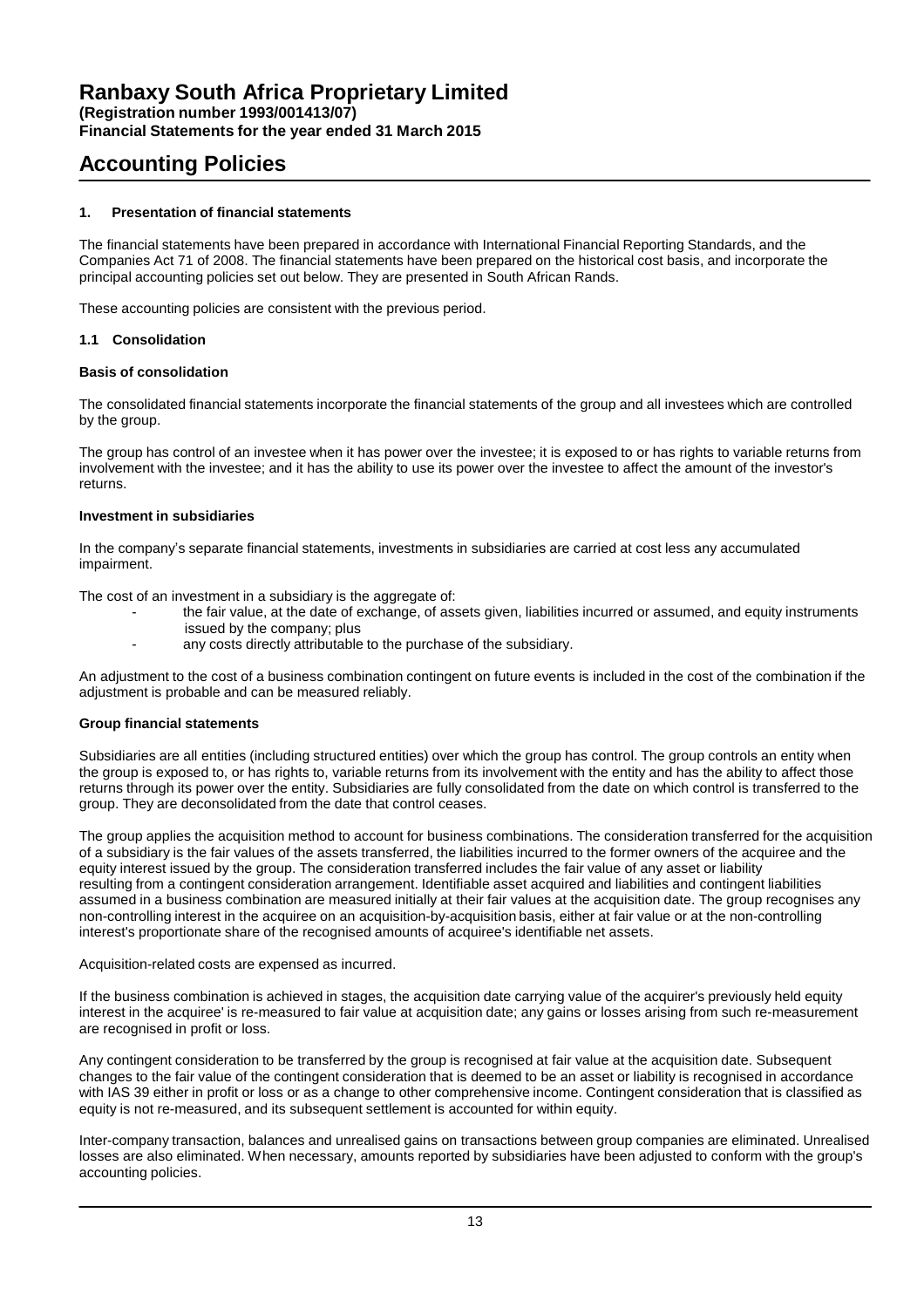# **Accounting Policies**

### **1.2 Significant judgements and sources of estimation uncertainty**

In preparing the financial statements, management is required to make estimates and assumptions that affect the amounts represented in the financial statements and related disclosures. Use of available information and the application of judgement is inherent in the formation of estimates. Actual results in the future could differ from these estimates which may be material to the financial statements. Significant judgements include:

### **Trade receivables and Loans and receivables**

The group assesses its trade receivables and loans and receivables for impairment at the end of each reporting period. In determining whether an impairment loss should be recorded in profit or loss, the group makes judgements as to whether there is observable data indicating a measurable decrease in the estimated future cash flows from a financial asset.

The impairment for trade receivables, held to maturity investments and loans and receivables is calculated on a portfolio basis, based on historical loss ratios, adjusted for national and industry-specific economic conditions and other indicators present at the reporting date that correlate with defaults on the portfolio.

### **Allowance for slow moving, damaged and obsolete stock**

An allowance for stock to write stock down to the lower of cost or net realisable value. Management have made estimates of the selling price and direct cost to sell on certain inventory items.

### **Impairment testing**

The recoverable amounts of cash-generating units and individual assets have been determined based on the higher of valuein-use calculations and fair values less costs to sell. These calculations require the use of estimates and assumptions. It is reasonably possible that the assumptions may change which may then impact our estimations and may then require a material adjustment to the carrying value of goodwill and tangible assets.

The group reviews and tests the carrying value of assets when events or changes in circumstances suggest that the carrying amount may not be recoverable.

### **Taxation**

Judgement is required in determining the provision for income taxes due to the complexity of legislation. There are many transactions and calculations for which the ultimate tax determination is uncertain during the ordinary course of business. The group recognises liabilities for anticipated tax audit issues based on estimates of whether additional taxes will be due. Where the final tax outcome of these matters is different from the amounts that were initially recorded, such differences will impact the income tax and deferred tax provisions in the period in which such determination is made.

The group recognises the net future tax benefit related to deferred income tax assets to the extent that it is probable that the deductible temporary differences will reverse in the foreseeable future. Assessing the recoverability of deferred income tax assets requires the group to make significant estimates related to expectations of future taxable income. Estimates of future taxable income are based on forecast cash flows from operations and the application of existing tax laws in each jurisdiction. To the extent that future cash flows and taxable income differ significantly from estimates, the ability of the group to realise the net deferred tax assets recorded at the end of the reporting period could be impacted.

### **1.3 Property, plant and equipment**

An item of property, plant and equipment is recognised as an asset when it is probable that future economic benefits associated with the item will flow to the group, and the cost of the item can be measured reliably. Property, plant and equipment is carried at cost less accumulated depreciation and accumulated impairment losses.

Property, plant and equipment is initially measured at cost. Cost includes all of the expenditure which is directly attributable to the acquisition or construction of the asset, including the capitalisation of borrowing costs on qualifying assets and adjustments in respect of hedge accounting, where appropriate.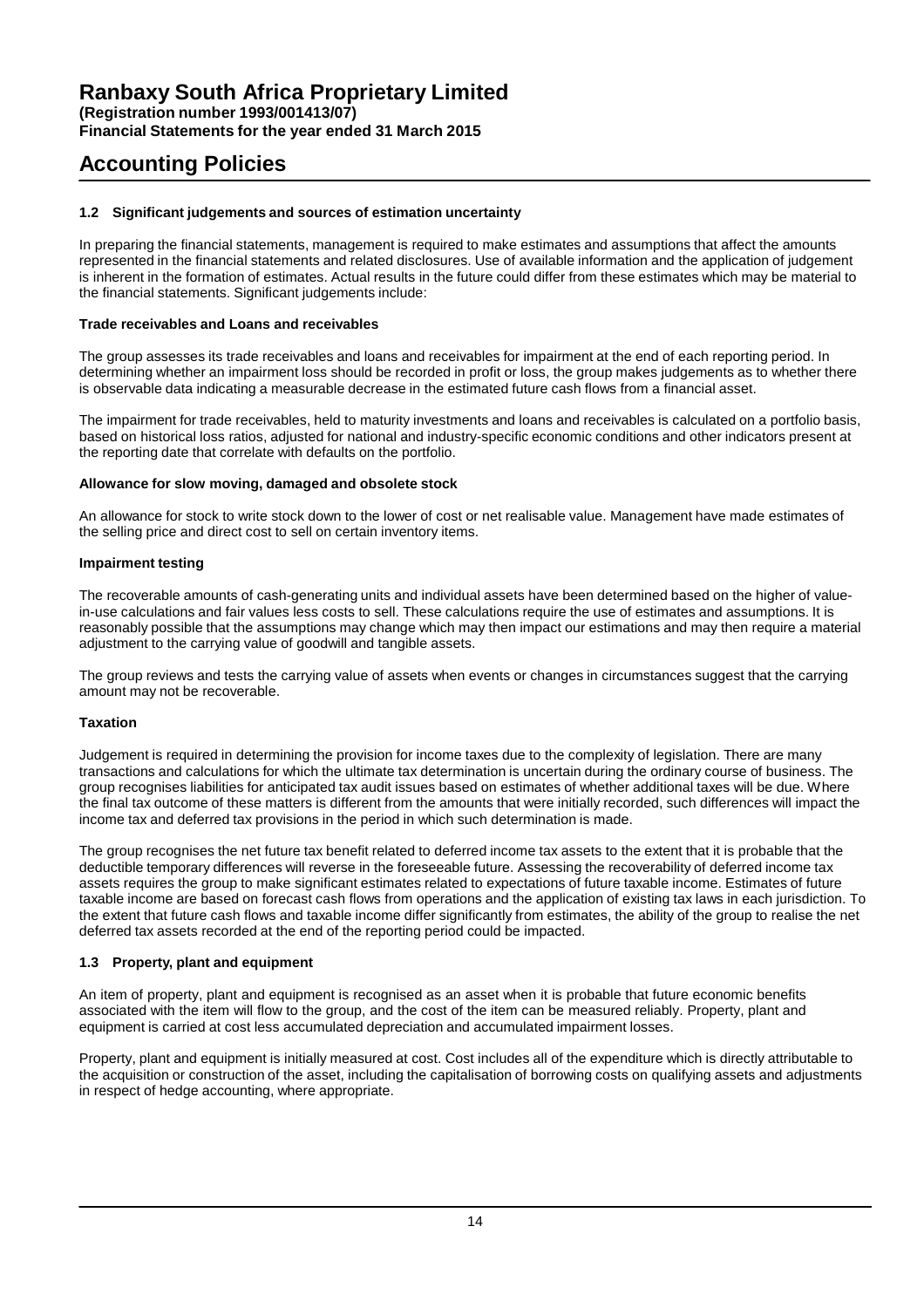**Financial Statements for the year ended 31 March 2015**

# **Accounting Policies**

### **1.3 Property, plant and equipment (continued)**

Depreciation of an asset commences when the asset is available for use as intended by management. Depreciation is charged to write off the asset's carrying amount over its estimated useful life to its estimated residual value, using a method that best reflects the pattern in which the asset's economic benefits are consumed by the group. Leased assets are depreciated in a consistent manner over the shorter of their expected useful lives and the lease term. Depreciation is not charged to an asset if its estimated residual value exceeds or is equal to its carrying amount. Depreciation of an asset ceases at the earlier of the date that the asset is classified as held for sale or derecognised.

The useful lives of items of property, plant and equipment have been assessed as follows:

| <b>Item</b>            | <b>Depreciation method</b> | Average useful life |
|------------------------|----------------------------|---------------------|
| Plant and machinery    | Straight line              | 15 years            |
| Furniture and fixtures | Straight line              | 6 years             |
| Motor vehicles         | Straight line              | $4 - 7$ years       |
| IT equipment           | Straight line              | 3 years             |
| Leasehold improvements | Straight line              | Period of lease     |

The residual value, useful life and depreciation method of each asset are reviewed at the end of each reporting year. If the expectations differ from previous estimates, the change is accounted for prospectively as a change in accounting estimate.

The depreciation charge for each year is recognised in profit or loss unless it is included in the carrying amount of another asset.

An item of property, plant and equipment is derecognised upon disposal or when no future economic benefits are expected from its continued use or disposal. Any gain or loss arising from the derecognition of an item of property, plant and equipment is included in profit or loss when the item is derecognised. The gain or loss arising from the derecognition of an item of property, plant and equipment is determined as the difference between the net disposal proceeds, if any, and the carrying amount of the item.

### **1.4 Financial instruments**

### **Classification**

The group classifies financial assets and financial liabilities into the following categories:

- Loans and receivables
- Financial liabilities measured at amortised cost

Classification depends on the purpose for which the financial instruments were obtained / incurred and takes place at initial recognition.

Financial assets classified as at fair value through profit or loss which are no longer held for the purposes of selling or repurchasing in the near term may be reclassified out of that category:

- in rare circumstances
- if the asset met the definition of loans and receivables and the entity has the intention and ability to hold the asset for the foreseeable future or until maturity.

### **Derecognition**

Financial assets are derecognised when the rights to receive cash flows from the investments have expired or have been transferred and the group has transferred substantially all risks and rewards of ownership.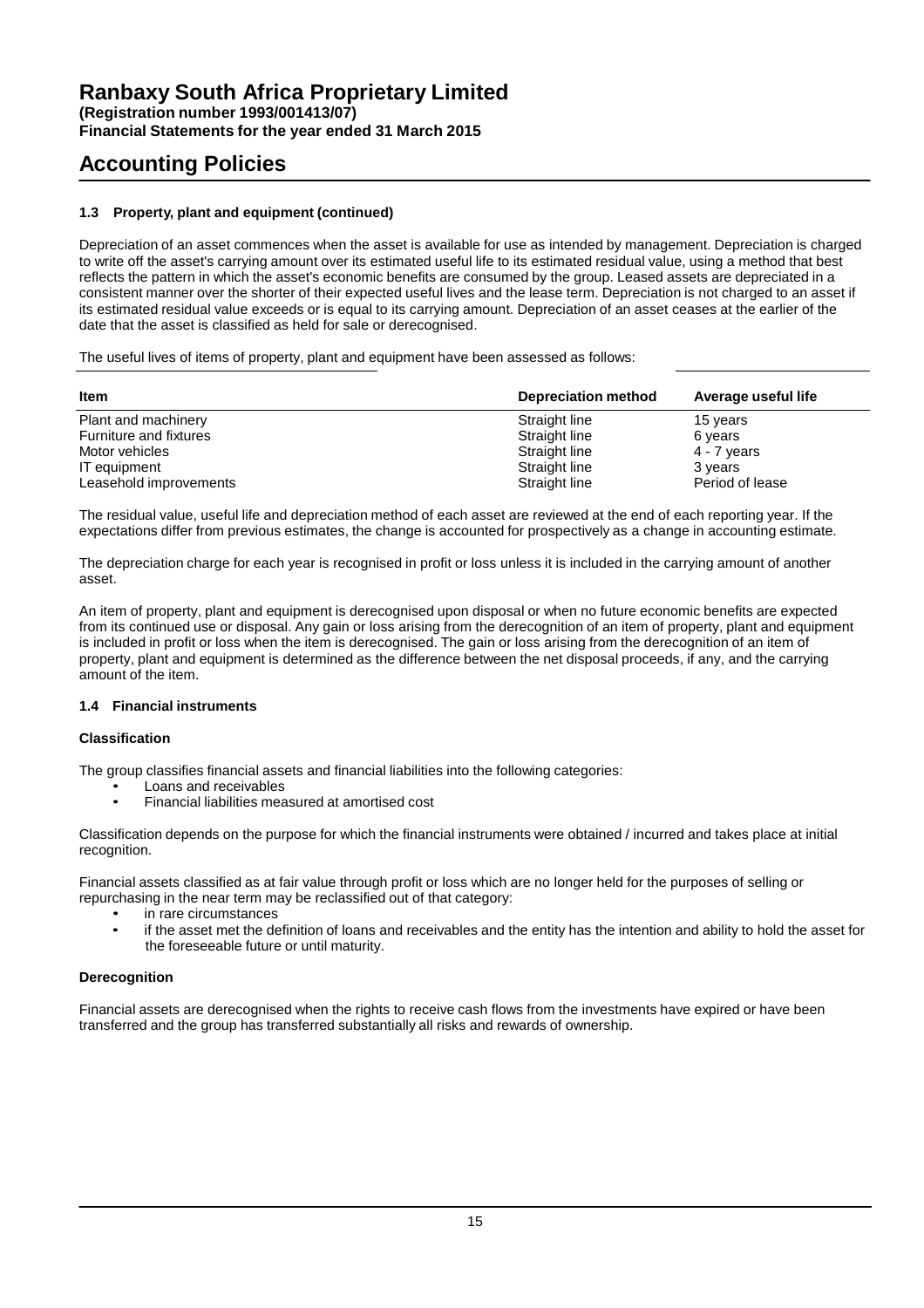**Financial Statements for the year ended 31 March 2015**

# **Accounting Policies**

### **1.4 Financial instruments (continued)**

### **Impairment of financial assets**

### **(a) Assets carried at amortised cost**

The group assesses at the end of each reporting period whether there is objective evidence that a financial asset or group of financial assets is impaired. A financial asset or a group of financial assets is impaired and impairment losses are incurred only if there is objective evidence of impairment as a result of one or more events that occurred after the initial recognition of the asset (a 'loss event') and that loss event (or events) has an impact on the estimated future cash flows of the financial asset or group of financial assets that can be reliably estimated.

Evidence of impairment may include indications that the debtors or a group of debtors are experiencing significant financial difficulty, default or delinquency in interest or principal payments, the probability that they will enter bankruptcy or other financial reorganisation, and where observable data indicate that there is a measurable decrease in the estimated future cash flows, such as changes in arrears or economic conditions that correlate with defaults.

For loans and receivables category, the amount of the loss is measured as the difference between the asset's carrying amount and the present value of estimated future cash flows (excluding future credit losses that have not been incurred) discounted at the financial asset's original effective interest rate. The carrying amount of the asset is reduced and the amount of the loss is recognised in the consolidated statement of profit and loss and other comprehensive income. If a loan or held-to-maturity investment has a variable interest rate, the discount rate for measuring any impairment loss is the current effective interest rate determined under the contract. As a practical expedient, the group may measure impairment on the basis of an instrument's fair value using an observable market price.

If, in a subsequent period, the amount of the impairment loss decreases and the decrease can be related objectively to an event occurring after the impairment was recognised (such as an improvement in the debtor's credit rating), the reversal of the previously recognised impairment loss is recognised in the consolidated statement of profit and loss and other comprehensive income..

### **Loans to (from) group companies**

These include loans to and from holding companies, fellow subsidiaries, subsidiaries, joint ventures and associates and are recognised initially at fair value plus direct transaction costs.

Loans to group companies are classified as loans and receivables.

Loans from group companies are classified as financial liabilities measured at amortised cost.

### **Trade and other receivables**

Trade receivables are measured at initial recognition at fair value, and are subsequently measured at amortised cost using the effective interest rate method. Appropriate allowances for estimated irrecoverable amounts are recognised in profit or loss when there is objective evidence that the asset is impaired. Significant financial difficulties of the debtor, probability that the debtor will enter bankruptcy or financial reorganisation, and default or delinquency in payments (more than 30 days overdue) are considered indicators that the trade receivable is impaired. The allowance recognised is measured as the difference between the asset's carrying amount and the present value of estimated future cash flows discounted at the effective interest rate computed at initial recognition.

The carrying amount of the asset is reduced through the use of an allowance account, and the amount of the loss is recognised in profit or loss within operating expenses. When a trade receivable is uncollectable, it is written off against the allowance account for trade receivables. Subsequent recoveries of amounts previously written off are credited against operating expenses in profit or loss.

Trade and other receivables are classified as loans and receivables.

If collection is expected in one year or less (or in the normal operating cycle of the business if longer), they are classified as current assets. If not, they are presented as non-current assets.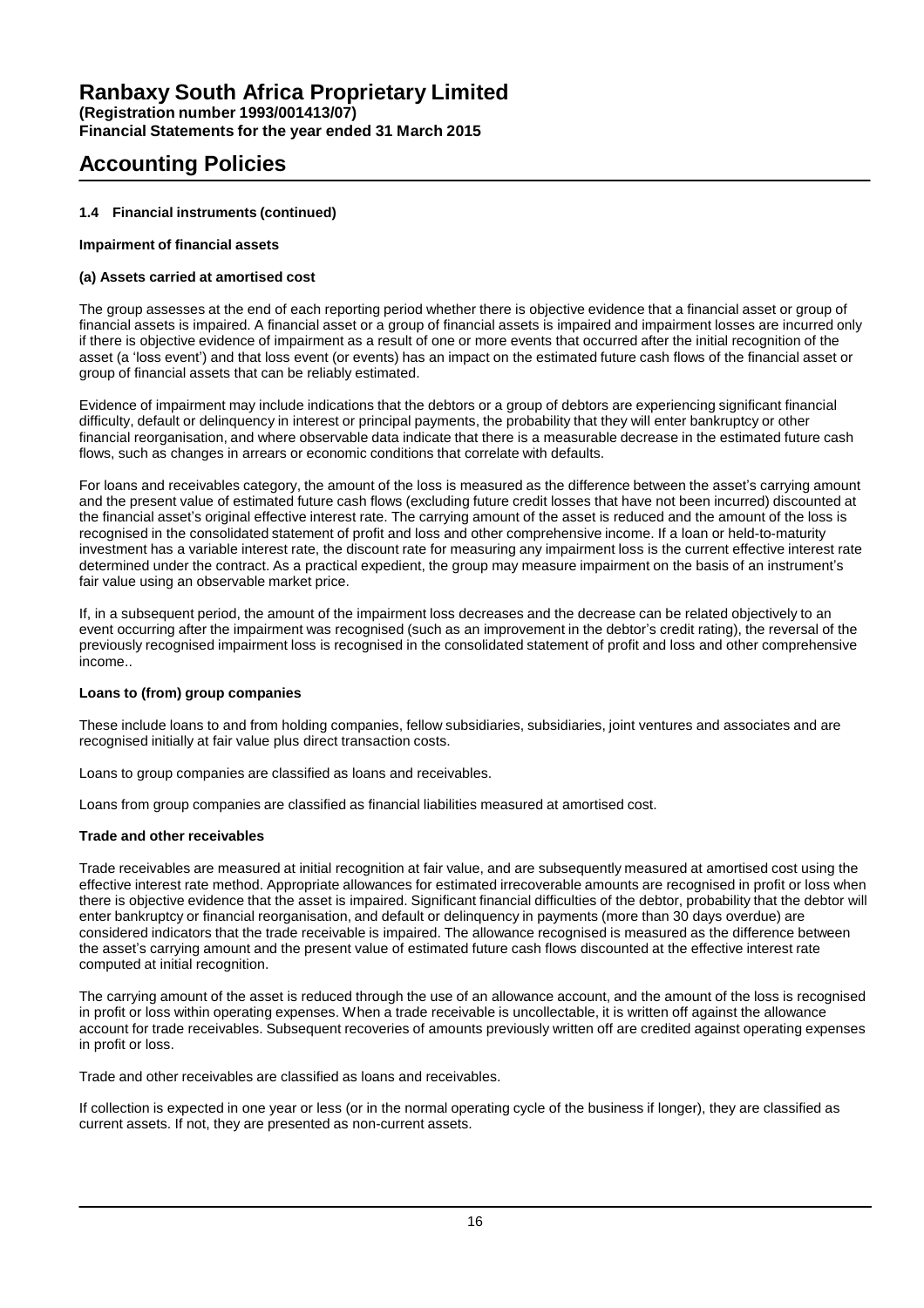**Financial Statements for the year ended 31 March 2015**

### **Accounting Policies**

### **1.4 Financial instruments (continued)**

### **Trade and other payables**

Trade payables are initially measured at fair value, and are subsequently measured at amortised cost, using the effective interest rate method.

### **Cash and cash equivalents**

Cash and cash equivalents comprise cash on hand and demand deposits, and other short-term highly liquid investments that are readily convertible to a known amount of cash and are subject to an insignificant risk of changes in value. These are initially and subsequently recorded at fair value.

### **Borrowings**

Borrowings are initially measured at fair value, and are subsequently measured at amortised cost, using the effective interest rate method. Any difference between the proceeds (net of transaction costs) and the settlement or redemption of borrowings is recognised over the term of the borrowings in accordance with the group's accounting policy for borrowing costs.

### **1.5 Tax**

### **Current tax assets and liabilities**

Current tax for current and prior periods is, to the extent unpaid, recognised as a liability. If the amount already paid in respect of current and prior periods exceeds the amount due for those periods, the excess is recognised as an asset.

Current tax liabilities (assets) for the current and prior periods are measured at the amount expected to be paid to (recovered from) the tax authorities, using the tax rates (and tax laws) that have been enacted or substantively enacted by the end of the reporting period.

Management periodically evaluates positions taken in tax returns with respect to situations in which applicable tax regulation is subject to interpretation. It establishes provisions where appropriate on the basis of amounts expected to be paid to the tax authorities.

### **Deferred tax assets and liabilities**

A deferred tax liability is recognised for all taxable temporary differences, except to the extent that the deferred tax liability arises from the initial recognition of an asset or liability in a transaction which at the time of the transaction, affects neither accounting profit nor taxable profit (tax loss).

A deferred tax asset is recognised for all deductible temporary differences to the extent that it is probable that taxable profit will be available against which the deductible temporary difference can be utilised. A deferred tax asset is not recognised when it arises from the initial recognition of an asset or liability in a transaction that at the time of the transaction, affects neither accounting profit nor taxable profit (tax loss).

A deferred tax asset is recongised for the carry forward of unused tax losses to the extent that it is probable that future taxable profit will be available against which the unused tax losses can be utilised.

Deferred tax assets and liabilities are measured at the tax rates that are expected to apply to the period when the asset is realised or the liability is settled, based on tax rates (and tax laws) that have been enacted or substantively enacted by the end of the reporting period.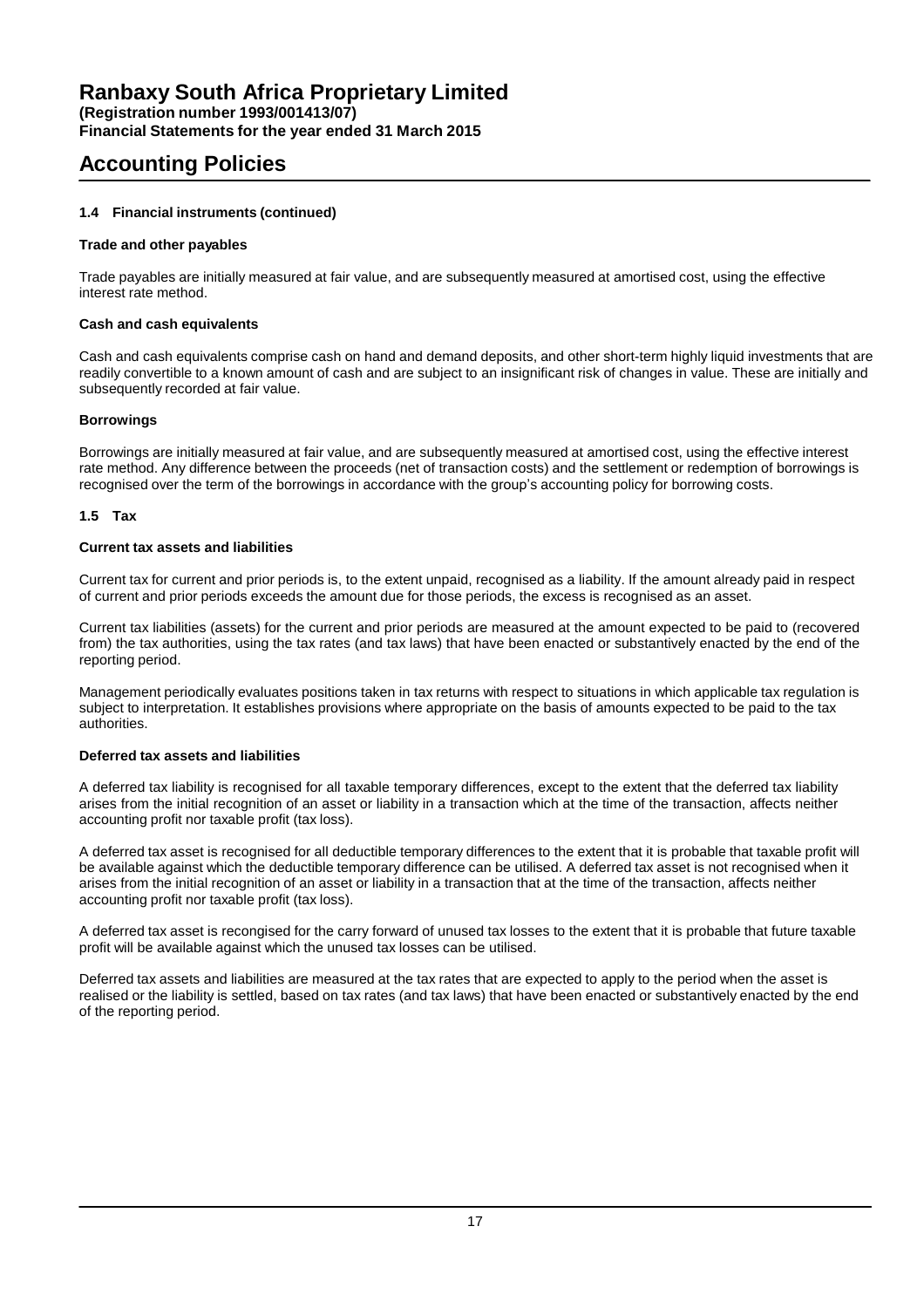**Financial Statements for the year ended 31 March 2015**

# **Accounting Policies**

### **1.5 Tax (continued)**

### **Tax expenses**

Current and deferred taxes are recognised as income or an expense and included in profit or loss for the period, except to the extent that the tax arises from:

• a transaction or event which is recognised, in the same or a different period, to other comprehensive income, or a business combination.

Current tax and deferred taxes are charged or credited to other comprehensive income if the tax relates to items that are credited or charged, in the same or a different period, to other comprehensive income.

Current tax and deferred taxes are charged or credited directly to equity if the tax relates to items that are credited or charged, in the same or a different period, directly in equity.

### **1.6 Leases**

A lease is classified as a finance lease if it transfers substantially all the risks and rewards incidental to ownership. A lease is classified as an operating lease if it does not transfer substantially all the risks and rewards incidental to ownership.

#### **Operating leases – lessee**

Operating lease payments are recognised as an expense on a straight-line basis over the lease term. The difference between the amounts recognised as an expense and the contractual payments are recognised as an operating lease asset. This liability is not discounted.

Any contingent rents are expensed in the period they are incurred.

#### **1.7 Inventories**

Inventories are measured at the lower of cost and net realisable value on the weighted average cost basis.

Net realisable value is the estimated selling price in the ordinary course of business less the estimated costs of completion and the estimated costs necessary to make the sale.

The cost of inventories comprises of all costs of purchase, costs of conversion and other costs incurred in bringing the inventories to their present location and condition.

The cost of inventories is assigned using the weighted average cost formula. The same cost formula is used for all inventories having a similar nature and use to the entity.

#### **1.8 Impairment of assets**

The group assesses at each end of the reporting period whether there is any indication that an asset may be impaired. If any such indication exists, the group estimates the recoverable amount of the asset.

If there is any indication that an asset may be impaired, the recoverable amount is estimated for the individual asset. If it is not possible to estimate the recoverable amount of the individual asset, the recoverable amount of the cash-generating unit to which the asset belongs is determined.

The recoverable amount of an asset or a cash-generating unit is the higher of its fair value less costs to sell and its value in use.

If the recoverable amount of an asset is less than its carrying amount, the carrying amount of the asset is reduced to its recoverable amount. That reduction is an impairment loss.

An impairment loss of assets carried at cost less any accumulated depreciation or amortisation is recognised immediately in profit or loss. Any impairment loss of a revalued asset is treated as a revaluation decrease.

An entity assesses at each reporting date whether there is any indication that an impairment loss recognised in prior periods for assets other than goodwill may no longer exist or may have decreased. If any such indication exists, the recoverable amounts of those assets are estimated.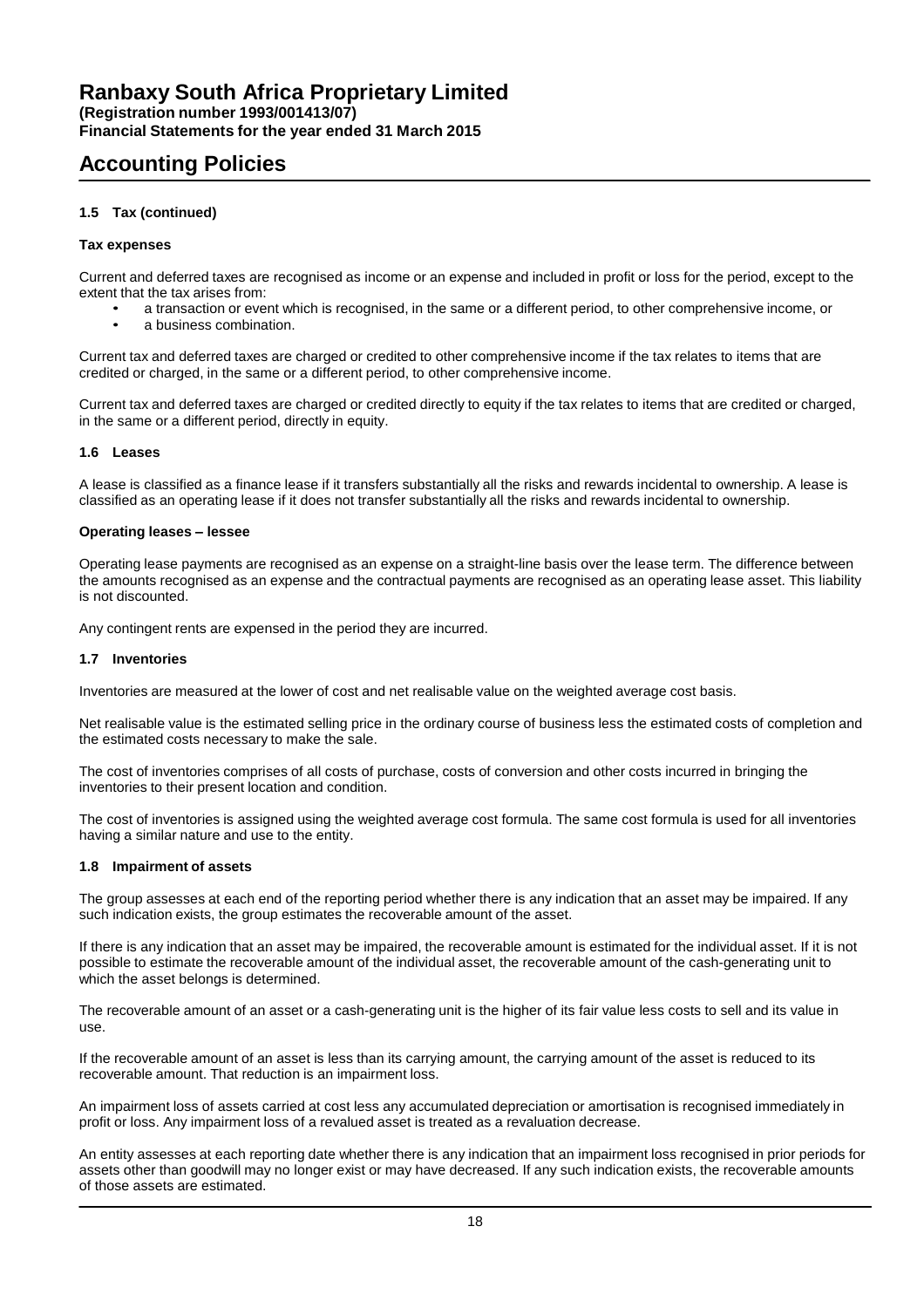**Financial Statements for the year ended 31 March 2015**

### **Accounting Policies**

### **1.8 Impairment of assets (continued)**

A reversal of an impairment loss of assets carried at cost less accumulated depreciation or amortisation other than goodwill is recognised immediately in profit or loss. Any reversal of an impairment loss of a revalued asset is treated as a revaluation increase.

### **1.9 Share capital and equity**

An equity instrument is any contract that evidences a residual interest in the assets of an entity after deducting all of its liabilities.

Ordinary shares are classified as equity.

### **1.10 Employee benefits**

### **Short-term employee benefits**

The cost of short-term employee benefits, (those payable within 12 months after the service is rendered, such as paid vacation leave and sick leave, bonuses, and non-monetary benefits such as medical care), are recognised in the period in which the service is rendered and are not discounted.

The expected cost of compensated absences is recognised as an expense as the employees render services that increase their entitlement or, in the case of non-accumulating absences, when the absence occurs.

The expected cost of profit sharing and bonus payments is recognised as an expense when there is a legal or constructive obligation to make such payments as a result of past performance.

### **Defined contribution plans**

A defined contribution plan is a pension plan under which the group pays fixed contributions into a separate entity. The group has no legal or constructive obligations to pay further contributions if the fund does not hold sufficient assets to pay all employees the benefits relating to employee service in the current and prior periods.

Payments to defined contribution retirement benefit plans are charged as an expense as they fall due. The group has no further payment obligations once the contributions have been paid.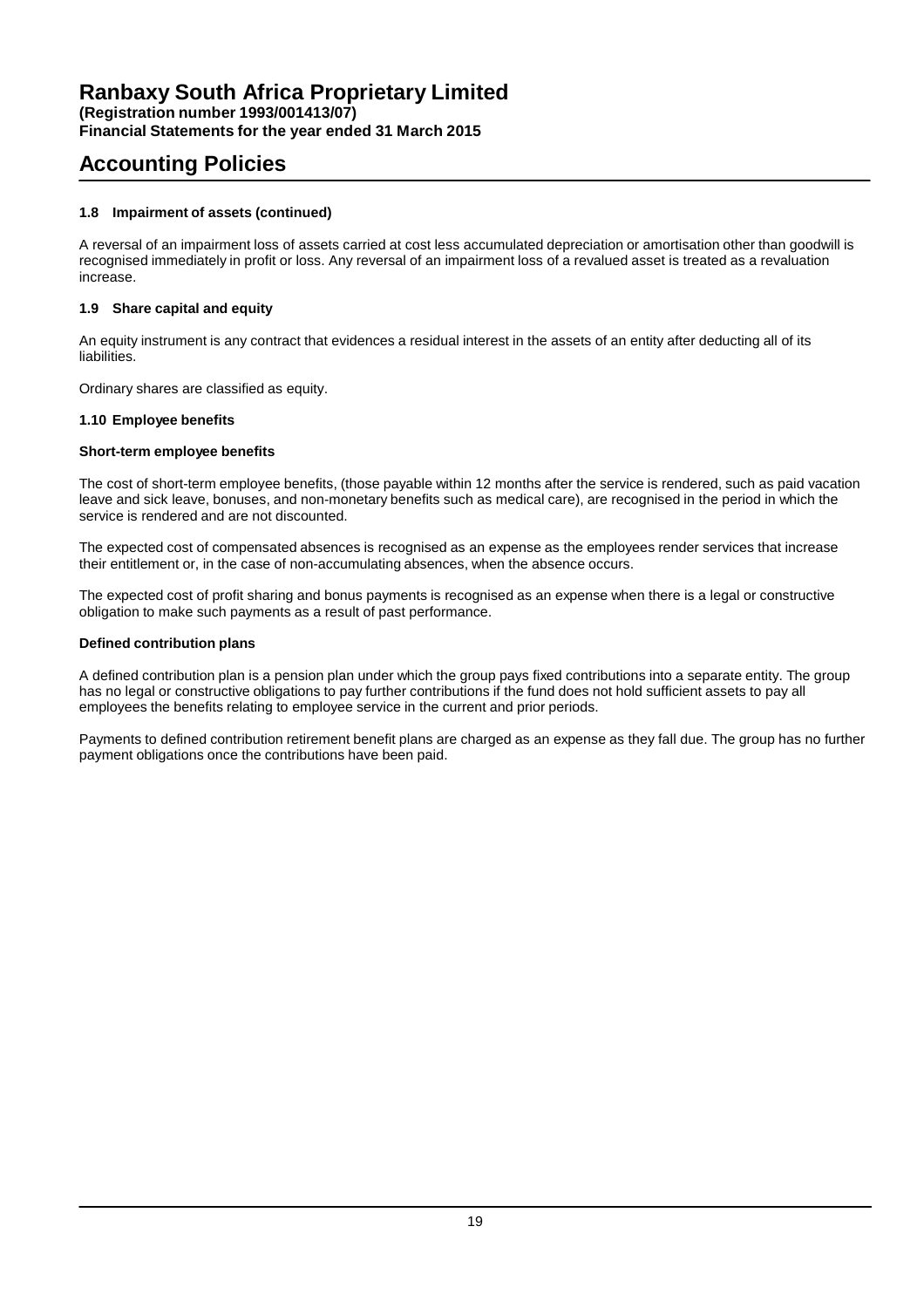**Financial Statements for the year ended 31 March 2015**

### **Accounting Policies**

### **1.11 Provisions and contingencies**

Provisions are recognised when:

- the group has a present obligation as a result of a past event;
- it is probable that an outflow of resources embodying economic benefits will be required to settle the obligation; and<br>
a settleble optimate can be mode of the obligation
- a reliable estimate can be made of the obligation.

The amount of a provision is the present value of the expenditure expected to be required to settle the obligation.

Where some or all of the expenditure required to settle a provision is expected to be reimbursed by another party, the reimbursement shall be recognised when, and only when, it is virtually certain that reimbursement will be received if the entity settles the obligation. The reimbursement shall be treated as a separate asset. The amount recognised for the reimbursement shall not exceed the amount of the provision.

Provisions are not recognised for future operating losses.

If an entity has a contract that is onerous, the present obligation under the contract shall be recognised and measured as a provision.

A constructive obligation to restructure arises only when an entity:

- has a detailed formal plan for the restructuring, identifying at least:
	- **-** the business or part of a business concerned;
	- **-** the principal locations affected;
	- **-** the location, function, and approximate number of employees who will be compensated for terminating their services;
	- **-** the expenditures that will be undertaken; and **-** when the plan will be implemented; and
- has raised a valid expectation in those affected that it will carry out the restructuring by starting to implement that plan or announcing its main features to those affected by it.

After their initial recognition contingent liabilities recognised in business combinations that are recognised separately are subsequently measured at the higher of:

- the amount that would be recognised as a provision; and
- the amount initially recognised less cumulative amortisation.

Contingent assets and contingent liabilities are not recognised. Contingencies are disclosed in note 24.

### **1.12 Revenue**

Revenue is measured at the fair value of the consideration received or receivable and represents the amounts receivable for goods and services provided in the normal course of business, net of trade discounts and volume rebates, and value added tax.

When the outcome of a transaction involving the rendering of services can be estimated reliably, revenue associated with the transaction is recognised by reference to the stage of completion of the transaction at the end of the reporting period. The outcome of a transaction can be estimated reliably when all the following conditions are satisfied:

- the amount of revenue can be measured reliably;<br>it is probable that the concernic benefits associate
- it is probable that the economic benefits associated with the transaction will flow to the group;
- the stage of completion of the transaction at the end of the reporting period can be measured reliably; and
- the costs incurred for the transaction and the costs to complete the transaction can be measured reliably.

Interest is recognised, in profit or loss, using the effective interest rate method.

### **1.13 Cost of sales**

When inventories are sold, the carrying amount of those inventories is recognised as an expense in the period in which the related revenue is recognised. The amount of any write-down of inventories to net realisable value and all losses of inventories are recognised as an expense in the period the write-down or loss occurs. The amount of any reversal of any write-down of inventories, arising from an increase in net realisable value, is recognised as a reduction in the amount of inventories recognised as an expense in the period in which the reversal occurs.

The related cost of providing services recognised as revenue in the current period is included in cost of sales.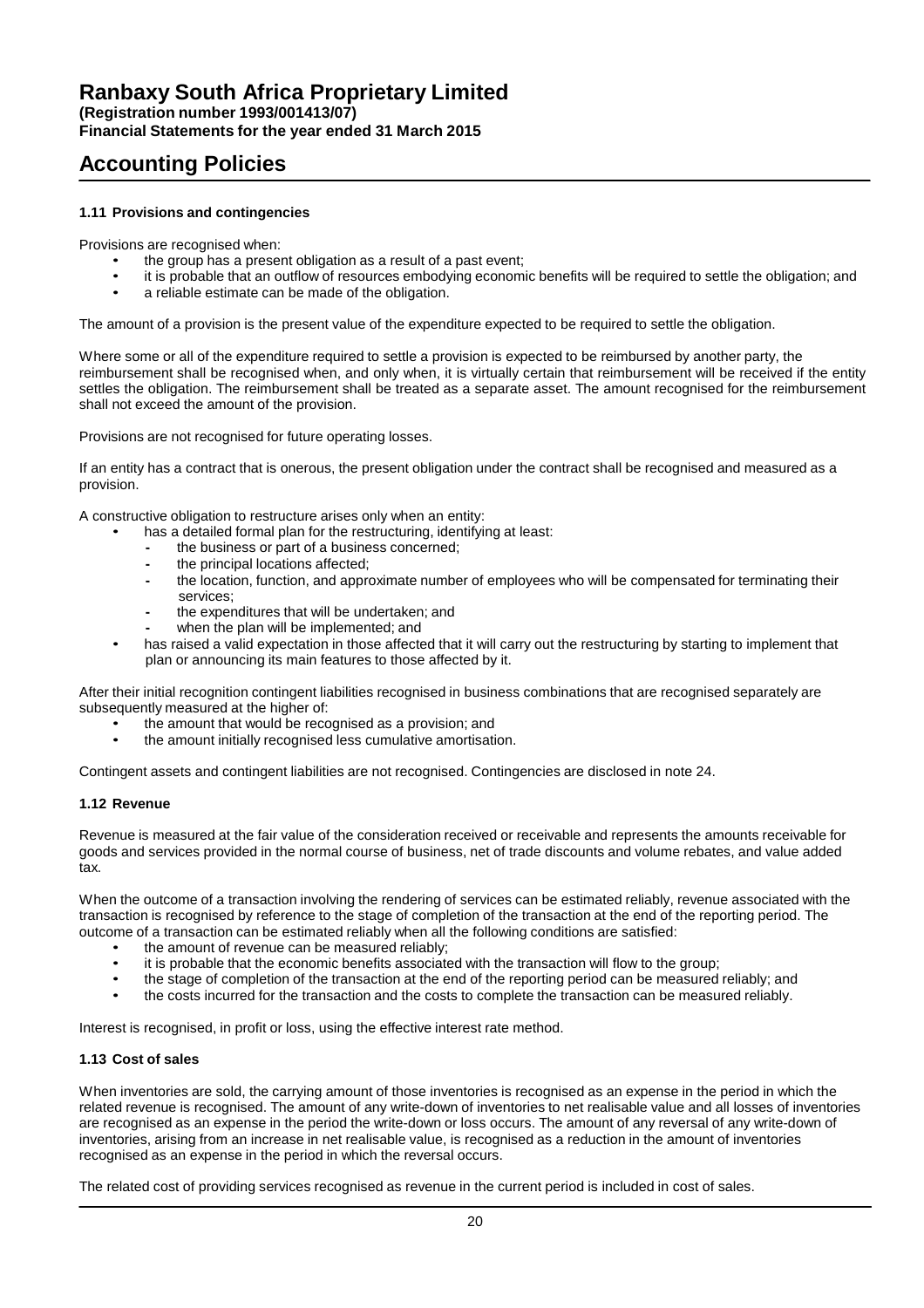**Financial Statements for the year ended 31 March 2015**

# **Accounting Policies**

### **1.14 Translation of foreign currencies**

### **Functional and presentation currency**

Items included in the financial statements of each of the group entities are measured using the currency of the primary economic environment in which the entity operates (functional currency).

The consolidated financial statements are presented in Rand which is the group functional and presentation currency.

### **Foreign currency transactions**

A foreign currency transaction is recorded, on initial recognition in Rands, by applying to the foreign currency amount the spot exchange rate between the functional currency and the foreign currency at the date of the transaction.

Exchange differences arising on the settlement of monetary items or on translating monetary items at rates different from those at which they were translated on initial recognition during the period or in previous financial statements are recognised in profit or loss in the period in which they arise.

Cash flows arising from transactions in a foreign currency are recorded in Rands by applying to the foreign currency amount the exchange rate between the Rand and the foreign currency at the date of the cash flow.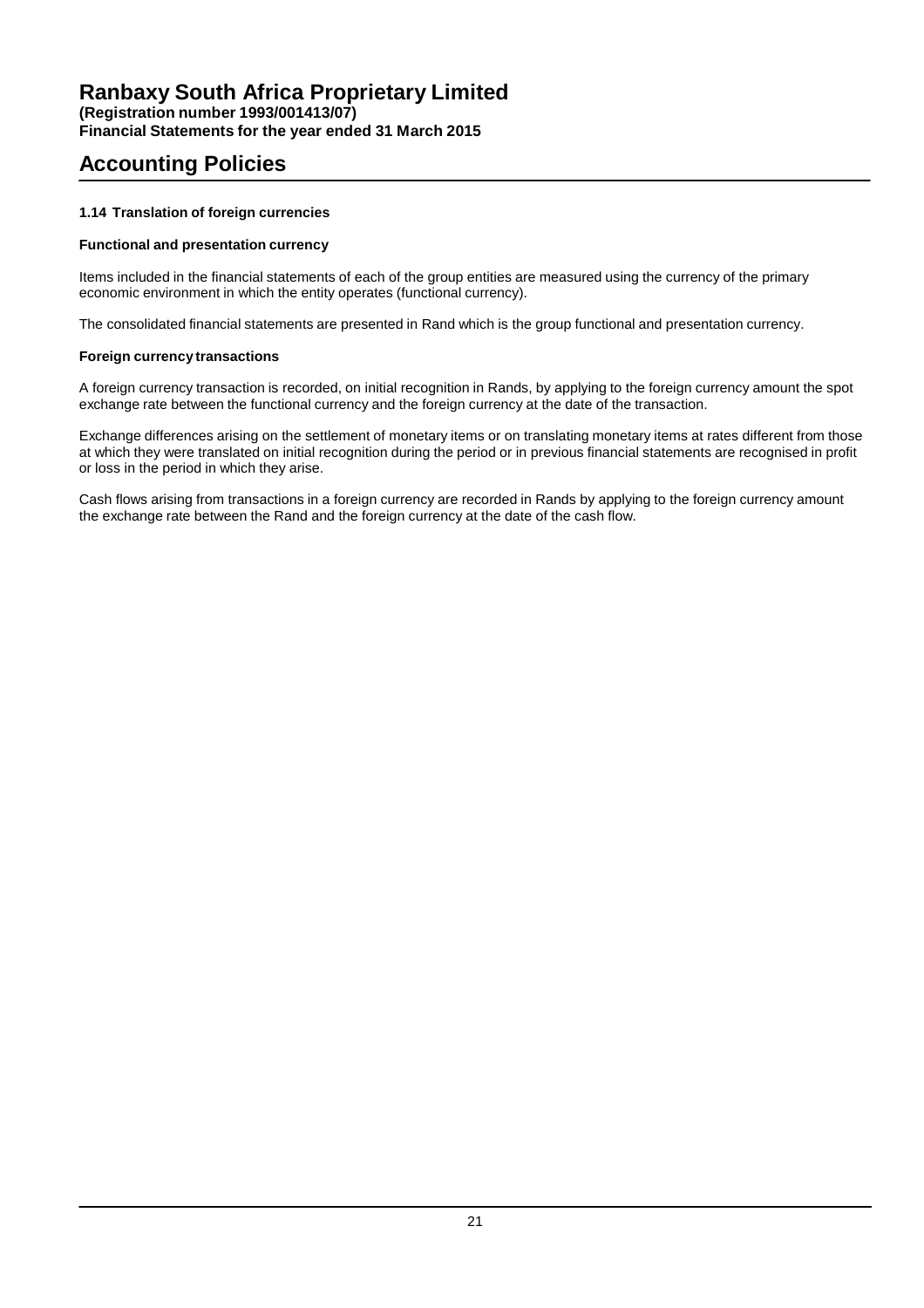**Financial Statements for the year ended 31 March 2015**

### **Notes to the Financial Statements**

### **2. New Standards and Interpretations**

### **2.1 Standards and interpretations effective and adopted in the current year**

In the current year, the group has adopted the following standards and interpretations that are effective for the current financial year and that are relevant to its operations:

### **IFRIC 21 Levies**

The interpretation provides guidance on accounting for levies payable to government. It specifies that the obligating event giving rise to a liability to pay a levy is the activity that triggers the payment of the levy, as identified by the legislation. A constructive obligation for levies that will be triggered by operating in future is not raised by virtue of the entity being economically compelled to operate in future or for being a going concern. Furthermore, if the obligating event occurs over a period of time, then the liability is recognised progressively. An asset is recognised if an entity has prepaid a levy before the obligating event. This accounting also applies to interim reporting.

The effective date of the interpretation is for years beginning on or after 01 January 2014.

The group has adopted the interpretation for the first time in the 2015 financial statements.

The impact of the interpretation is not material.

### **Amendments to IFRS 10, IFRS 12 and IAS 27: Investment Entities**

The amendments define an investment entity and introduce an exception to consolidating particular subsidiaries for investment entities. These amendments require an investment entity to measure those subsidiaries at fair value through profit or loss in accordance with IFRS 9 Financial Instruments in its consolidated and separate financial statements. The amendments also introduce new disclosure requirements for investment entities in IFRS 12 and IAS 27.

The effective date of the amendments is for years beginning on or after 01 January 2014.

The group has adopted the amendments for the first time in the 2015 financial statements.

The impact of the amendment is not material.

### **2.2 Standards and interpretations not yet effective**

The group has chosen not to early adopt the following standards and interpretations, which have been published and are mandatory for the group's accounting periods beginning on or after 01 April 2015 or later periods:

### **Amendments to IAS 19: Defined Benefit Plans: Employee Contributions.**

The amendment relates to contributions received from employees or third parties for defined benefit plans. These contributions could either be discretionary or set out in the formal terms of the plan. If they are discretionary then they reduce the service cost. Those which are set out in the formal terms of the plan are either linked to service or not. When they are not linked to service then the contributions affect the remeasurement. When they are linked to service and to the number of years of service, they reduce the service cost by being attributed to the periods of service. If they are linked to service but not to the number of years' service then they either reduce the service cost by being attributed to the periods of service or they reduce the service cost in the period in which the related service is rendered.

The effective date of the amendment is for years beginning on or after 01 July 2014.

The group expects to adopt the amendment for the first time in the 2016 financial statements.

It is unlikely that the amendment will have a material impact on the group's financial statements.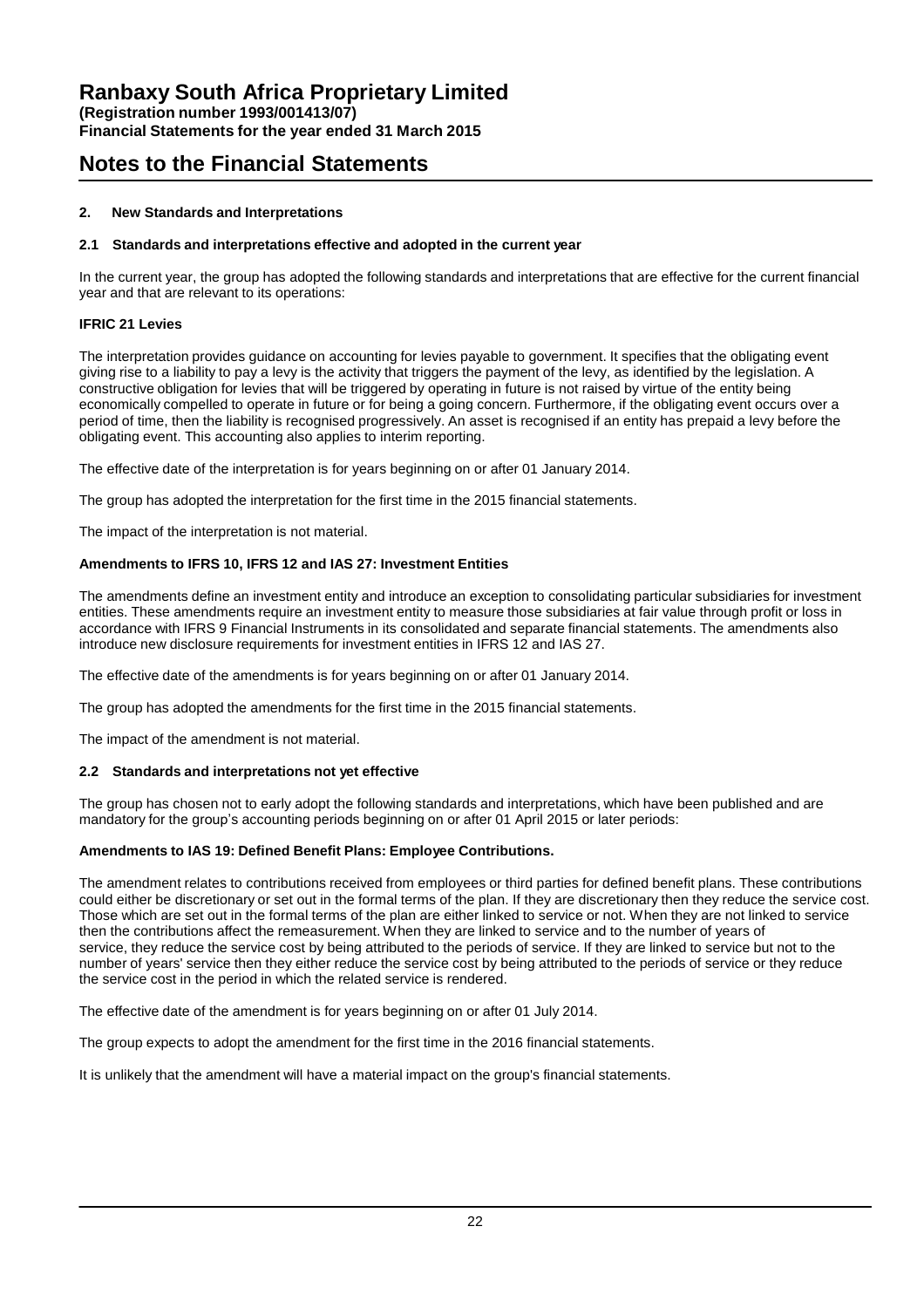**Financial Statements for the year ended 31 March 2015**

### **Notes to the Financial Statements**

### **2. New Standards and Interpretations (continued)**

### **Amendment to IAS 16: Property, Plant and Equipment: Annual improvements project**

The amendment adjusts the option to proportionately restate accumulated depreciation when an item of property, plant and equipment is revalued. Instead, the gross carrying amount is to be adjusted in a manner consistent with the revaluation of the carrying amount. The accumulated depreciation is then adjusted as the difference between the gross and net carrying amount.

The effective date of the amendment is for years beginning on or after 01 July 2014.

The group expects to adopt the amendment for the first time in the 2016 financial statements.

It is unlikely that the amendment will have a material impact on the group's financial statements.

### **Amendment to IAS 24: Related Party Disclosures: Annual improvements project**

The definition of a related party has been amended to include an entity, or any member of a group of which it is a part, which provides key management personnel services to the reporting entity or to the parent of the reporting entity ("management entity"). Disclosure is required of payments made to the management entity for these services but not of payments made by the management entity to its directors or employees.

The effective date of the amendment is for years beginning on or after 01 July 2014.

The group expects to adopt the amendment for the first time in the 2016 financial statements.

It is unlikely that the amendment will have a material impact on the group's financial statements.

### **Amendment to IAS 38: Intangible Assets: Annual improvements project**

The amendment adjusts the option to proportionately restate accumulated amortisation when an intangible asset is revalued. Instead, the gross carrying amount is to be adjusted in a manner consistent with the revaluation of the carrying amount. The accumulated amortisation is then adjusted as the difference between the gross and net carrying amount.

The effective date of the amendment is for years beginning on or after 01 July 2014.

The group expects to adopt the amendment for the first time in the 2016 financial statements.

It is unlikely that the amendment will have a material impact on the group's financial statements.

### **Amendments to IAS 16 and IAS 38: Clarification of Acceptable Methods of Depreciation and Amortisation**

The amendment clarifies that a depreciation or amortisation method that is based on revenue that is generated by an activity that includes the use of the asset is not an appropriate method. This requirement can be rebutted for intangible assets in very specific circumstances as set out in the amendments to IAS 38.

The effective date of the amendment is for years beginning on or after 01 January 2016.

The group expects to adopt the amendment for the first time in the 2017 financial statements.

It is unlikely that the amendment will have a material impact on the group's financial statements.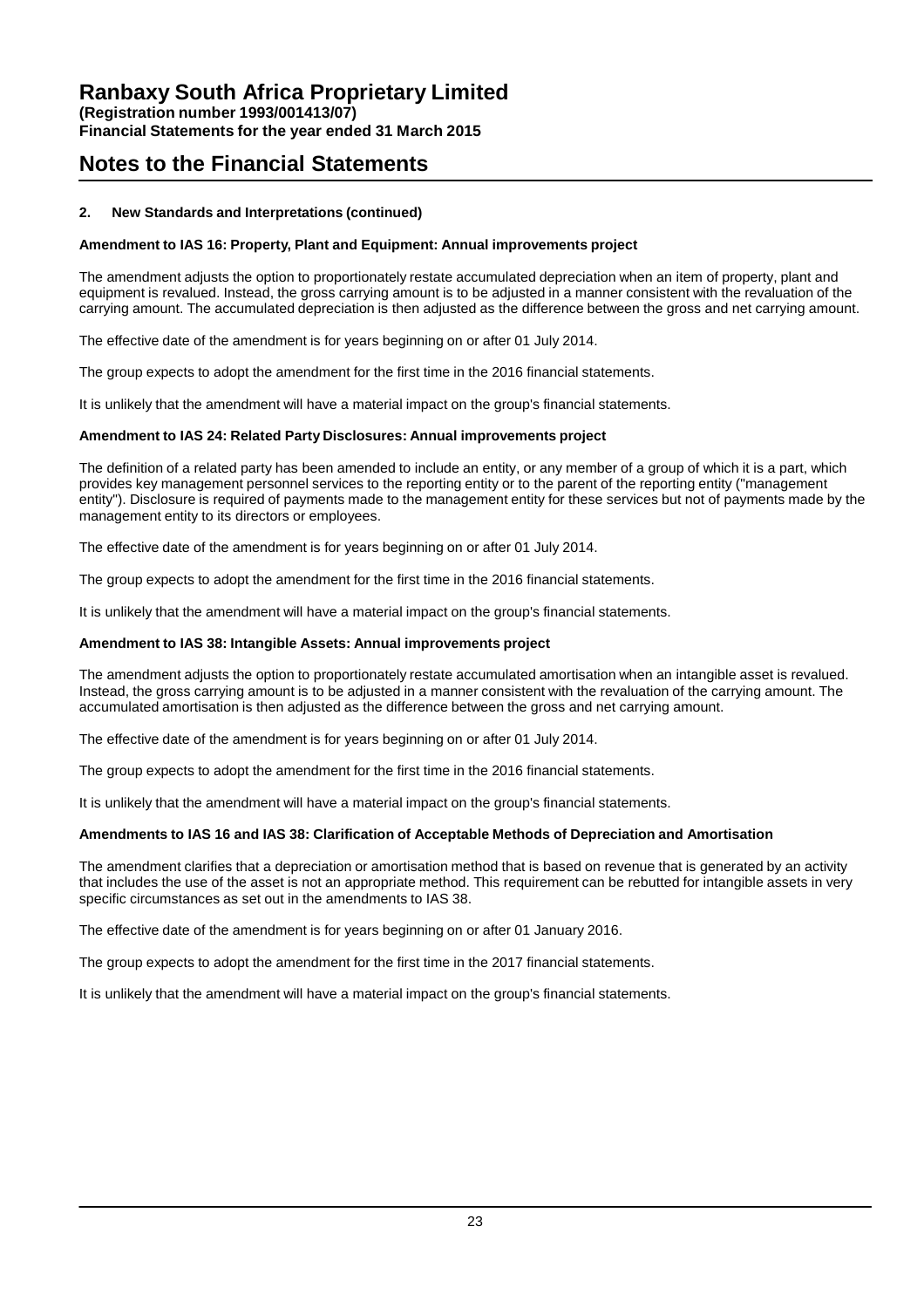**(Registration number 1993/001413/07)**

**Financial Statements for the year ended 31 March 2015**

# **Notes to the Financial Statements**

|                             |                  | irour | npanv         |              |  |
|-----------------------------|------------------|-------|---------------|--------------|--|
| $-$<br>≺and<br><b>Figur</b> | r c<br>. ש<br>∠∪ | ∘∩∩   | ገበኅ<br>20 I J | ว∩1<br>ZU I' |  |

### **3. Property, plant and equipment**

| Group                      | 2015       |                                                   |            | 2014       |                                                   |            |  |
|----------------------------|------------|---------------------------------------------------|------------|------------|---------------------------------------------------|------------|--|
|                            | Cost       | <b>Accumulated Carrying value</b><br>depreciation |            | Cost       | <b>Accumulated Carrying value</b><br>depreciation |            |  |
| Plant and machinery        | 23 382 200 | (3 981 950)                                       | 19 400 250 | 23 382 200 | (2422050)                                         | 20 960 150 |  |
| Furniture and fixtures     | 3 028 536  | (1 974 673)                                       | 1 053 863  | 3 588 211  | (2 248 948)                                       | 1 339 263  |  |
| Motor vehicles             | 1 672 140  | (679 758)                                         | 992 382    | 1 407 205  | (717337)                                          | 689 868    |  |
| IT equipment               | 3 974 420  | (3 410 728)                                       | 563 692    | 3874175    | (2807333)                                         | 1 066 842  |  |
| Leasehold improvements     | 623 289    | (623 287)                                         | 2          |            |                                                   | 2          |  |
| Capital - Work in progress | 1 553 974  | $\overline{\phantom{0}}$                          | 1 553 974  |            |                                                   |            |  |
| <b>Total</b>               | 34 234 559 | (10 670 396)                                      | 23 564 163 | 32 251 793 | (8195668)                                         | 24 056 125 |  |

| Company                |           | 2015                                              |           |               | 2014                                              |           |  |  |
|------------------------|-----------|---------------------------------------------------|-----------|---------------|---------------------------------------------------|-----------|--|--|
|                        | Cost      | <b>Accumulated Carrying value</b><br>depreciation |           | Cost          | <b>Accumulated Carrying value</b><br>depreciation |           |  |  |
| Furniture and fixtures | 2 832 901 | (1823898)                                         | 1 009 003 | 3 3 9 4 6 1 4 | (2 112 120)                                       | 1 282 494 |  |  |
| Motor vehicles         | 1 543 280 | (578818)                                          | 964 462   | 1 278 345     | (642168)                                          | 636 177   |  |  |
| IT equipment           | 3 854 070 | (3306630)                                         | 547 440   | 3 751 787     | (2719364)                                         | 1 032 423 |  |  |
| Leasehold improvements | 623 289   | (623 287)                                         |           |               |                                                   |           |  |  |
| <b>Total</b>           | 8 853 540 | (633263)                                          | 2 520 907 | 8 4 24 7 48   | (5473652)                                         | 2951096   |  |  |

### **Reconciliation of property, plant and equipment - Group - 2015**

|                            | <b>Opening</b><br>balance | <b>Additions</b>         | Scrapping | <b>Depreciation</b> | <b>Closing</b><br>balance |
|----------------------------|---------------------------|--------------------------|-----------|---------------------|---------------------------|
| Plant and machinery        | 20 960 150                | ٠                        | ٠         | (1559900)           | 19 400 250                |
| Furniture and fixtures     | 1 339 263                 | 56 426                   | -         | (341826)            | 1 053 863                 |
| Motor vehicles             | 689868                    | 551 925                  | (57398)   | (192013)            | 992 382                   |
| IT equipment               | 1 066 842                 | 107430                   | -         | (610580)            | 563 692                   |
| Leasehold improvements     |                           | $\overline{\phantom{0}}$ | -         |                     |                           |
| Capital - Work in progress | -                         | 553 974                  | -         |                     | 553 974                   |
|                            | 24 056 125                | 2 2 69 7 55              | (57398)   | (2704319)           | 23 564 163                |

### **Reconciliation of property, plant and equipment - Group - 2014**

|                            | <b>Opening</b><br>balance | <b>Additions</b>         | <b>Disposals</b>         | <b>Transfers</b>         | <b>Depreciation</b>      | <b>Closing</b><br>balance |
|----------------------------|---------------------------|--------------------------|--------------------------|--------------------------|--------------------------|---------------------------|
| Plant and machinery        | 10 350 327                | 7 594 314                | ٠                        | 4 990 946                | (1975437)                | 20 960 150                |
| Furniture and fixtures     | 1581754                   | 195 502                  | $\overline{\phantom{0}}$ |                          | (437993)                 | 1 339 263                 |
| Motor vehicles             | 543 281                   | 399 123                  | (51187)                  |                          | (201 349)                | 689 868                   |
| IT equipment               | 746 389                   | 997 756                  |                          | $\overline{\phantom{a}}$ | (677303)                 | 1 066 842                 |
| Leasehold improvements     | ົ                         |                          | $\overline{\phantom{0}}$ |                          |                          | $\mathcal{P}$             |
| Capital - Work in progress | 4 990 946                 | $\overline{\phantom{0}}$ | ٠                        | (4 990 946)              | $\overline{\phantom{0}}$ |                           |
|                            | 18 212 699                | 9 186 695                | (51187)                  |                          | (3292082)                | 24 056 125                |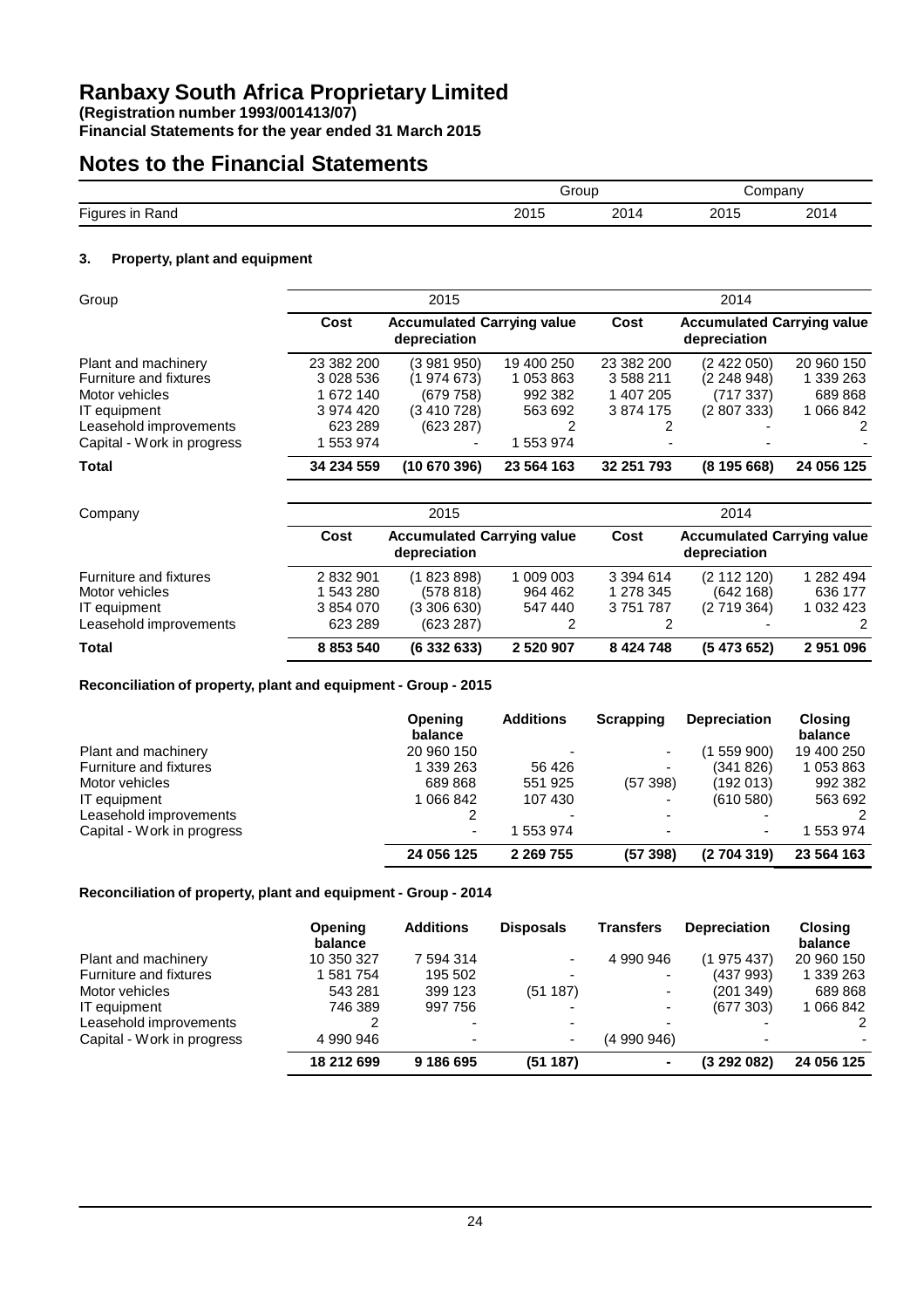**(Registration number 1993/001413/07)**

**Financial Statements for the year ended 31 March 2015**

### **Notes to the Financial Statements**

|                                    |                        | Grour            |                      | npany<br>$\cdots$ |  |
|------------------------------------|------------------------|------------------|----------------------|-------------------|--|
| $- \cdot$<br>in Rand<br>Fiaul<br>ີ | つへんに<br>ZU I J<br>____ | 201<br>້<br>____ | 2015<br>. ٻي<br>____ | ว∩1<br>ZU 14      |  |
|                                    |                        |                  |                      |                   |  |

### **3. Property, plant and equipment (continued**)

### **Reconciliation of property, plant and equipment - Company - 2015**

|                        | Opening<br>balance | <b>Additions</b>         | Scrapping                | <b>Depreciation</b> | <b>Closing</b><br>balance |
|------------------------|--------------------|--------------------------|--------------------------|---------------------|---------------------------|
| Furniture and fixtures | 1 282 494          | 56 426                   | $\blacksquare$           | (329917)            | 1 009 003                 |
| Motor vehicles         | 636 177            | 551 925                  | (57398)                  | (166 242)           | 964 462                   |
| IT equipment           | 1 032 423          | 107 430                  | $\overline{\phantom{a}}$ | (592, 413)          | 547 440                   |
| Leasehold improvements |                    | $\overline{\phantom{0}}$ | $\overline{\phantom{a}}$ | -                   |                           |
|                        | 2951096            | 715 781                  | (57398)                  | (1088572)           | 2 520 907                 |

### **Reconciliation of property, plant and equipment - Company - 2014**

|                        | <b>Opening</b><br>balance | <b>Additions</b>         | <b>Disposals</b>         | <b>Depreciation</b> | <b>Closing</b><br>balance |
|------------------------|---------------------------|--------------------------|--------------------------|---------------------|---------------------------|
| Furniture and fixtures | 1 525 724                 | 173 682                  | $\overline{\phantom{0}}$ | (416912)            | 1 282 494                 |
| Motor vehicles         | 457 375                   | 399 123                  | (51187)                  | (169134)            | 636 177                   |
| IT equipment           | 705 156                   | 979 451                  | $\overline{\phantom{0}}$ | (652 184)           | 1 032 423                 |
| Leasehold improvements |                           | $\overline{\phantom{0}}$ | -                        |                     |                           |
|                        | 2688257                   | 1 552 256                | (51187)                  | (1238230)           | 2951096                   |

A register containing the information required by Regulation 25(3) of the Companies Regulations, 2011 is available for inspection at the registered business office of the company.

### **4. Intangible assets**

| Group                                   |           | 2015         |                            |      |   | 2014                                              |  |
|-----------------------------------------|-----------|--------------|----------------------------|------|---|---------------------------------------------------|--|
|                                         | Cost      | amortisation | Accumulated Carrying value | Cost |   | <b>Accumulated Carrying value</b><br>amortisation |  |
| Patents, trademarks and other<br>rights | 1 043 030 | (117 663)    | 925 367                    |      | - |                                                   |  |
| License fees                            | 4 352 801 | (4352801)    | $\overline{\phantom{0}}$   |      | - |                                                   |  |
| Total                                   | 5 395 831 | (4 470 464)  | 925 367                    |      | ۰ | $\blacksquare$                                    |  |

| Company                                 |           | 2015                                              |         |                                                           |                          | 2014                     |  |
|-----------------------------------------|-----------|---------------------------------------------------|---------|-----------------------------------------------------------|--------------------------|--------------------------|--|
|                                         | Cost      | <b>Accumulated Carrying value</b><br>amortisation |         | <b>Accumulated Carrying value</b><br>Cost<br>amortisation |                          |                          |  |
| Patents, trademarks and other<br>rights | 1 043 030 | (117663)                                          | 925 367 |                                                           | $\overline{\phantom{0}}$ | $\overline{a}$           |  |
| License fees                            | 4 352 801 | (4352801)                                         | ۰       |                                                           | $\overline{\phantom{0}}$ | $\overline{\phantom{0}}$ |  |
| Total                                   | 5 395 831 | (4 470 464)                                       | 925 367 |                                                           |                          |                          |  |

#### **Reconciliation of intangible assets - Group & Company- 2015**

|                                      | <b>Opening</b><br>balance | <b>Additions</b> | Amortisation | <b>Closing</b><br>balance |
|--------------------------------------|---------------------------|------------------|--------------|---------------------------|
| Patents, trademarks and other rights | ٠                         | 1 043 030        | (117663)     | 925 367                   |
| License fees                         | $\overline{\phantom{a}}$  | 4 352 801        | (4352801)    | $\overline{\phantom{a}}$  |
|                                      | $\blacksquare$            | 5 395 831        | (4 470 464)  | 925 367                   |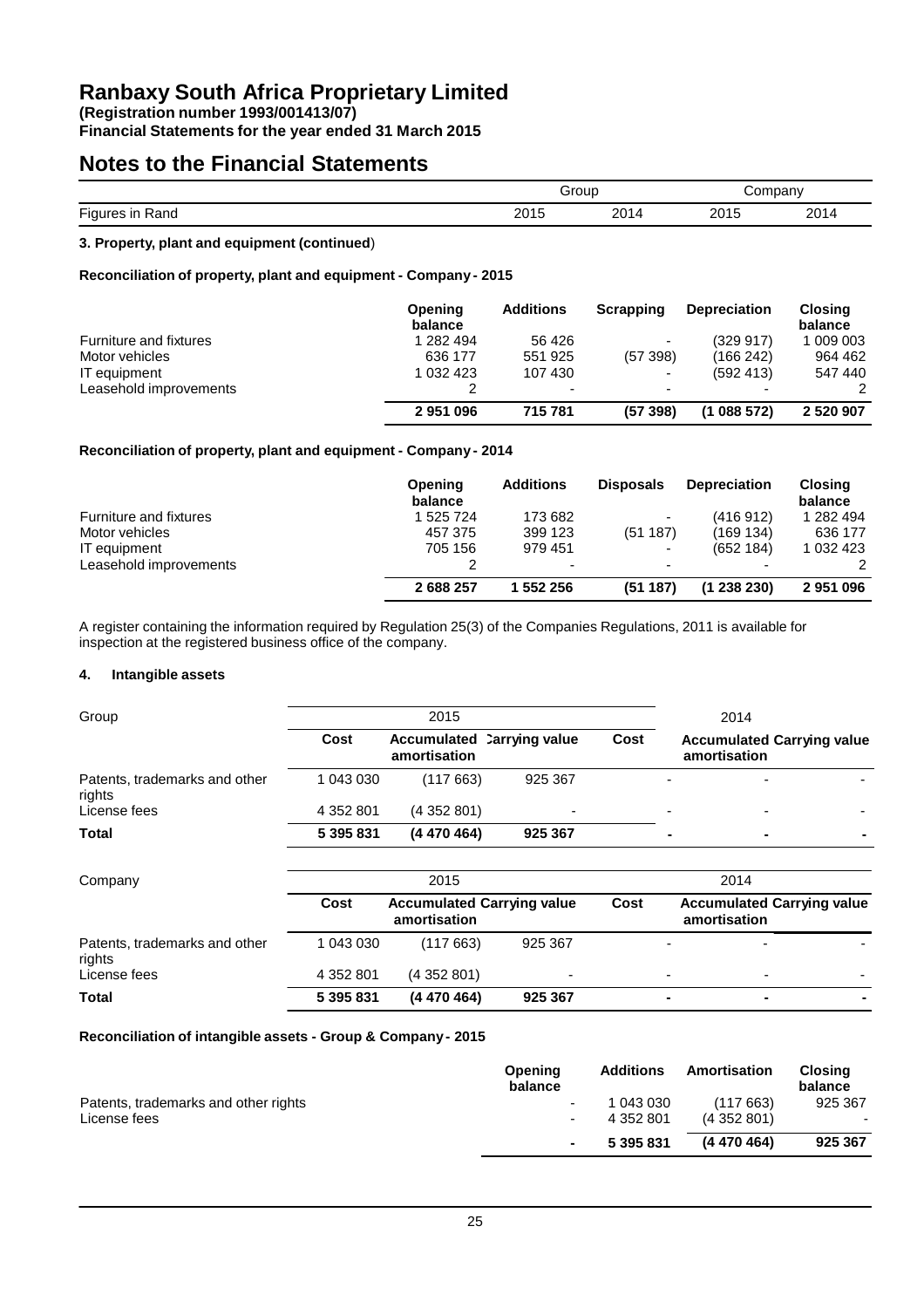**(Registration number 1993/001413/07)**

**Financial Statements for the year ended 31 March 2015**

### **Notes to the Financial Statements**

|                                   | arour             |           |      | mpany       |  |
|-----------------------------------|-------------------|-----------|------|-------------|--|
| $- \cdot$<br><b>Figur</b><br>≺and | 0.015<br>∪ו<br>∠∪ | ົດດາ<br>U | 2015 | ว∩1<br>ZU P |  |

### **5. Interests in subsidiaries including consolidated structured entities**

The carrying amounts of subsidiaries are shown net of impairment losses.

| Name of company                           | Carrving<br>0%           | Carrving<br>amount 2015 amount 2014 amount 2015<br>0% | Carrving<br>70% | Carrving<br>amount 2014<br>70% |
|-------------------------------------------|--------------------------|-------------------------------------------------------|-----------------|--------------------------------|
| Sonke Pharmaceuticals Proprietary Limited | $\overline{\phantom{0}}$ | $\overline{\phantom{0}}$                              | 905 342         | 905 342                        |

### **6. Loans to (from) group companies**

### **Holding company**

#### **Fellow subsidiaries**

Ranbaxy Netherlands BV (133 502 467) (11 059 590) (121 592 877)

The loan is unsecured, bears interest at prime less 0.5% and is repayable on demand.

### **7. Financial assets by category**

Financial assets are not measured at fair value, the carrying value approximates fair value. All fair value measurement are recurring fair value measurements.

The accounting policies for financial instruments have been applied to the line items below:

#### **Group - 2015**

|                             | <b>Loans</b> and<br>receivables | Total       |
|-----------------------------|---------------------------------|-------------|
| Related party receivable    | 165 183 568                     | 165 183 568 |
| Trade and other receivables | 61 190 152                      | 61 190 152  |
| Cash and cash equivalents   | 72 424 431                      | 72 424 431  |
|                             | 298 798 151                     | 298 798 151 |

### **Group - 2014**

|                             | <b>Loans</b> and<br>receivables | Total       |
|-----------------------------|---------------------------------|-------------|
| Related party receivable    | 174 066 648                     | 174 066 648 |
| Trade and other receivables | 62 507 154                      | 62 507 154  |
| Cash and cash equivalents   | 33 756 006                      | 33 756 006  |
|                             | 270 329 808                     | 270 329 808 |

### **Company - 2015**

|                             | <b>Loans</b> and<br>receivables | Total       |
|-----------------------------|---------------------------------|-------------|
| Related party receivable    | 156 634 853                     | 156 634 853 |
| Trade and other receivables | 57 750 890                      | 57 750 890  |
| Cash and cash equivalents   | 34 166 878                      | 34 166 878  |
|                             | 248 552 621                     | 248 552 621 |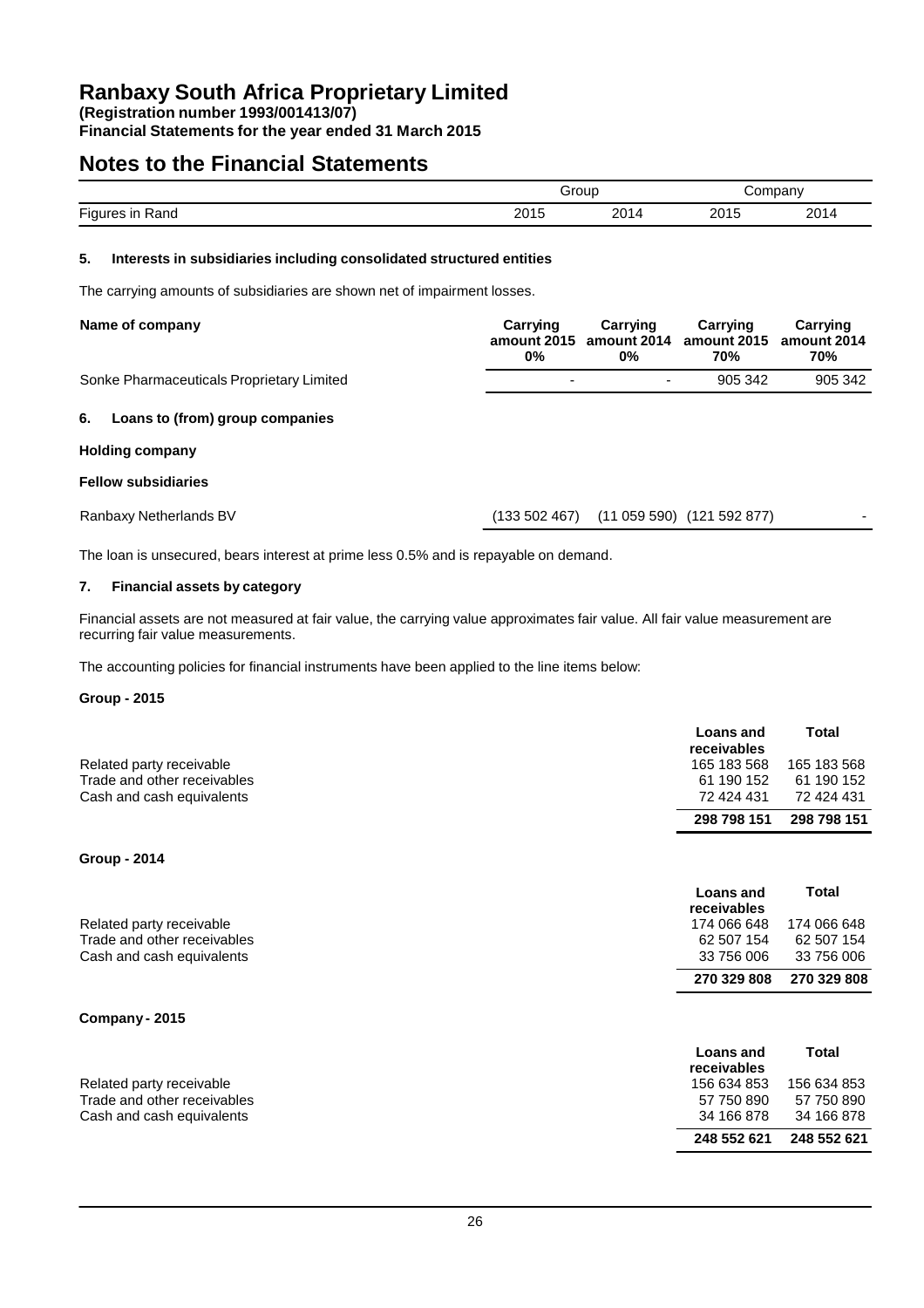**Financial Statements for the year ended 31 March 2015**

### **Notes to the Financial Statements**

|        |                                                                                      |                        | Group                  |                                                                     | Company                                                 |  |
|--------|--------------------------------------------------------------------------------------|------------------------|------------------------|---------------------------------------------------------------------|---------------------------------------------------------|--|
|        | Figures in Rand                                                                      | 2015                   | 2014                   | 2015                                                                | 2014                                                    |  |
| 7.     | Financial assets by category (continued)                                             |                        |                        |                                                                     |                                                         |  |
|        | Company - 2014                                                                       |                        |                        |                                                                     |                                                         |  |
|        | Related party receivable<br>Trade and other receivables<br>Cash and cash equivalents |                        |                        | Loans and<br>receivables<br>107 432 812<br>52 053 658<br>18 311 773 | <b>Total</b><br>107 432 812<br>52 053 658<br>18 311 773 |  |
|        |                                                                                      |                        |                        | 177 798 243                                                         | 177 798 243                                             |  |
| 8.     | <b>Deferred tax</b>                                                                  |                        |                        |                                                                     |                                                         |  |
|        | <b>Deferred tax liability</b>                                                        |                        |                        |                                                                     |                                                         |  |
|        | Accelerated capital allowance for tax<br>Lease straightlining                        | (85079)                | (59 553)<br>182 183    | (85079)                                                             | (59 553)<br>182 183                                     |  |
|        | <b>Total deferred tax liability</b>                                                  | (85079)                | 122 630                | (85079)                                                             | 122 630                                                 |  |
|        | Deferred tax asset                                                                   |                        |                        |                                                                     |                                                         |  |
| income | Provisions<br>Tax losses available for set off against future taxable                | 673 967<br>4 125 667   | 2 442 464<br>3 325 039 | 85 079                                                              | 1 198 560<br>3 325 039                                  |  |
|        | <b>Total deferred tax asset</b>                                                      | 4799634                | 5767503                | 85 079                                                              | 4 523 599                                               |  |
|        | Deferred tax liability<br>Deferred tax asset                                         | (85079)<br>4799634     | 122 630<br>5767503     | (85079)<br>85 079                                                   | 122 630<br>4 523 599                                    |  |
|        | Total net deferred tax asset                                                         | 4714555                | 5890133                | $\blacksquare$                                                      | 4 646 229                                               |  |
|        | Reconciliation of deferred tax asset / (liability)                                   |                        |                        |                                                                     |                                                         |  |
|        | At beginning of year<br>Timing differences                                           | 5 890 133<br>(1175578) | 2 131 357<br>3758776   | 4 646 229<br>(4646229)                                              | 956 542<br>3 689 687                                    |  |
|        |                                                                                      | 4714555                | 5890133                |                                                                     | 4 646 229                                               |  |
|        |                                                                                      |                        |                        |                                                                     |                                                         |  |

### **9. Retirement benefits**

Defined contribution plan

It is the policy of the company to provide retirement benefits to all its full-time employees. One defined contribution pension funds, which are subject to the Pension Fund Act exist for this purpose. The scheme is funded both by member and by company contributions which are charged to the income statement as they are incurred. The total company contribution to the scheme in the current year was R 2,716,298 (2014: R 3,525,314) for the company and R 2,883,992 (2014: R 3,786,834) for the group.

#### **10. Inventories**

|                           | 72 868 567 | 68 662 532 | 39 835 810 | 50 632 148 |
|---------------------------|------------|------------|------------|------------|
| Goods in transit          | 21 893 152 | 12 832 269 | 5 969 435  | 11 174 913 |
| Merchandise               | 21 299     | 106 573    | 21 299     | 106 573    |
| Finished goods            | 41 233 189 | 49 815 136 | 33 824 945 | 39 330 531 |
| Raw materials, components | 9 720 927  | 5 908 554  | 20 131     | 20 131     |
|                           |            |            |            |            |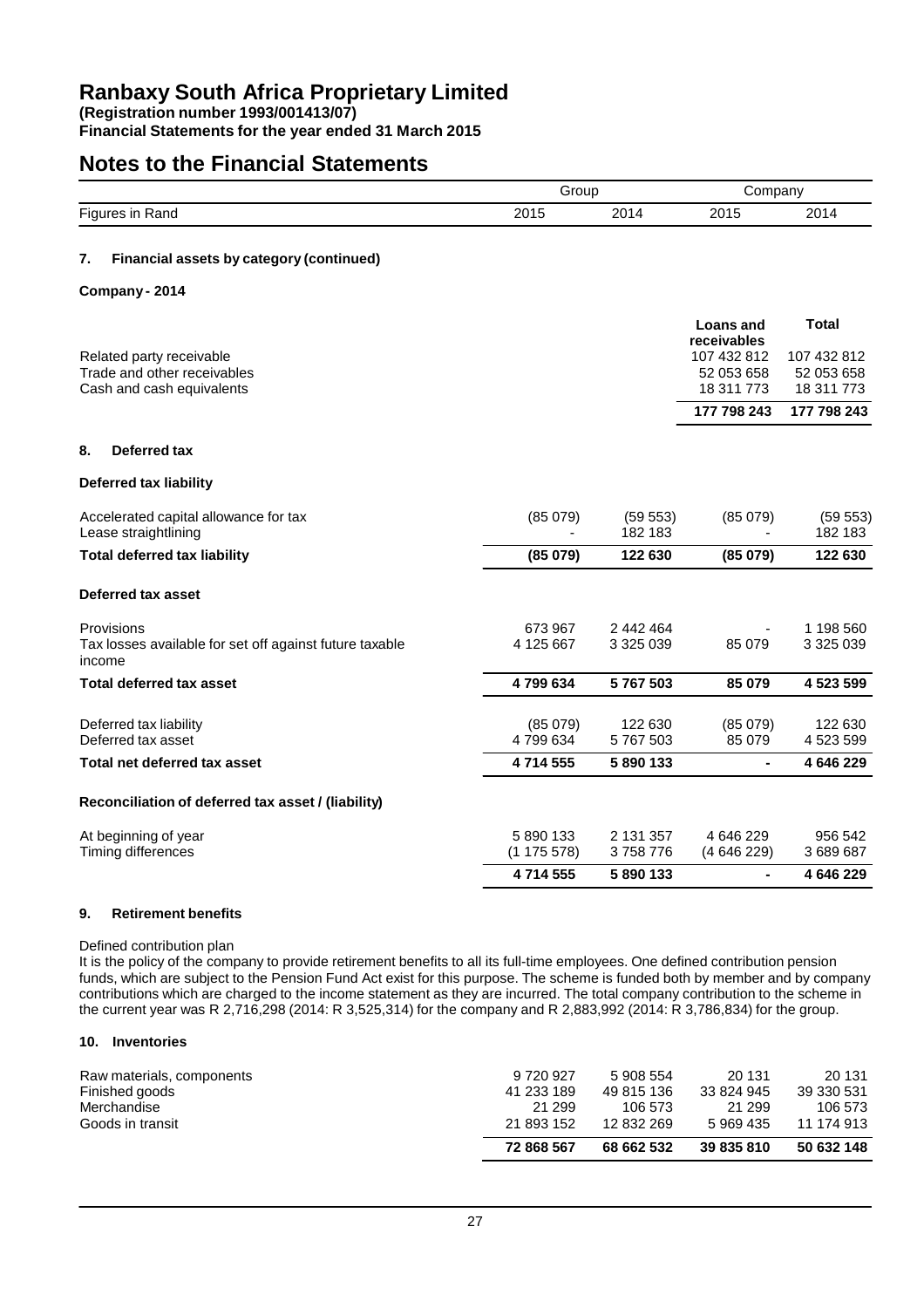**Financial Statements for the year ended 31 March 2015**

### **Notes to the Financial Statements**

|                                    | Group       |             | Company     |              |
|------------------------------------|-------------|-------------|-------------|--------------|
| Figures in Rand                    | 2015        | 2014        | 2015        | 2014         |
|                                    |             |             |             |              |
| Trade and other receivables<br>11. |             |             |             |              |
| Trade receivables                  | 57 389 597  | 70 012 206  | 51 826 115  | 53 777 709   |
| Provision for impairment           | (2923149)   | (7505052)   | (615 876)   | (1724051)    |
|                                    | 54 466 448  | 62 507 154  | 51 210 239  | 52 053 658   |
| Employee costs in advance          | 290 830     | 250 634     | 245 030     | 219634       |
| Prepayments                        | 5 677 012   | 8 3 61 9 09 | 5 536 696   | 8 316 393    |
| <b>VAT</b>                         | 2946664     | 12874777    | 1 177 153   | 1 383 723    |
| Amounts due from related parties   | 165 183 568 | 174 066 648 | 156 634 853 | 107 432 812  |
| Other receivables                  | 1 046 692   | 1 0 34 8 23 | 1 046 692   | 1 0 34 8 2 3 |
|                                    | 229 611 214 | 259 095 945 | 215 850 663 | 170 441 043  |

### **Trade and other receivables**

Trade and other receivables past due and impaired amounted to R 2 923 149 (2014: R 7 505 052) for the group and R 615 876 (2014: R 1 724 051) for the company.

Current receivables for the group is impaired by R 92 156 (2014: Rnil) and Rnil for the company.

The ageing of amounts is as follows:

|                             | 57 389 597 | 62 507 154 | 51 826 115               | 53 777 709 |
|-----------------------------|------------|------------|--------------------------|------------|
| More than 3 months past due | 5 702 294  | 6 197 177  | 3725088                  | 2 204 851  |
| 3 months past due           | 82 108     | 742 009    | $\overline{\phantom{0}}$ | ۰          |
| 2 months past due           | 1 633      | 3 776 997  | $\blacksquare$           | 2 741 117  |
| 1 month past due            | 20 923 065 | 9898017    | 20 768 891               | 9 704 031  |
| Current                     | 30 680 497 | 41 892 954 | 27 332 136               | 39 127 710 |
|                             |            |            |                          |            |

### **Reconciliation of provision for impairment of trade and other receivables**

| Opening balance<br>Provision for impairment raised<br>Provision for impairment utilised | 7 505 052<br>(4 581 903)<br>2923149 | 5 851 933<br>1 653 119<br>۰<br>7 505 052 | 1 724 051<br>(1108175)<br>615876 | 1 001 687<br>722 364<br>1724 051  |
|-----------------------------------------------------------------------------------------|-------------------------------------|------------------------------------------|----------------------------------|-----------------------------------|
| 12. Cash and cash equivalents                                                           |                                     |                                          |                                  |                                   |
| Cash and cash equivalents consist of:                                                   |                                     |                                          |                                  |                                   |
| Cash on hand<br><b>Bank balances</b>                                                    | 7438<br>72 416 993<br>72 424 431    | 8 500<br>33 747 506<br>33 756 006        | 7438<br>34 159 440<br>34 166 878 | 8 500<br>18 303 273<br>18 311 773 |
| <b>Share capital</b><br>13.                                                             |                                     |                                          |                                  |                                   |
| Authorised<br>1,004,000 Ordinary shares of R1 each                                      | 1 004 000                           | 1 004 000                                | 1 004 000                        | 1 004 000                         |
| <b>Issued</b>                                                                           |                                     |                                          |                                  |                                   |
| 361,917 Ordinary shares of R1 each<br>Share premium                                     | 361 917<br>17 150 006               | 361 917<br>17 150 006                    | 361 917<br>17 150 006            | 361 917<br>17 150 006             |
|                                                                                         | 17 511 923                          | 17 511 923                               | 17 511 923                       | 17 511 923                        |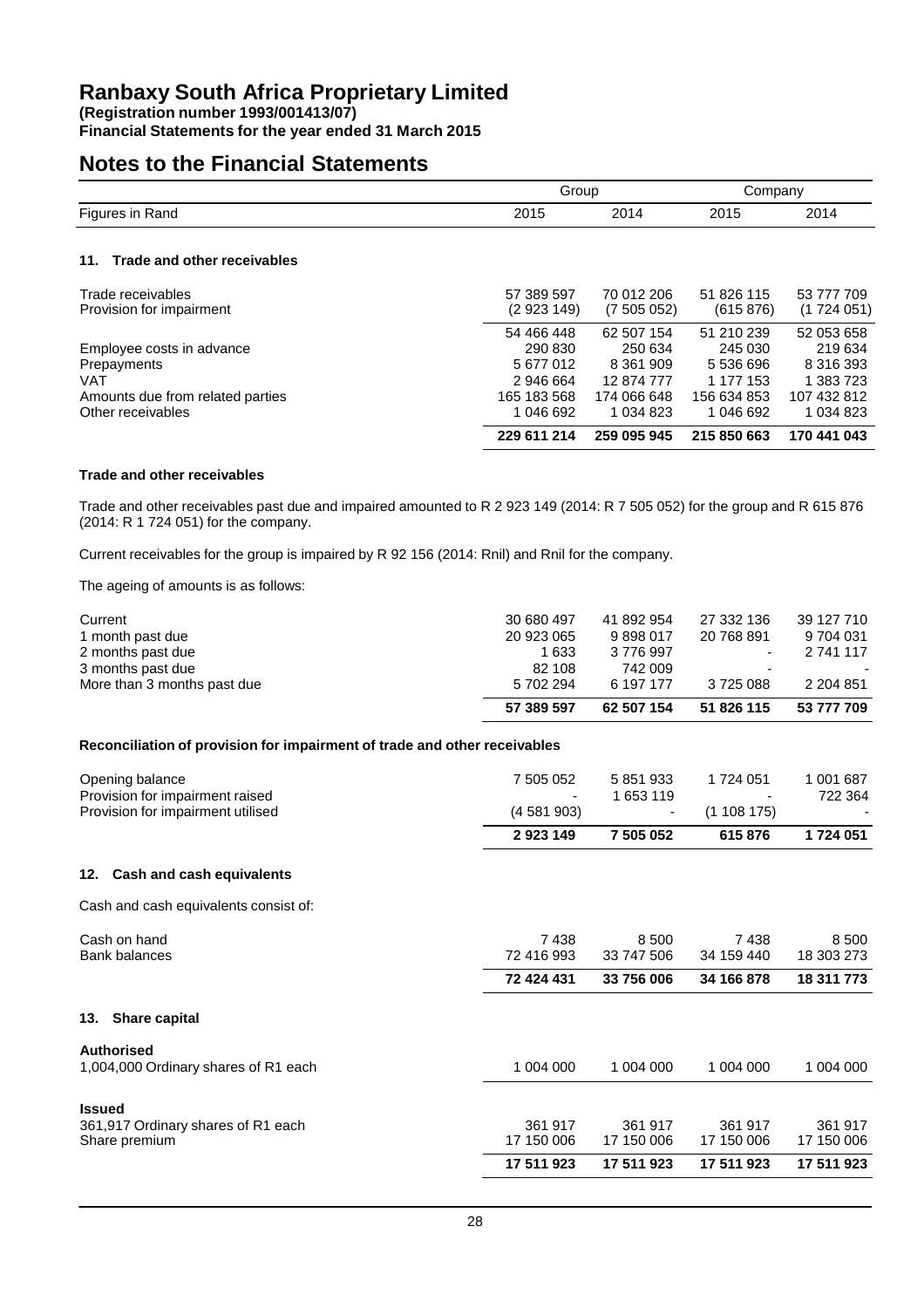**Financial Statements for the year ended 31 March 2015**

### **Notes to the Financial Statements**

|                              |               | Group<br>$ -$     |              | ompany |  |
|------------------------------|---------------|-------------------|--------------|--------|--|
| <b>Figures</b><br>Rand<br>ır | つへんに<br>ZU 15 | ດ∩∗<br><u>_ v</u> | 2015<br>uit. | 2014   |  |

### **14. Financial liabilities by category**

Financial liabilities are not measured at fair value, the carrying value approximates fair value. All fair value measurements are recurring fair value measurements.

The accounting policies for financial instruments have been applied to the line items below:

### **Group - 2015**

|                              | <b>Financial</b><br>liabilities at<br>amortised<br>cost | Total       |
|------------------------------|---------------------------------------------------------|-------------|
| Loans from group company     | 133 502 467                                             | 133 502 467 |
| Trade and other payables     | 49 499 887                                              | 49 499 887  |
| Amounts due to related party | 135 935 264                                             | 135 935 264 |
|                              | 318 937 618                                             | 318 937 618 |
|                              |                                                         |             |

**Group - 2014**

|                                | <b>Financial</b><br>liabilities at<br>amortised<br>cost | Total       |
|--------------------------------|---------------------------------------------------------|-------------|
| Loans from group company       | 11 059 590                                              | 11 059 590  |
| Trade and other payables       | 50 203 201                                              | 50 203 201  |
| Amounts due to related parties | 215 698 122                                             | 215 698 122 |
|                                | 276 960 913                                             | 276 960 913 |

#### **Company - 2015**

|                                | <b>Financial</b><br>liabilities at<br>amortised<br>cost | Total       |
|--------------------------------|---------------------------------------------------------|-------------|
| Loans from group companies     | 121 592 877                                             | 121 592 877 |
| Trade and other payables       | 32 930 651                                              | 32 930 651  |
| Amounts due to related parties | 46 182 177                                              | 46 182 177  |
|                                | 200 705 705                                             | 200 705 705 |

### **Company - 2014**

|                                | <b>Financial</b><br>liabilities at<br>amortised<br>cost | <b>Total</b> |
|--------------------------------|---------------------------------------------------------|--------------|
| Trade and other payables       | 25 575 658                                              | 25 575 658   |
| Amounts due to related parties | 97 556 582                                              | 97 556 582   |
|                                | 123 132 240                                             | 123 132 240  |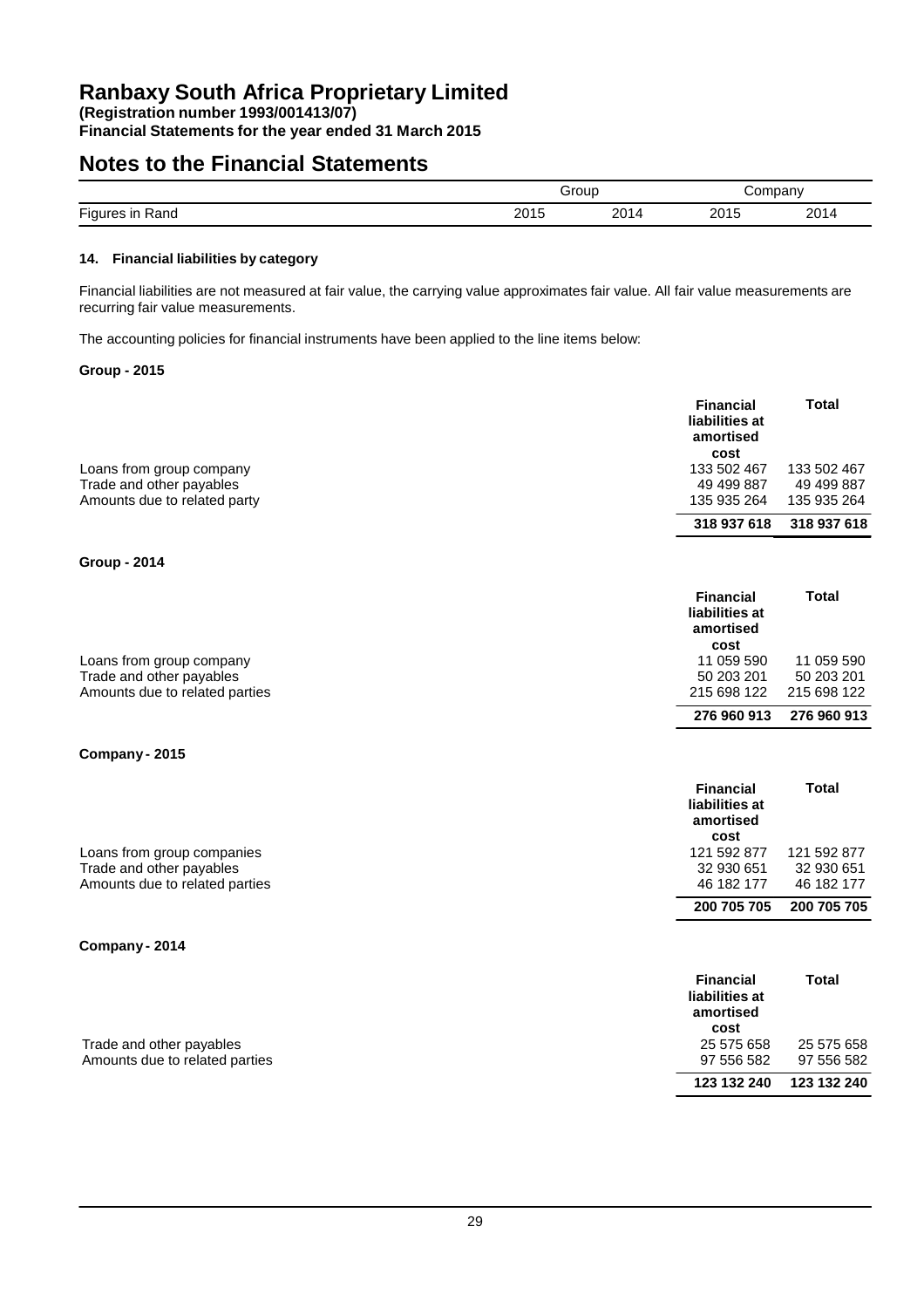**Financial Statements for the year ended 31 March 2015**

# **Notes to the Financial Statements**

|                                                                                                                 |                                                    | Group                                                |                                                     | Company                                             |  |
|-----------------------------------------------------------------------------------------------------------------|----------------------------------------------------|------------------------------------------------------|-----------------------------------------------------|-----------------------------------------------------|--|
| Figures in Rand                                                                                                 | 2015                                               | 2014                                                 | 2015                                                | 2014                                                |  |
| 15. Trade and other payables                                                                                    |                                                    |                                                      |                                                     |                                                     |  |
| Trade payables<br>Amounts due to related parties<br>Other accrued expenses<br>Other payables and trade accruals | 11 322 829<br>135 935 264<br>1999997<br>40 685 127 | 30 563 902<br>215 698 122<br>1 116 288<br>26 081 122 | 8 3 21 2 9 3<br>46 182 177<br>1878299<br>26 935 145 | 29 148 683<br>97 556 582<br>1 074 360<br>13 311 294 |  |
|                                                                                                                 | 189 943 217                                        | 273 459 434                                          | 83 316 914                                          | 141 090 919                                         |  |
| <b>Revenue</b><br>16.                                                                                           |                                                    |                                                      |                                                     |                                                     |  |
| Sale of goods                                                                                                   | 231 717 982                                        | 667 705 963                                          | 205 524 749                                         | 296 988 997                                         |  |
| 17. Cost of sales                                                                                               |                                                    |                                                      |                                                     |                                                     |  |
| Sale of goods<br>Cost of goods sold                                                                             | 144 234 359                                        | 512 564 597                                          | 114 307 208                                         | 177 540 032                                         |  |
| <b>Investment revenue</b><br>18.                                                                                |                                                    |                                                      |                                                     |                                                     |  |
| Interest revenue<br><b>Bank</b>                                                                                 | 682 320                                            | 174 018                                              | 2 531 288                                           | 3 180 745                                           |  |
| <b>Finance costs</b><br>19.                                                                                     |                                                    |                                                      |                                                     |                                                     |  |
| Group companies<br><b>Bank</b>                                                                                  | 2 470 822<br>47 605                                | 1 039 590                                            | 1 598 571                                           |                                                     |  |
|                                                                                                                 | 2518427                                            | 1 039 590                                            | 1 598 571                                           |                                                     |  |

Total interest expense, calculated using the effective interest rate, on financial instruments not at fair value through profit or loss amounted to R 2 518 427 (2014: R 1 039 590) for the group and R 1,598,571 (2014: Rnil) for the company.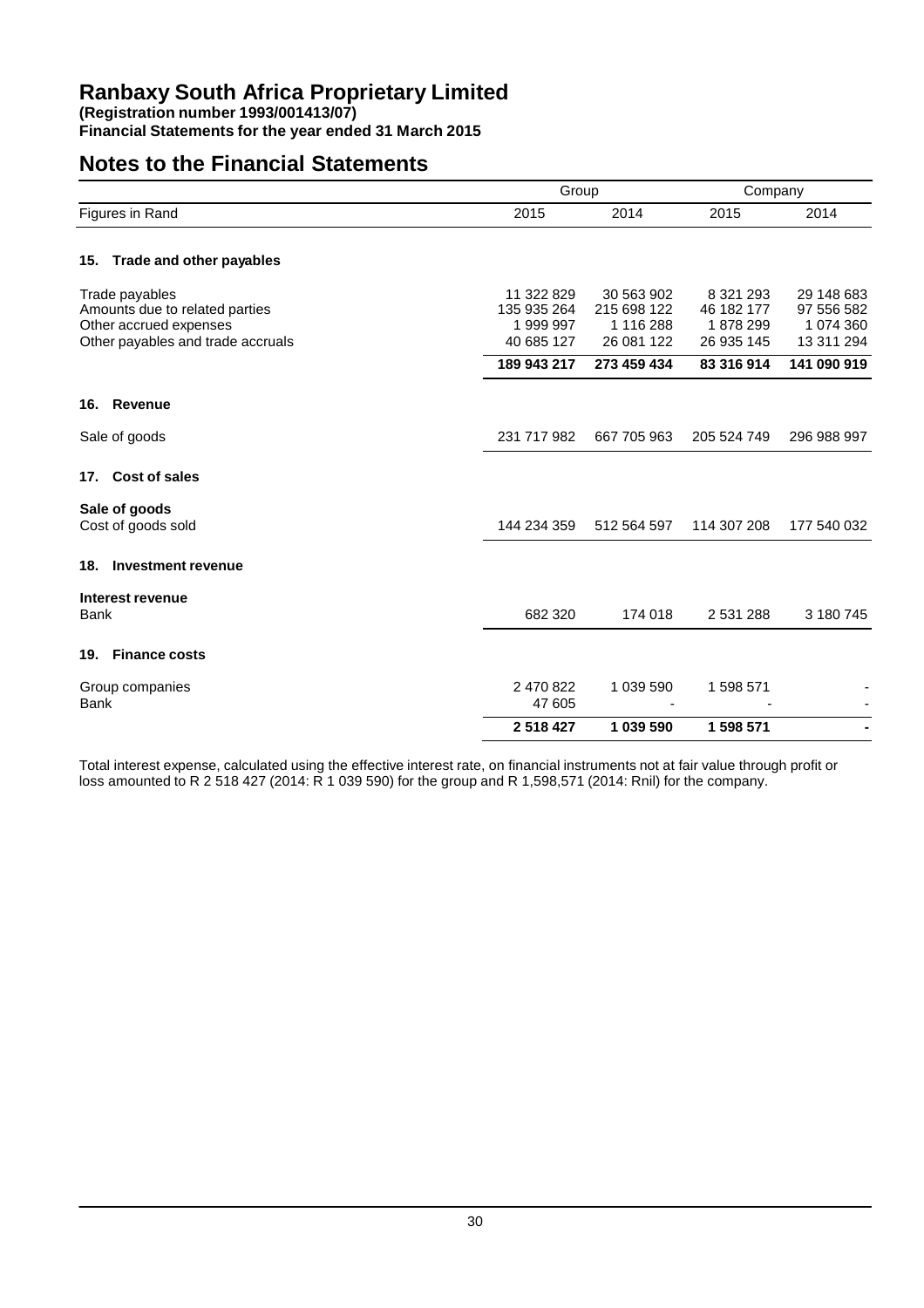**Financial Statements for the year ended 31 March 2015**

# **Notes to the Financial Statements**

|                                                                                                        | Group                  |                           | Company                                |                          |
|--------------------------------------------------------------------------------------------------------|------------------------|---------------------------|----------------------------------------|--------------------------|
| Figures in Rand                                                                                        | 2015                   | 2014                      | 2015                                   | 2014                     |
| Taxation<br>20.                                                                                        |                        |                           |                                        |                          |
| Major components of the tax expense (income)                                                           |                        |                           |                                        |                          |
| <b>Current</b>                                                                                         |                        |                           |                                        |                          |
| Local income tax - current period<br>Local income tax - recognised in current tax for prior<br>periods | (966 113)              | 1 330 406                 | (966 113)                              | 890 452                  |
|                                                                                                        | (966 113)              | 1 330 406                 | (966 113)                              | 890 452                  |
| <b>Deferred</b>                                                                                        |                        |                           |                                        |                          |
| Deferred tax                                                                                           | 1 244 073              | (3758776)                 | 4 646 228                              | (3689686)                |
|                                                                                                        | 277960                 | (2428370)                 | 3680115                                | (2799234)                |
| Reconciliation of the tax expense                                                                      |                        |                           |                                        |                          |
| Reconciliation between accounting profit and tax expense.                                              |                        |                           |                                        |                          |
| Accounting profit (loss)                                                                               | (24931927)             | (13649790)                | (12728531)                             | (14974303)               |
| Tax at the applicable tax rate of 28% (2014: 28%)                                                      | (6980940)              | (3821941)                 | (3563989)                              | (4192805)                |
| Tax effect of adjustments on taxable income                                                            |                        |                           |                                        |                          |
| Prior period deferred tax asset reversed<br>Current year deferred tax asset not recognised             | 4 646 226<br>3 563 991 |                           | 4 646 226<br>3 563 991                 |                          |
| Other                                                                                                  | 14796                  |                           |                                        | (110122)                 |
| Adjustments in respect of prior periods                                                                | (966 113)              | 1 503 693                 | (966 113)                              | 1 503 693                |
|                                                                                                        | 277960                 | (2318248)                 | 3680115                                | (2799234)                |
| 21. Auditors' remuneration                                                                             |                        |                           |                                        |                          |
| Fees                                                                                                   | 961 444                | 1 672 539                 | 901 444                                | 1 257 016                |
| 22. Cash (used in) generated from operations                                                           |                        |                           |                                        |                          |
| Loss before taxation                                                                                   | (24931927)             |                           | $(13649790)$ $(12728531)$ $(14974303)$ |                          |
| <b>Adjustments for:</b><br>Depreciation and amortisation                                               | 7 174 756              | 3 292 082                 | 5 559 009                              | 1 238 230                |
| Net profit on disposal of property, plant and equipment                                                | 57 423                 |                           | 57 423                                 |                          |
| Interest received - investment<br>Finance costs                                                        | (682 320)<br>2 518 427 | (174018)<br>1 039 590     | (2531288)<br>1 598 571                 | (3 180 745)              |
| <b>Changes in working capital:</b>                                                                     |                        |                           |                                        |                          |
| Inventories                                                                                            | (4206035)              | 27 806 414                | 10 796 338                             | 7 167 717                |
| Trade and other receivables<br>Trade and other payables                                                | 29 484 730             | (113151360)<br>(75793366) | (45 409 622)                           | (43857734)               |
| Related party receivables                                                                              | (81073336)             | 127 825 130               | (56181123)                             | (17525227)<br>58 422 395 |
|                                                                                                        | (71658282)             | (42805318)                | (98839223)                             | (12709667)               |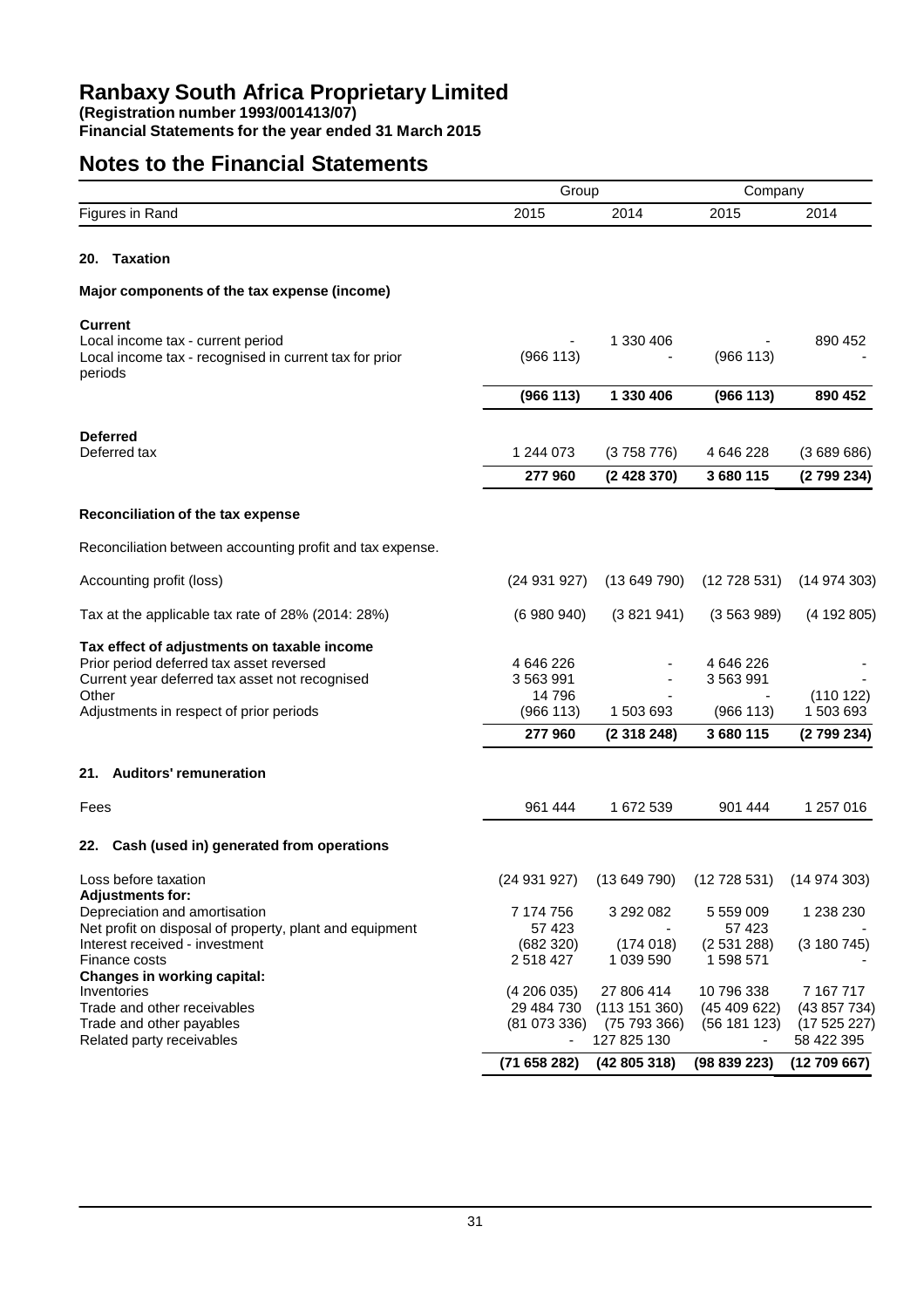**Financial Statements for the year ended 31 March 2015**

# **Notes to the Financial Statements**

|                                                                                                                                                     | Group                                          |                                       | Company                            |                                |
|-----------------------------------------------------------------------------------------------------------------------------------------------------|------------------------------------------------|---------------------------------------|------------------------------------|--------------------------------|
| Figures in Rand                                                                                                                                     | 2015                                           | 2014                                  | 2015                               | 2014                           |
| 23.<br>Tax paid                                                                                                                                     |                                                |                                       |                                    |                                |
| Balance at beginning of the year<br>Current tax for the year recognised in profit or loss<br>Prior year overprovision<br>Balance at end of the year | 2 219 933<br>966 113<br>(68, 496)<br>(3289150) | 2 116 619<br>(1330406)<br>(2 219 933) | (266 114)<br>966 113<br>(826 776)  | 453 498<br>(890452)<br>266 114 |
|                                                                                                                                                     | (171600)                                       | (1433720)                             | (126 777)                          | (170840)                       |
| <b>Commitments</b><br>24.                                                                                                                           |                                                |                                       |                                    |                                |
| Operating leases – as lessee (expense)                                                                                                              |                                                |                                       |                                    |                                |
| Minimum lease payments due<br>- within one year<br>- in second to fifth year inclusive<br>- later than five years                                   | 4 3 68 1 59<br>16 282 602<br>3729943           | 4 044 591<br>5 079 920                | 4 368 159<br>16 282 602<br>3729943 | 4 044 591<br>5 079 920         |
|                                                                                                                                                     | 24 380 704                                     | 9 1 24 5 11                           | 24 380 704                         | 9 124 511                      |

Operating lease payments represent rentals payable by the group for certain of its office spaces and equipment.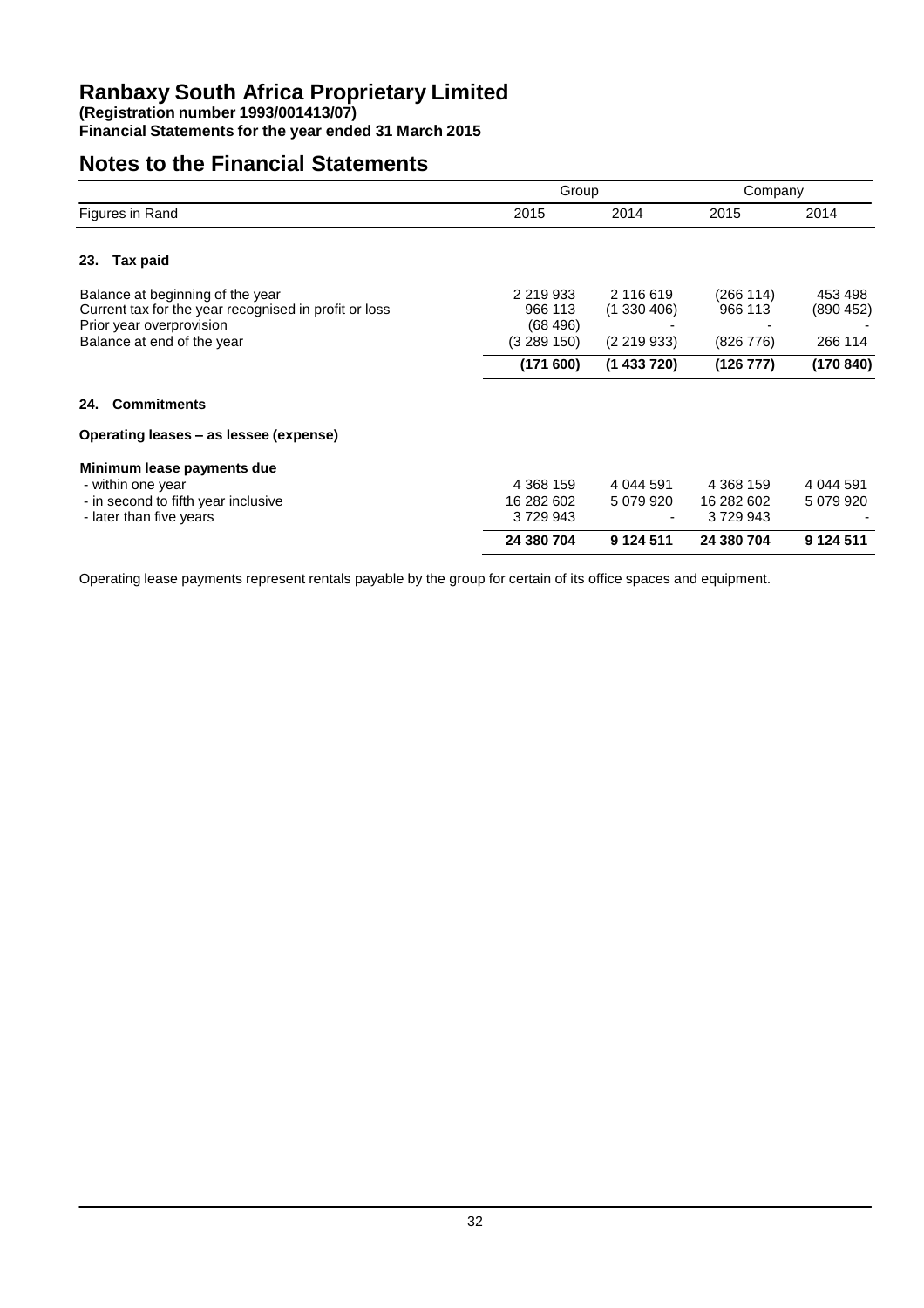**Financial Statements for the year ended 31 March 2015**

# **Notes to the Financial Statements**

|                                                                                        | Group                             |                                             | Company             |                        |
|----------------------------------------------------------------------------------------|-----------------------------------|---------------------------------------------|---------------------|------------------------|
| Figures in Rand                                                                        | 2015                              | 2014                                        | 2015                | 2014                   |
|                                                                                        |                                   |                                             |                     |                        |
| 25. Related parties                                                                    |                                   |                                             |                     |                        |
| <b>Relationships</b>                                                                   |                                   |                                             |                     |                        |
| Ultimate holding company                                                               |                                   | Sun Pharmaceuticals Industries Limited      |                     |                        |
| Holding company                                                                        |                                   | Ranbaxy Netherlands BV                      |                     |                        |
| <b>Fellow subsidiaries</b>                                                             |                                   | Ranbaxy Pharmaceuticals Proprietary Limited |                     |                        |
|                                                                                        |                                   | (Formerly Be-Tabs Pharmaceuticals (Pty) Ltd |                     |                        |
|                                                                                        |                                   | Be-Tabs Investments Proprietary Limited     |                     |                        |
| <b>Directors</b>                                                                       | A Madan                           |                                             |                     |                        |
|                                                                                        | R Chakravarti                     |                                             |                     |                        |
|                                                                                        | M Bharadwaj<br><b>DW Brothers</b> |                                             |                     |                        |
|                                                                                        | R Gulati                          |                                             |                     |                        |
|                                                                                        | S Reddy                           |                                             |                     |                        |
| <b>Related party balances</b>                                                          |                                   |                                             |                     |                        |
| Loan accounts - Owing to related parties                                               |                                   |                                             |                     |                        |
| Ranbaxy Netherlands BV                                                                 | 133 502 467                       | 11 059 590                                  | 121 592 877         |                        |
|                                                                                        |                                   |                                             |                     |                        |
| Amounts included in Trade receivable (Trade                                            |                                   |                                             |                     |                        |
| Payable) regarding related parties                                                     |                                   |                                             |                     |                        |
| Sonke Pharmaceuticals Proprietary Limited<br>Sonke Pharmaceuticals Proprietary Limited |                                   |                                             | (233 806)<br>382735 | (177743)<br>30 237 259 |
| Ranbaxy Laboratories Limited                                                           |                                   | (110 709 091) (162 119 968)                 | (37 230 484)        | (97 223 262)           |
| Ranbaxy Laboratories Limited                                                           | 2 700 000                         |                                             |                     |                        |
| Ranbaxy Pharmaceuticals Proprietary Limited                                            | (16644125)                        | (53 578 154)                                | (135 836)           | (155 578)              |
| Ranbaxy Pharmaceuticals Proprietary Limited                                            | 162 483 569                       | 174 066 648                                 | 156 252 118         | 77 195 553             |
| Daiichi Sankyo Co Limited                                                              | (8582049)                         |                                             | (8582049)           |                        |
|                                                                                        | 29 248 304                        | (41631474)                                  | 110 452 678         | 9876229                |
| <b>Related party transactions</b>                                                      |                                   |                                             |                     |                        |
|                                                                                        |                                   |                                             |                     |                        |
| Interest paid to (received from) related parties                                       |                                   |                                             |                     |                        |
| Ranbaxy Netherlands BV                                                                 | 2 470 822                         | 1 059 590                                   | 1 620 822           |                        |
| Sonke Pharmaceuticals Proprietary Limited                                              |                                   |                                             | 1865787             | (3097206)              |
|                                                                                        | 2 470 822                         | 1 059 590                                   | 3 486 609           | (3097206)              |
| Purchases from (sales to) related parties                                              |                                   |                                             |                     |                        |
| Ranbaxy Laboratories Limited                                                           | 106 092 423                       | 280 265 213                                 | 80 755 220          | 188 319 206            |
| Ranbaxy Laboratories Limited                                                           | (2981200)                         | (141 880)                                   | (2965)              |                        |
| Ranbaxy Pharmaceuticals Proprietary Limited                                            | 13 649 033                        | 162 204 987                                 |                     |                        |
| Ranbaxy Pharmaceuticals Proprietary Limited                                            | (1375367)                         | (87387473)                                  |                     |                        |
| Sonke Pharmaceuticals Proprietary Limited                                              |                                   |                                             | (2510778)           | (48552066)             |
| Daiichi Sankyo Co. Limited                                                             | 14 583 679                        | 21 009 789                                  | 14 583 679          | 21 009 789             |
|                                                                                        | 129 968 568                       | 375 950 636                                 | 92 825 156          | 160 776 929            |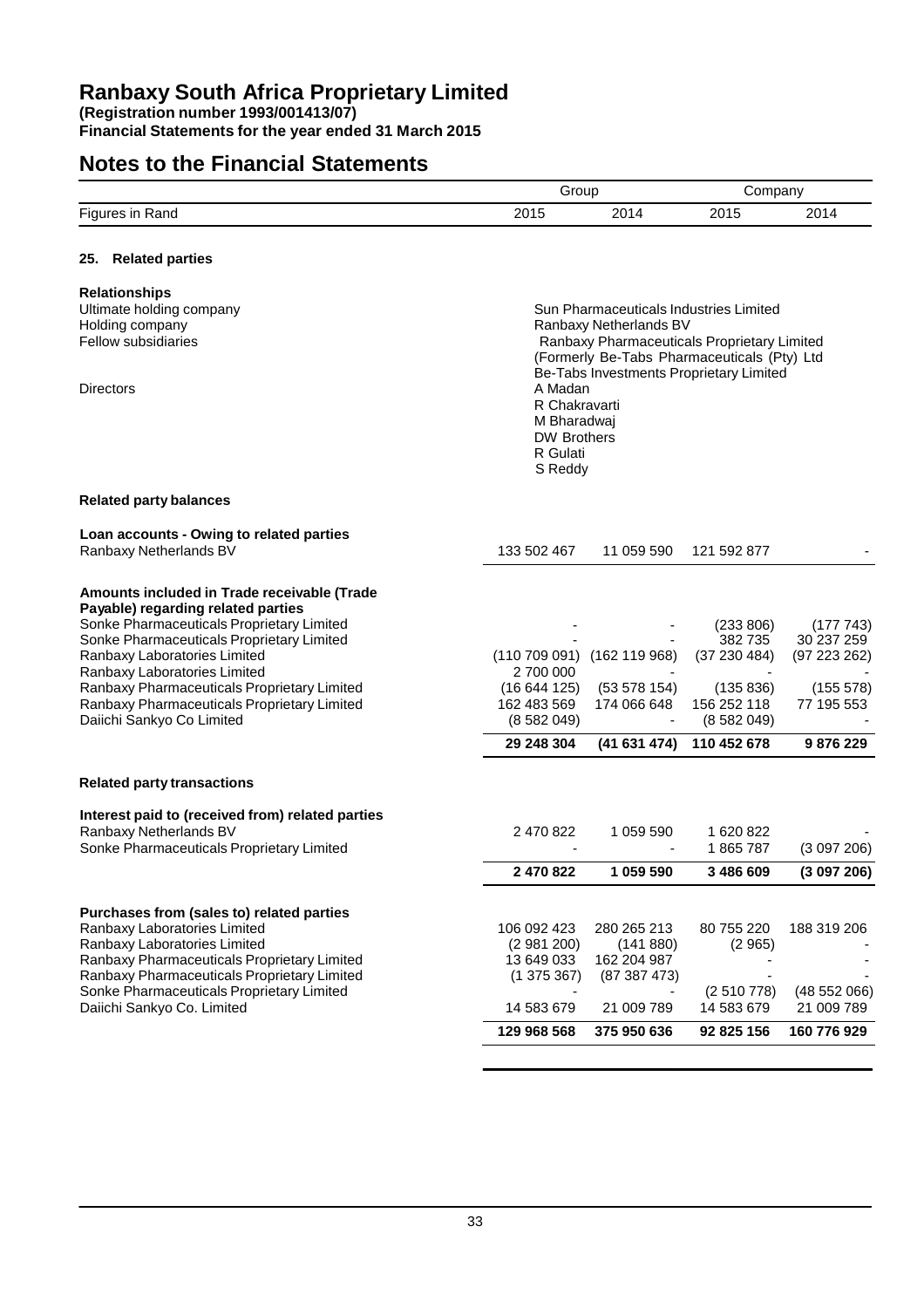**Financial Statements for the year ended 31 March 2015**

# **Notes to the Financial Statements**

|                    |      | Group |      | ;ompany |  |
|--------------------|------|-------|------|---------|--|
| Figures in<br>Rand | 2015 | 2014  | 2015 | 2014    |  |
|                    |      |       |      |         |  |

### **26. Directors' emoluments**

### **Executive**

**2015**

**2014**

|             | <b>Emoluments</b> | Total       |
|-------------|-------------------|-------------|
| S Reddy     | 620 426           | 620 426     |
| M Bharadwaj | 3 311 972         | 3 3 1 9 7 2 |
| DW Brothers | 2 406 464         | 2 406 464   |
| A Madan     | 1769713           | 1769713     |
|             | 8 108 575         | 8 108 575   |
|             |                   |             |

| M Bharadwaj<br><b>DW Brothers</b><br>A Madan | <b>Emoluments</b><br>3 198 299<br>2 482 582<br>2 526 274 | Total<br>3 198 299<br>2 482 582<br>2 526 274 |
|----------------------------------------------|----------------------------------------------------------|----------------------------------------------|
|                                              | 8 207 155                                                | 8 207 155                                    |

### **27. Risk management**

### **Capital risk management**

The group's objectives when managing capital are to safeguard the group's ability to continue as a going concern in order to provide returns for shareholders and benefits for other stakeholders and to maintain an optimal capital structure to reduce the cost of capital.

The capital structure of the group consists of debt, which includes the borrowings (excluding derivative financial liabilities) disclosed in notes 6 cash and cash equivalents disclosed in note 12, and equity as disclosed in the statement of financial position.

In order to maintain or adjust the capital structure, the group may adjust the amount of dividends paid to shareholders, return capital to shareholders, issue new shares or sell assets to reduce debt.

There are no externally imposed capital requirements.

There have been no changes to what the entity manages as capital, the strategy for capital maintenance or externally imposed capital requirements from the previous year.

### **Financial risk management**

The group's activities expose it to a variety of financial risks: market risk (including currency risk, fair value interest rate risk, cash flow interest rate risk and price risk), credit risk and liquidity risk.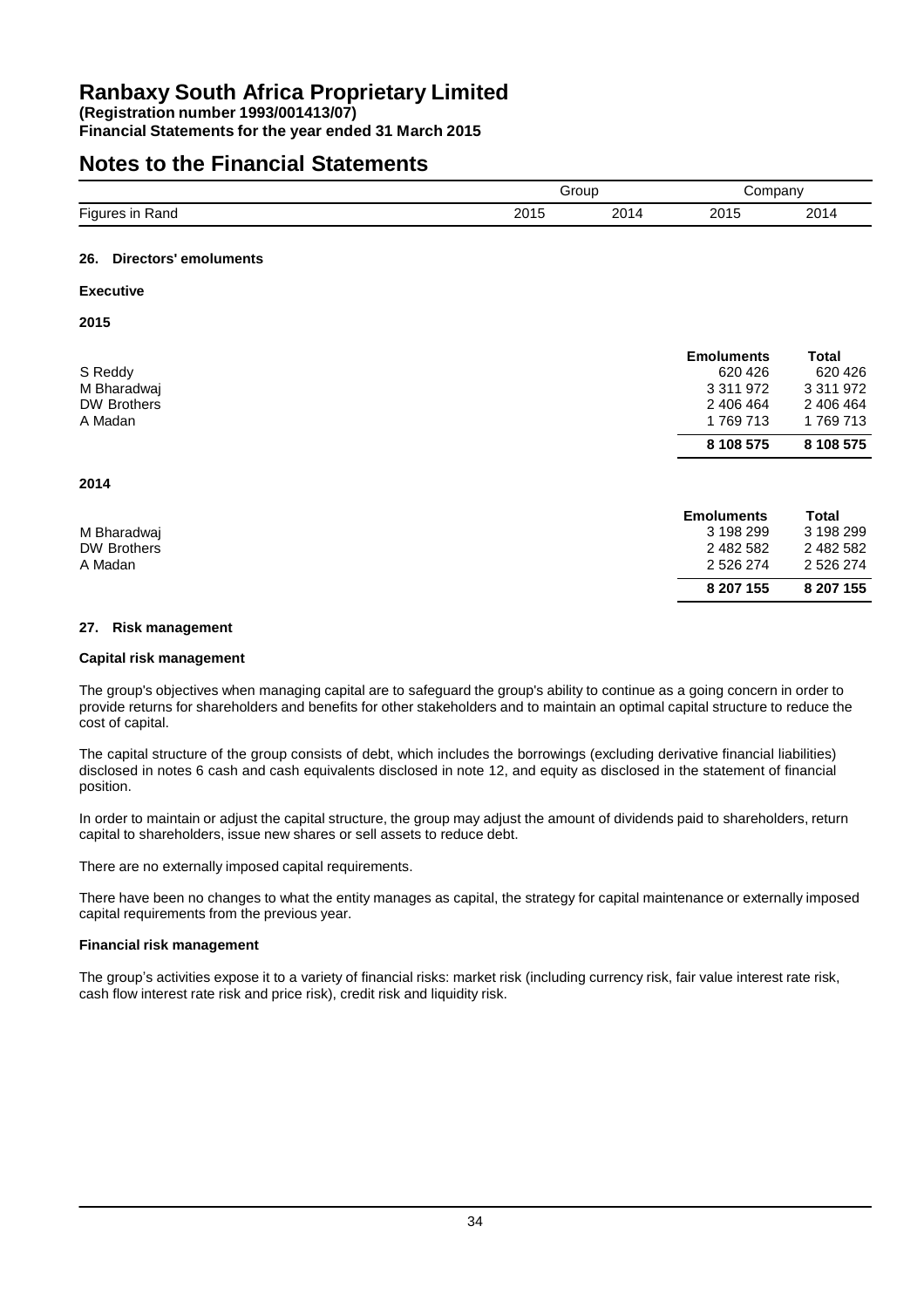**Financial Statements for the year ended 31 March 2015**

### **Notes to the Financial Statements**

|                       |             | Group     |             | ompanv      |  |
|-----------------------|-------------|-----------|-------------|-------------|--|
| Figures<br>Rand<br>ır | 201.<br>∠∪∟ | nn.<br>∸~ | า∩ ฯ<br>Ιм. | ን∩1<br>ZU I |  |

### **27. Risk management (continued)**

### **Liquidity risk**

Cash flow forecasting is performed in the operating entities of the group and aggregated by group finance. Company finance monitors rolling forecasts of the group's liquidity requirements to ensure it has sufficient cash to meet operational needs.

The table below analyses the group's financial liabilities and net-settled derivative financial liabilities into relevant maturity groupings based on the remaining period at the statement of financial position to the contractual maturity date. The amounts disclosed in the table are the contractual undiscounted cash flows. Balances due within 12 months equal their carrying balances as the impact of discounting is not significant.

### **Group**

| <b>At 31 March 2015</b>        | Less than 1<br>year |
|--------------------------------|---------------------|
| Loans from group company       | 133 502 467         |
| Trade and other payables       | 49 499 887          |
| Amounts due to related parties | 135 935 264         |
| At 31 March 2014               | Less than 1         |
|                                | year                |
| Loans from group company       | 11 059 590          |
| Trade and other payables       | 50 203 201          |
| Amounts due to related parties | 215 698 122         |
| Company                        |                     |
| At 31 March 2015               | Less than 1         |
|                                | year                |
| Loans from group company       | 121 592 877         |
| Trade and other payables       | 32 930 651          |
| Amounts due to related parties | 46 182 177          |
| At 31 March 2014               | Less than 1         |
|                                | year                |
| Trade and other payables       | 25 575 658          |
| Amounts due to related parties | 97 556 582          |
|                                |                     |

### **Interest rate risk**

As the group has no significant interest-bearing assets, the group's income and operating cash flows are substantially independent of changes in market interest rates.

At 31 March 2015, if interest rates on Rand-denominated borrowings had been 0.5% higher/lower with all other variables held constant, post-tax profit for the 12 months would have been R 650,000 (2014: R 55,298) lower/higher for the group and R 600,000 (2014: Rnil) for the company, mainly as a result of higher/lower interest expense on floating rate borrowings.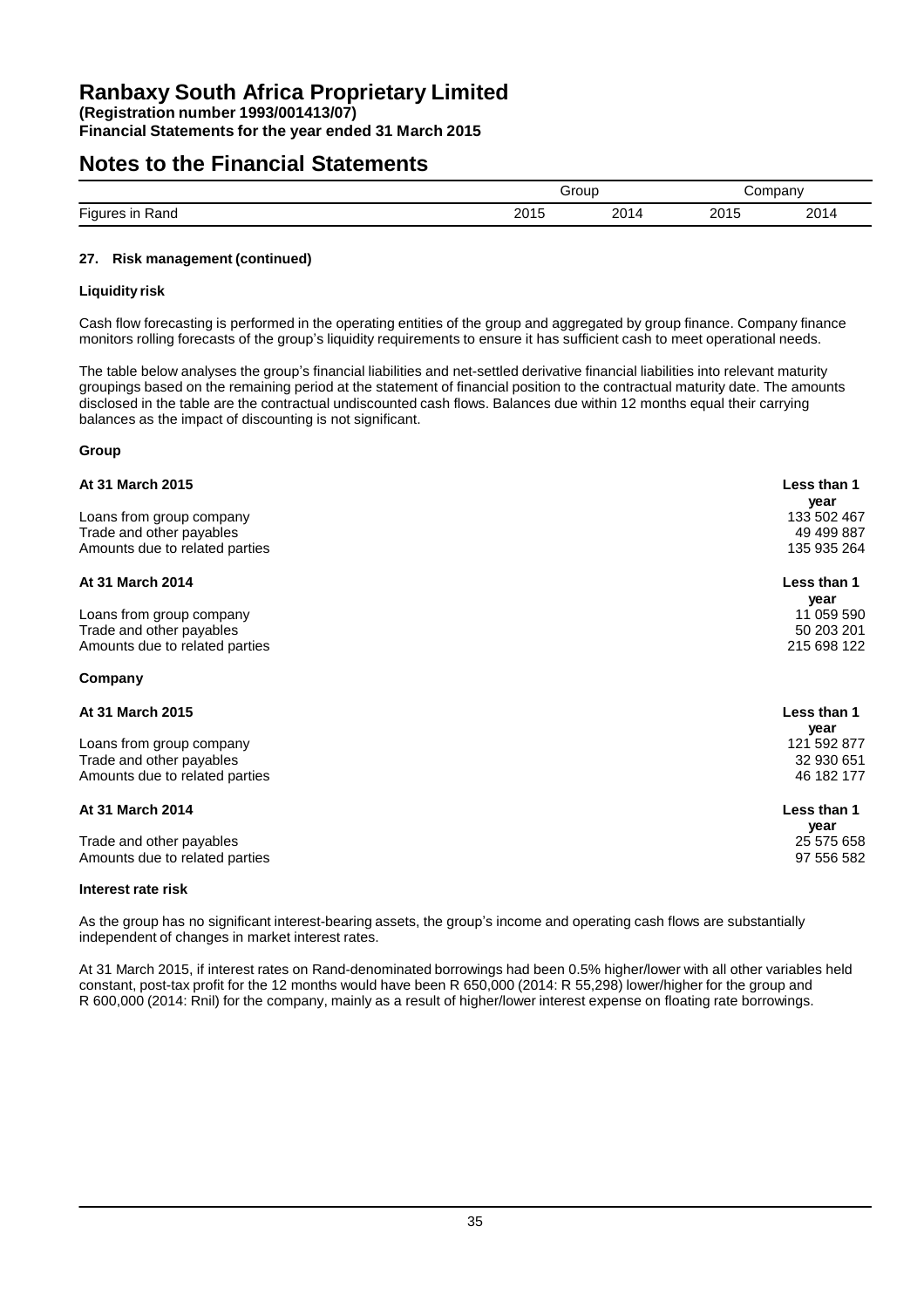**Financial Statements for the year ended 31 March 2015**

### **Notes to the Financial Statements**

|                     |                      | irour<br>. |              | II1                  |  |
|---------------------|----------------------|------------|--------------|----------------------|--|
| Fini.<br>anc<br>ישי | nn A<br>∵י ∪∡<br>___ | -          | ົດດ້<br>____ | ว∩4<br>. ب<br>$   -$ |  |

### **27. Risk management (continued)**

### **Credit risk**

Credit risk consists mainly of cash deposits, cash equivalents, derivative financial instruments and trade debtors. The company only deposits cash with major banks with high quality credit standing and limits exposure to any one counter-party.

Trade receivables comprise a widespread customer base. Management evaluated credit risk relating to customers on an ongoing basis. If customers are independently rated, these ratings are used. Otherwise, if there is no independent rating, risk control assesses the credit quality of the customer, taking into account its financial position, past experience and other factors. Individual risk limits are set based on internal or external ratings in accordance with limits set by the board. The utilisation of credit limits is regularly monitored. Sales to retail customers are settled in cash or using major credit cards. Credit guarantee insurance is purchased when deemed appropriate.

### **Foreign exchange risk**

The group operates internationally and is exposed to foreign exchange risk arising from various currency exposures, primarily with respect to the US dollar. Foreign exchange risk arises from future commercial transactions, recognised assets and liabilities and net investments in foreign operations.

At 31 March 2015, if the currency had weakened/strengthened by 10% against the US dollar with all other variables held constant, post-tax profit for the year would have been Rnil (2014: R 45,157) higher, mainly as a result of foreign exchange gains or losses on translation of US dollar denominated trade receivables and trade payables.

At 31 March 2015, if the currency had weakened/strengthened by 10% against the Euro with all other variables held constant, post-tax profit for the year would have been R 858,550 (2014: R 162,873) higher, mainly as a result of foreign exchange gains or losses on translation of Euro denominated trade receivables and trade payables.

### **Foreign currency exposure at the end of the reporting period**

| <b>Non-current assets</b><br>Uncovered foreign assets group USDnil,<br>company USDnil (2014: group<br>USD 43,459, company USD 43,459) | ۰                        | 461 286            |                    | 461 286            |
|---------------------------------------------------------------------------------------------------------------------------------------|--------------------------|--------------------|--------------------|--------------------|
| Liabilities                                                                                                                           |                          | 9 7 1 3            |                    | 9 7 1 3            |
| Uncovered foreign liabilities, USDnil (2014:<br><b>USD 915)</b>                                                                       | $\overline{\phantom{0}}$ |                    |                    |                    |
| Uncovered foreign liabilities, EUR 654,837<br>(2014 : EUR 111,630)                                                                    | 8 585 502                | 1 628 726          | 8 585 502          | 1 628 726          |
| Exchange rates used for conversion of foreign items were:                                                                             |                          |                    |                    |                    |
| <b>USD</b><br>Euro                                                                                                                    | 12.0833<br>13.1109       | 10.6143<br>13.1109 | 12.0833<br>13.1109 | 10.6143<br>14.5904 |

### **Price risk**

The group is not exposed to price risk.

### **28. Going concern**

The financial statements have been prepared on the basis of accounting policies applicable to a going concern. This basis presumes that funds will be available to finance future operations and that the realisation of assets and settlement of liabilities, contingent obligations and commitments will occur in the ordinary course of business.